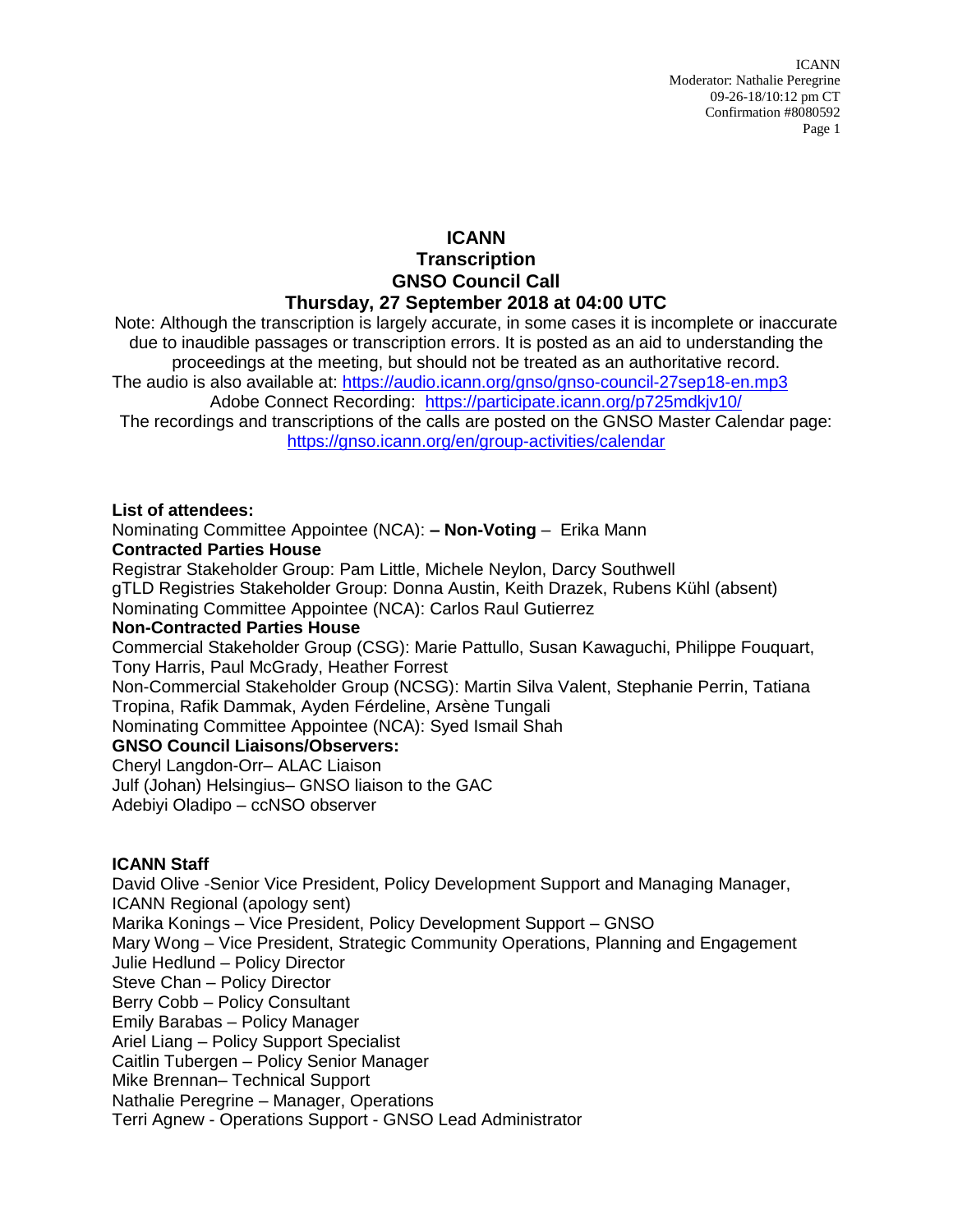Coordinator: Recordings have been started. You may begin.

- Nathalie Peregrine: Thank you very much. Good morning, good afternoon and good evening everybody. Welcome to the GNSO Council meeting on the 27th of September, 2018. Could you please acknowledge your name when I call it out? Thank you ever so much. Pam Little.
- Pam Little: Here. Thank you.
- Nathalie Peregrine: Thank you. Donna Austin. Donna, sorry, I wasn't sure if that was you or not. Donna Austin, are you online? Okay, perfect, I see her chat. Thank you, Donna. Rubens Kuhl. I don't see Rubens in the Adobe Connect room. Keith Drazek.
- Keith Drazek: Present.
- Nathalie Peregrine: Thank you, Keith. Darcy Southwell.
- Darcy Southwell: Here.
- Nathalie Peregrine: Thank you. Michele Neylon.
- Michele Neylon: I think I'm here.
- Nathalie Peregrine: Thank you. Carlos Gutiérrez.

Carlos Raúl Gutiérrez: I'm here, if you can hear me. Thank you.

Nathalie Peregrine: Thank you, Carlos. Marie Pattullo. I see Marie in the Adobe Connect room. I think she has dialing-in issues. We'll help her now. Thank you. Susan Kawaguchi.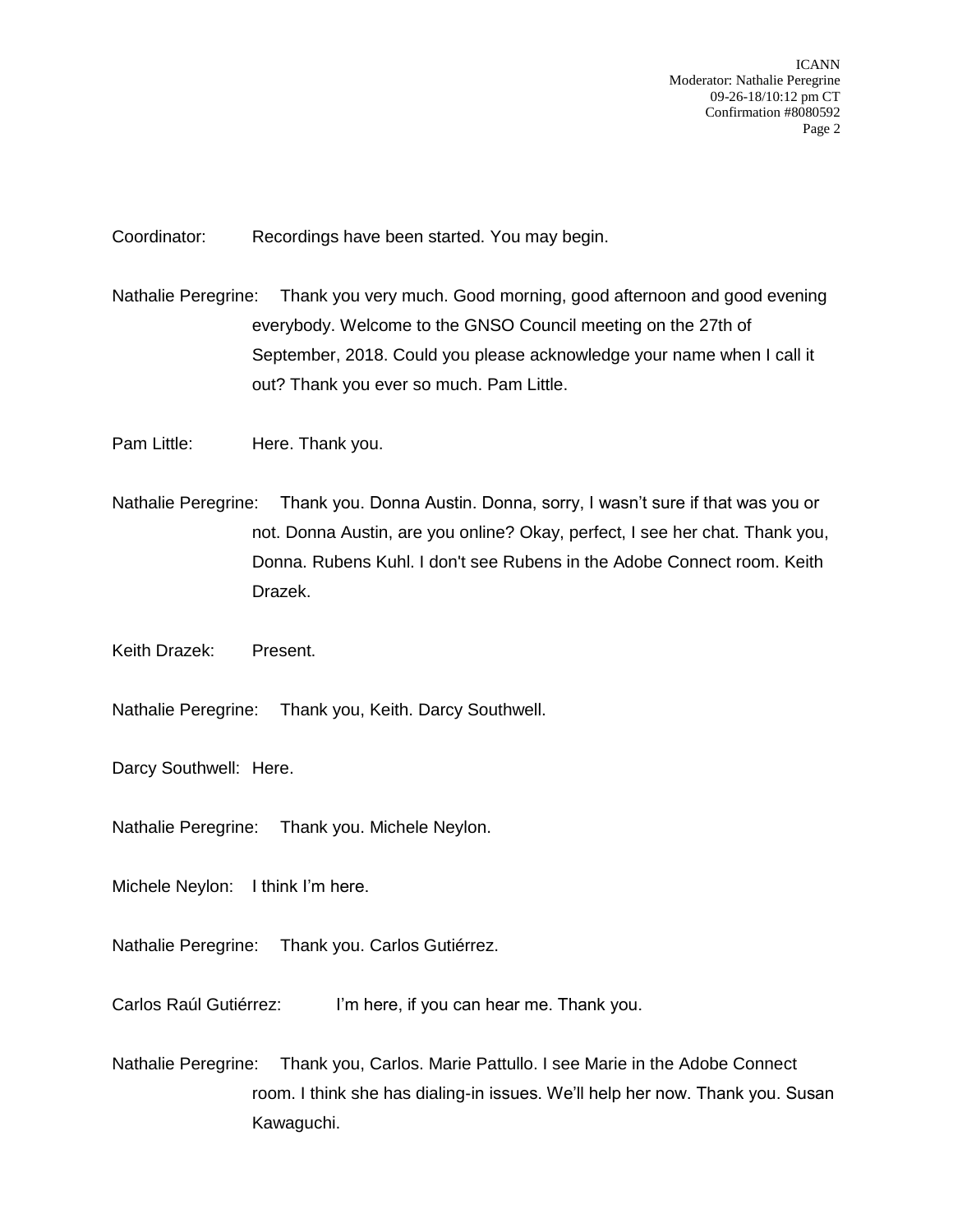Susan Kawaguchi: Here.

Nathalie Peregrine: Thank you. Paul McGrady. I don't see Paul in the Adobe Connect room; we'll circle back to him. Philippe Fouquart.

Philippe Fouquart:I'm here. Thank you.

Nathalie Peregrine: Thank you. Rafik Dammak.

Woman: Go ahead, yes.

Rafik Dammak: Yes, here.

Nathalie Peregrine: Thank you, Rafik. Stephanie Perrin.

Stephanie Perrin: Present.

Nathalie Peregrine: Thank you. Arsene Tungali.

Arsene Tungali: Present, thank you.

Nathalie Peregrine: Thank you. Heather Forrest.

Heather Forrest: Here, Nathalie, thank you.

Nathalie Peregrine: Thank you. Tony Harris.

Tony Harris: I'm here. Thank you.

Nathalie Peregrine: Thank you. Tatiana Tropina.

Tatiana Tropina: Present. Thank you, Nathalie.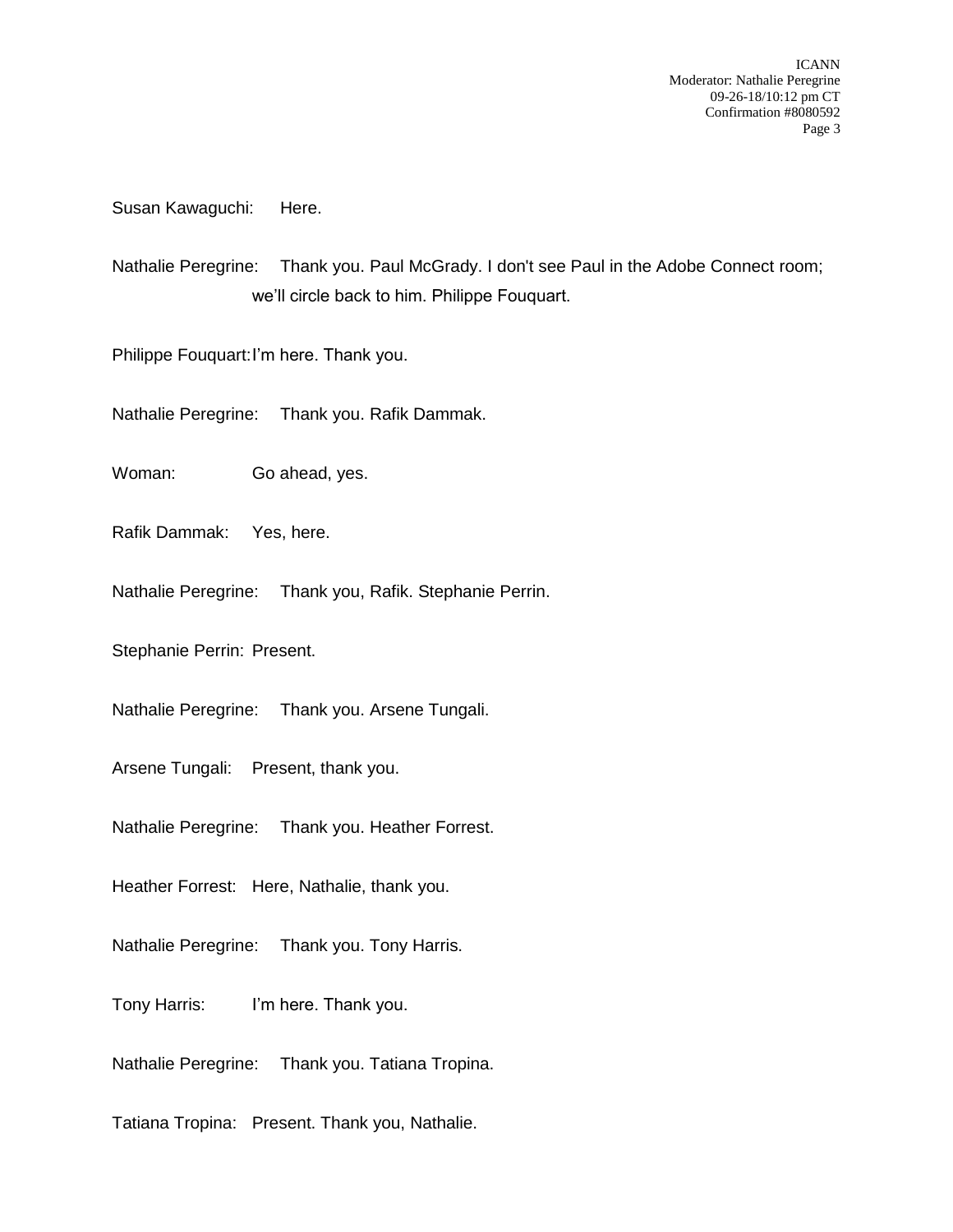Nathalie Peregrine: Thank you. Martin Silva Valent.

Martin Silva Valent: Here.

Nathalie Peregrine: Thank you. Ayden Férdeline.

Ayden Férdeline: I'm here.

Nathalie Peregrine: Thank you. Syed Ismail Shah.

Syed Ismail Shah: Here. Thank you.

Nathalie Peregrine: Thank you. Cheryl Langdon-Orr. I don't see Cheryl in the Adobe Connect room. I do believe we'll try to dial out to her. Erika Mann has announced she'll be arriving late but on time for the update she'll be providing. Julf Helsingius.

Julf Helsingius: Here, (unintelligible).

Nathalie Peregrine: Thank you. Adebiyi Oladipo.

Adebiyi Oladipo: I'm here, thank you.

Nathalie Peregrine: Thank you. From staff we have Marika Konings, Mary Wong, Julie Hedlund, Steve Chan, Caitlin Tubergen, Emily Barabas, Berry Cobb, Ariel Liang, Terri Agnew, Mike Brennan, for technical support, and myself, Nathalie Peregrine. May I please remind everyone here to remember to state your name before speaking for recording purposes? Thank you ever so much and Heather, it's over to you.

Heather Forrest: Thank you, Nathalie, very much. And welcome everyone, to our September meeting of the GNSO Council. This is our last meeting before the Annual General Meeting, ICANN 63, which will take place in Barcelona at the end of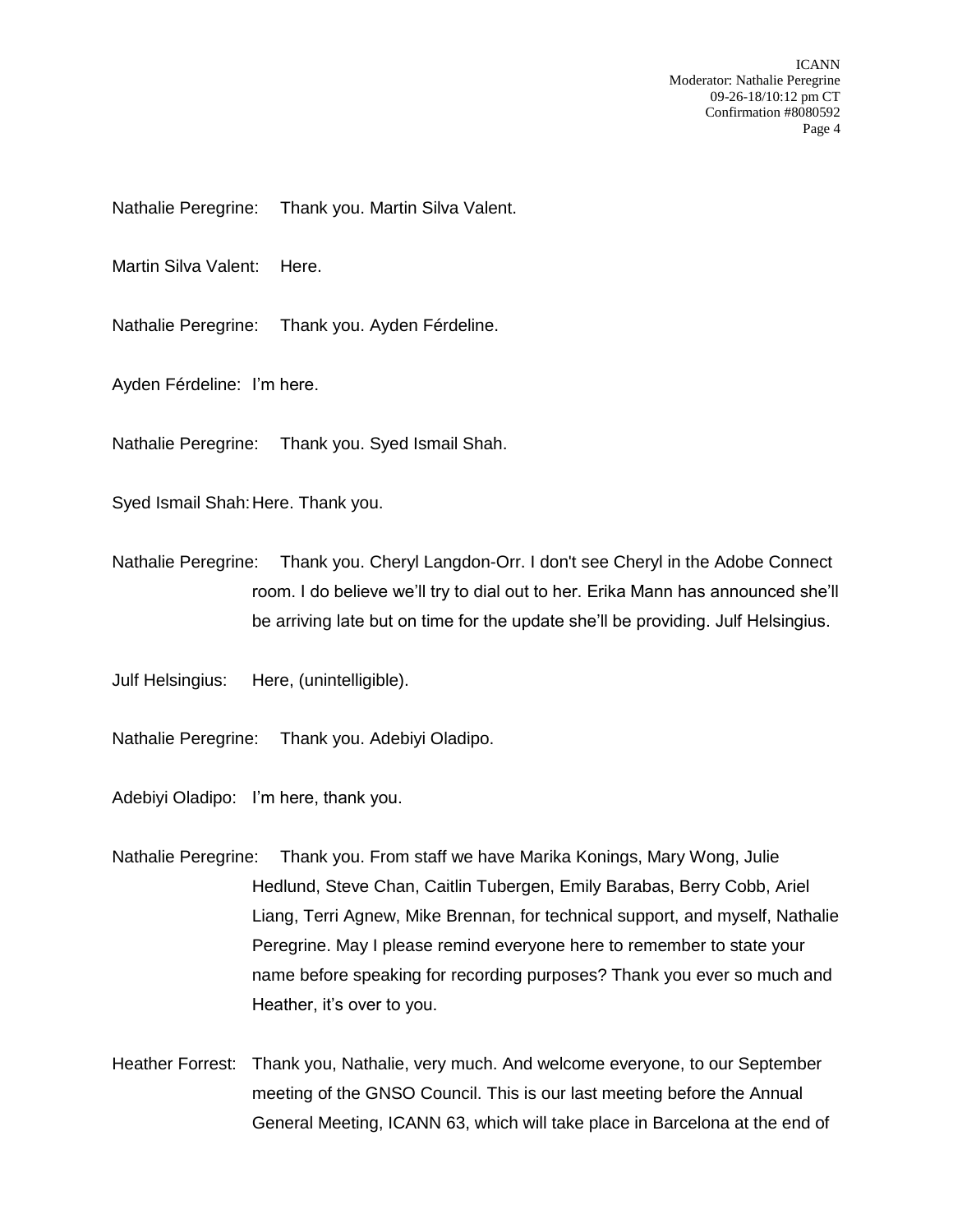October. This is therefore our last Council meeting by phone before our face to face meeting in Barcelona. And you'll notice a number of things on the agenda are – let's say put on the agenda with a view towards in attempt to wrap them up before the Council year ends at Barcelona.

At Barcelona we'll seat the new GNSO councilors and a new GNSO Council leadership team and the current Council leadership team is hoping to provide as clean a slate as possible so bear with us as we work through a full agenda and we'll continue to work through some items between now and ICANN 63.

With that, we'll make a start with Item 1.2, updates to statements of interest, anyone with an update to an SOI they need to notify here before we get started. All right, I see no hands. Excellent.

We'll move on to Item 1.3, which is the review of our agenda. Now I will note that we have three items in our consent agenda, it is the case that anyone wishing to pull an item out of the consent agenda and down into our substantive agenda can do so, so in addition to any calls for any other business, is there anyone who has concerns about any items in the consent agenda?

All right, seeing none and hear none, so we'll take the agenda as it stands, which brings us then to Item 1.4, which is the status of the minutes for previous Council meeting. Minutes of the Council meeting of the 19th of July, posted on the 17th of August and minutes of the Council meeting of the 26th of August posted on the 3rd of September, so we're up to date with all of our minutes. Thanks very much to staff for shepherding that process through and keeping us on track.

That takes us then to Item 2, which is our review of projects and action items and if we could start with projects list please? I think that would be helpful. And we'll wait for that to appear on the screen. And they're popping up now. Fabulous. So you have on the screen our current projects list and many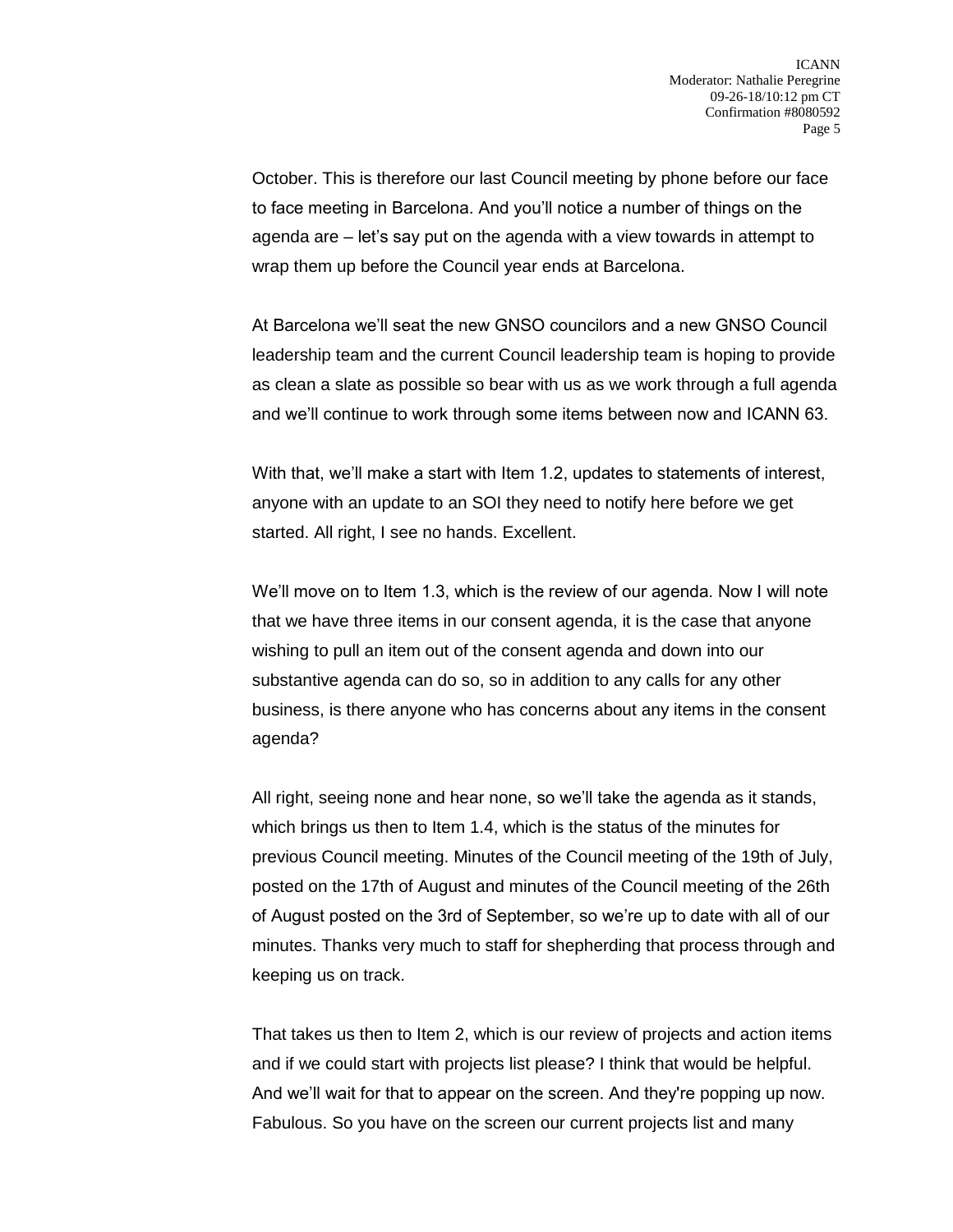thanks to Marika and Steve for their hard work in ensuring this document is updated, the whole staff team ensures that each of the various projects that they're working on are updated here and Steve very kindly gave me a brief before we got started today so I'll highlight the items that were changed.

Items changed include first of all, the procedure for handling Whois conflicts. Now that has moved to initiation. I have asked for clarification around that because coming out of our last meeting we said that was to be held back and to not formally commence or let's say (unintelligible) until such time as the EPDP was in a stage of decision making and more further along in its work. So the clarification there is that although the Whois conflict has moved to initiation, there are prerequisites for that, the EPDP initial report and the call for volunteers. So that explains the shift there.

GNSO review has moved to Board vote and we don't yet have a sense of when that will find its way to the Board agenda. You'll notice that will come up in our action items as well. CCT Review Team has delivered its final report and the item will then be removed from our list. And that is all that I am aware of in terms of major changes to the projects list. Steve, if I have missed anything, would you help me fill that gap now? If I haven't missed anything so much the better. Steve is typing. No, great. Thanks, Steve, and thanks goes to you for helping me to prepare on that one.

Excellent. Well then that takes us to our action items – before we shift to action items, before we make projects lists go away, forgive me, anyone have any comments, questions, concerns on the projects list? Apologize, I didn't need to move too quickly.

All right, Nathalie is typing. Okay. No, I don't see any comments or questions on projects so I'm going to switch over to action items then. And action items have only just had some updates on them a short while ago before the Council meeting to make sure that the colors were consistent with the ordinary color coding that you see there at the top. Working through these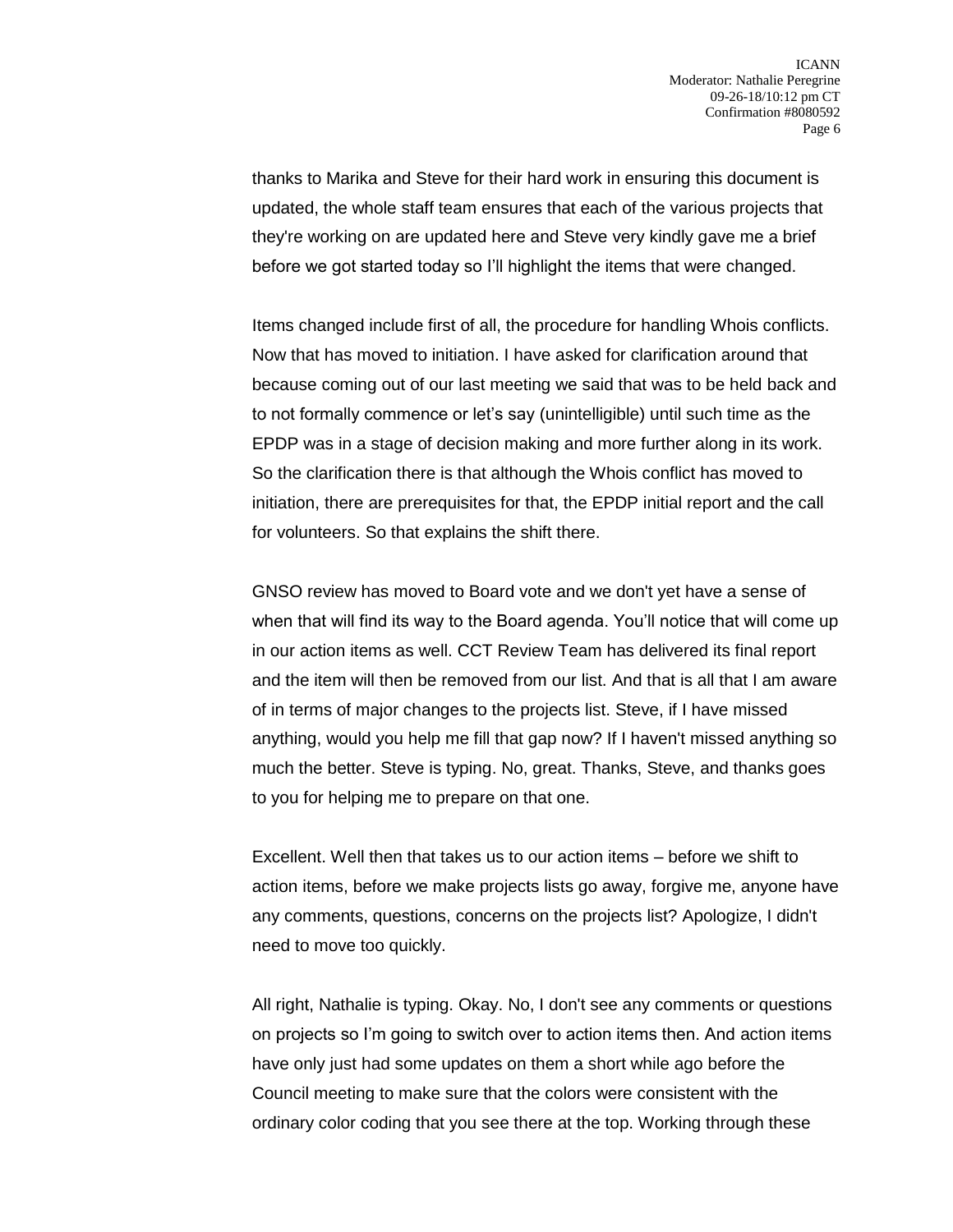one by one, the – all the items in relation to Red Cross names have been completed and we have that of course on our substantive agenda today as a voting item.

EPDP update will also be provided by means of our agenda today. GNSO 2 review, just as noted in the projects list, that is sitting with the ICANN Board and will stay there until such time as the Board has dealt with it. IFR team, Council to consider a selection process by which a GNSO-appointed member of the IANA function team will be selected. And do we know what the deadline is by any chance, staff, on the appointing the member of the IFR team? If we don't know on the spot we could follow up afterwards.

- Donna Austin: Heather, it's Donna.
- Heather Forrest: Donna, go ahead.
- Donna Austin: I think it must be shortly because the team itself is supposed to kick off early October. Oh, but this action item is actually for the GNSO to appoint a cochair so I think there will be representatives from the GNSO appointed by the different SGs and Cs and then the GNSO will need to decide on who the cochair is. So I think it's a – might be a ccNSO and a GNSO cochair arrangement. So that can't happen until the IFR team has been put in place.
- Heather Forrest: Thanks very much, Donna. And thanks also to Rafik and (unintelligible) has great knowledge on this, as Rafik has noted in the chat, that the SG Cs, SOs and ACs have already submitted their appointments, that was due by the 25th of August. And Mary, many thanks to you for volunteering to follow up. And the reason I ask for this was I was thinking this was in the relatively near future so just something that we want to keep an eye on. Excellent. Any comments or concerns on that one as I understand it, once the full slate is ready then it's likely that we will have responsibility there. All right no hands, no comments.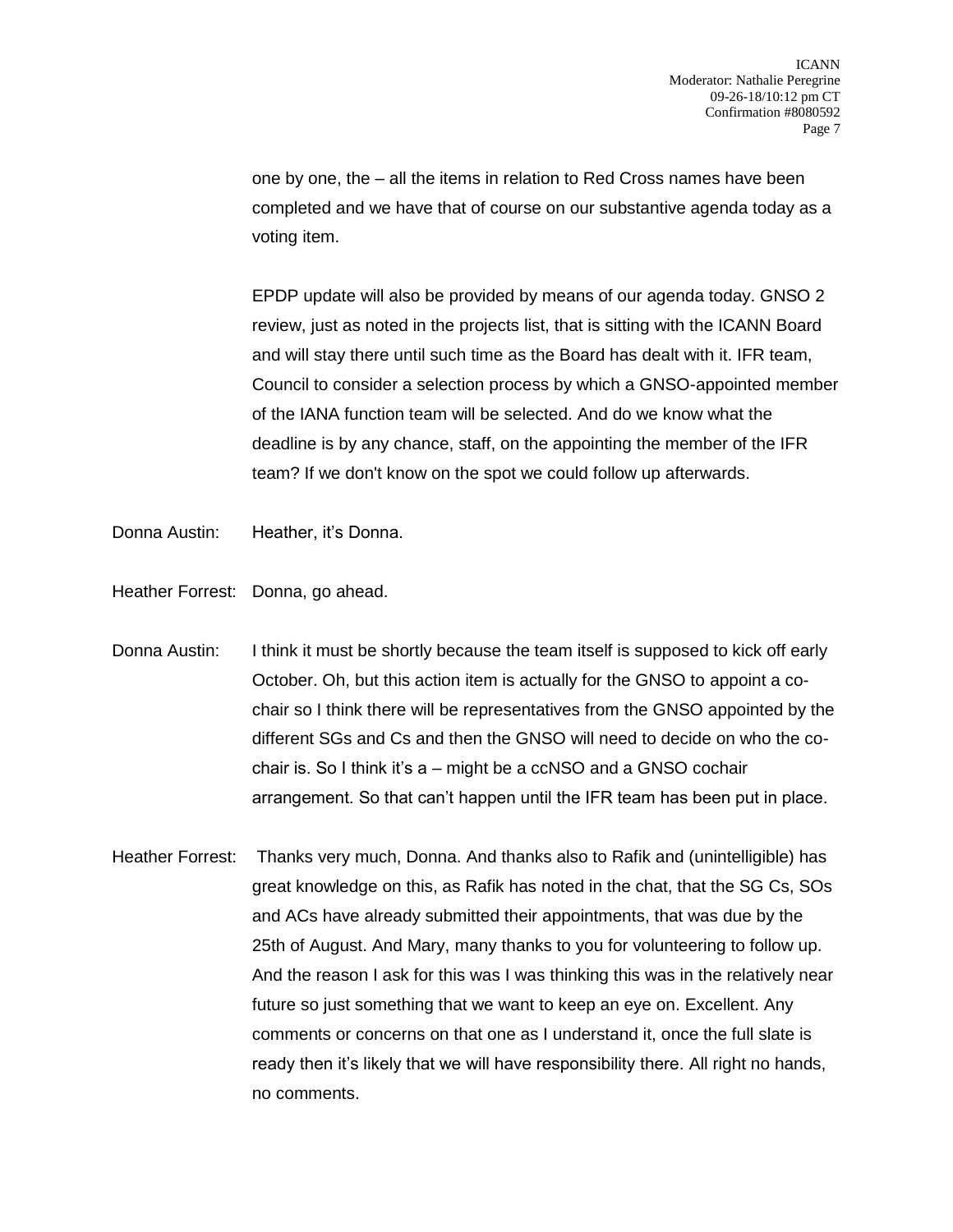Geographic (unintelligible), this is on my to do list and it's the case that the Board has been fairly occupied with its workshop and I've been plowing through some other action items so I will undertake this back on the agenda for October and it may well be that Cheryl, I reach out to you in that plan as well and we'll see if we can't find some time in your schedule, coordinate with you as we discussed in the last meeting. And Cheryl says, "fine" in the chat so that's – thank you. Any comments or concerns about (unintelligible), other than we don't know quite what's going on, which is the aim of that action item.

All right, CCWG Accountability Work Stream 2 final report, of course a subject of today's voting item so we can leave that for now. Next steps in relation to the temp spec, what we see here is the last remaining item relates to RDS. And the RDS team has been working very hard on putting forward some proposals and recommendations to the GNSO. I understand there's a bit more work to do in relation to that.

And so I think we will you know, first of all we should acknowledge the work that the team has does up to now and the leadership team and indeed the entire PDP, of course attention, efforts and (gear) are now shifted towards the EPDP so they're working against fairly challenging circumstances to just find the time to be able to work on that one. So I'm fairly confident that we'll have that in the very near future and anything that perhaps the leadership can do to support RDS in that effort, by all means, they should feel very welcome to do so.

Any concerns, questions, comments around this last remaining item in relation to the temp spec? And I note Mary's comment in the chat that it's unclear that the geo regions final report is likely to be on the Board's agenda for Barcelona, so that's helpful. And I will follow up with Cherine to see what – find out about that. So thanks, Mary, that's very helpful. Great. And thanks, Cheryl too.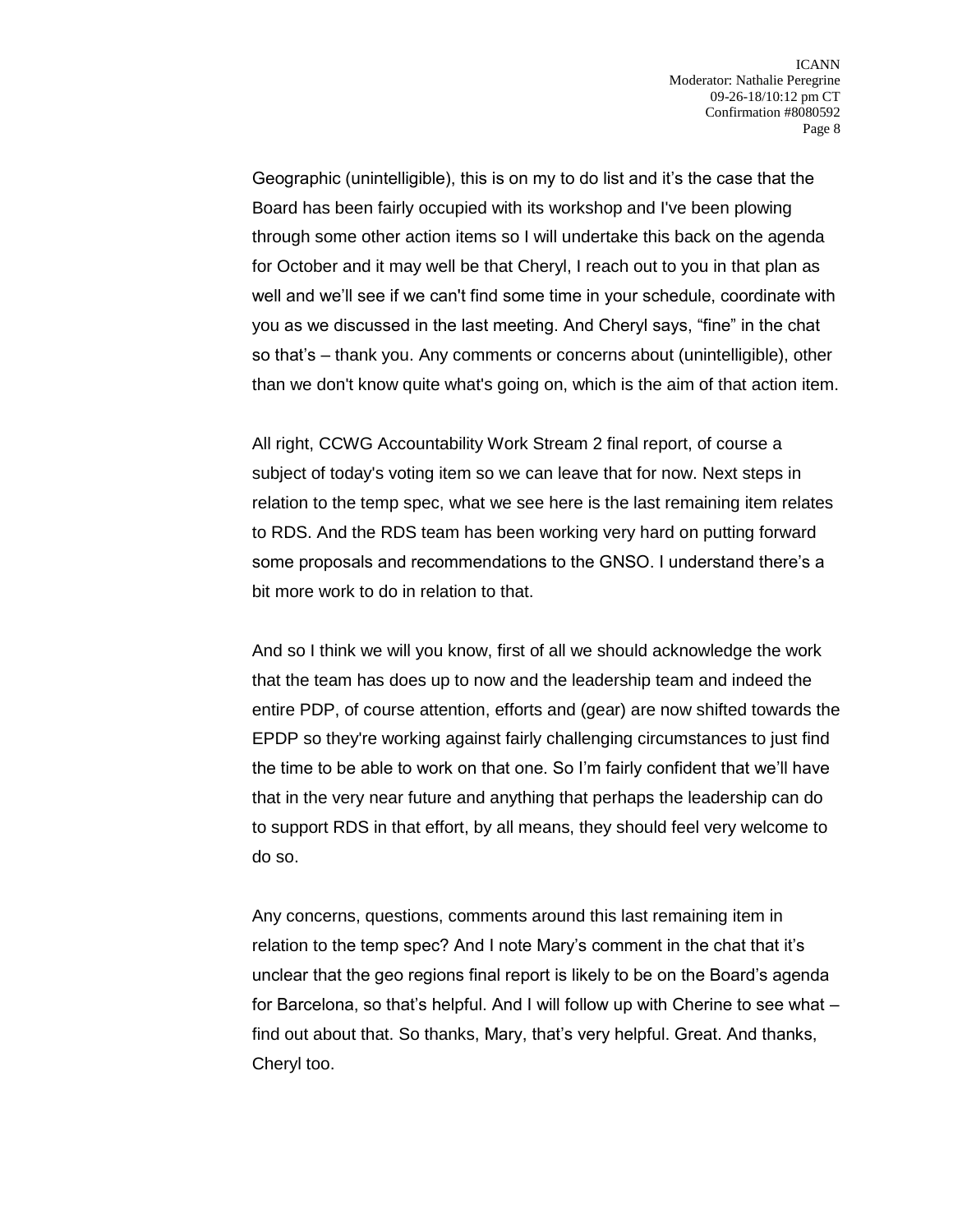All right, so I see no comments or questions in relation to the last remaining item on the temp spec. That takes us to PDP 3.0. I suspect we can tick this item as complete, leadership to develop a proposed plan and timeline to progress the project in prep for public consultation. So there's two things that have happened or are in (unintelligible). The first one of those is the (unintelligible) or Q&A session that we held prior to this Council meeting to discuss the feedback that had been received.

We've got a very impressive suite of recommendations, some of those need to get a tinkering based on the feedback that was discussed in that webinar. The second item here, second prong of this, of course will take place which is the fact that this is on our agenda in the Council working session on Sunday in Barcelona, so that will – that will be sort of by then. And the hope at least of the leadership team is that we will have that suite of recommendations to be able to hand to the next Council for that implementation so that's a big success for us if we're able to make that happen. Any questions around PDP 3.0?

No, all right. SubPro RPM consolidated timeline, this is an item, again, that we come back on a fairly regular basis, put on our agenda back in January at the strategic planning session. The Council meeting (unintelligible) expressed concern that this needs to move forward, that this is – this consolidated timeline is becoming increasingly important as these groups work towards major milestones. I would like to suggest that this is something we put a bit of time into on the ground in Barcelona. I think this discussion of consolidated timelines will all be refining timelines in PDPs in anticipation of the face to face meeting, and that's probably an opportune time when we are all face to face to be able to identify any concerns in relation to those timelines.

The fact I think – I think Paul has just joined us and so, Paul, we won't put you on the spot. Keith, Donna, any concerns from you as liaisons to SubPro in terms of let's say setting an objective to get together in Barcelona to talk about timelines?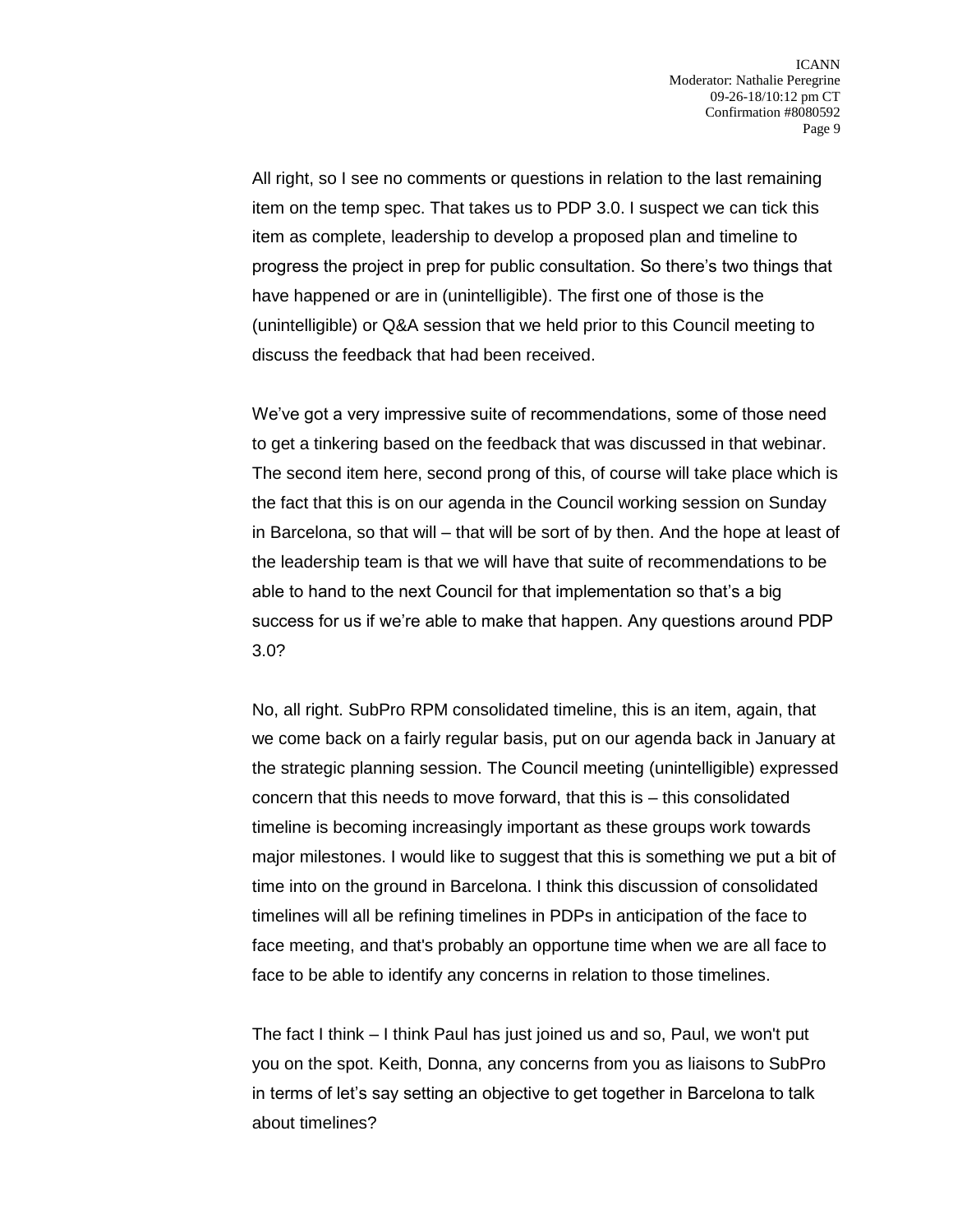Donna Austin: Heather, it's Donna.

Heather Forrest: Go right ahead, Donna.

Donna Austin: Yes, look, no objection from me. I think it's probably timely. From the Subsequent Procedures PDP Working Group I think they are making good progress. I think there's, you know, the comment period for the initial report closed today. They're making progress on a number of other supplemental reports so while I do – I'm not certain that, you know, they'll meet published timelines, they are making progress, which I think is heartening.

> And I think the Geo names Work Track 5 is also starting to work on an initial report so I think that's good progress. But I think we do need to look at the timelines just to have that conversation to make sure that things are stacking up and those dependencies you know, aren't going to be an issue. Thanks, Heather.

Heather Forrest: Thanks, Donna, that's helpful. Cheryl.

Cheryl Langdon-Orr: Thanks very much for that, Donna. Look, I just wanted to alert the Council wearing the PDP co-chair hat, on an email with a letter from Cherine, received only today, I'm literally looking at it now, that may have an effect on our timeline. Amongst a number of points from the Board, which is their contribution to our PDP that, as was said, it closed today, there's a section here that says, "on name collision there may be an opportunity to combine the work being done by the SSAC on name collision with the work being done in the PDP to achieve consensus solution on the issue."

> If that thinking prevails, that I'm afraid would have a considerable impact on our published timeline. I'm not making a comment one way or the other but I thought it topical to warn you all about that discussion that we're going to obviously need to have. Thank you.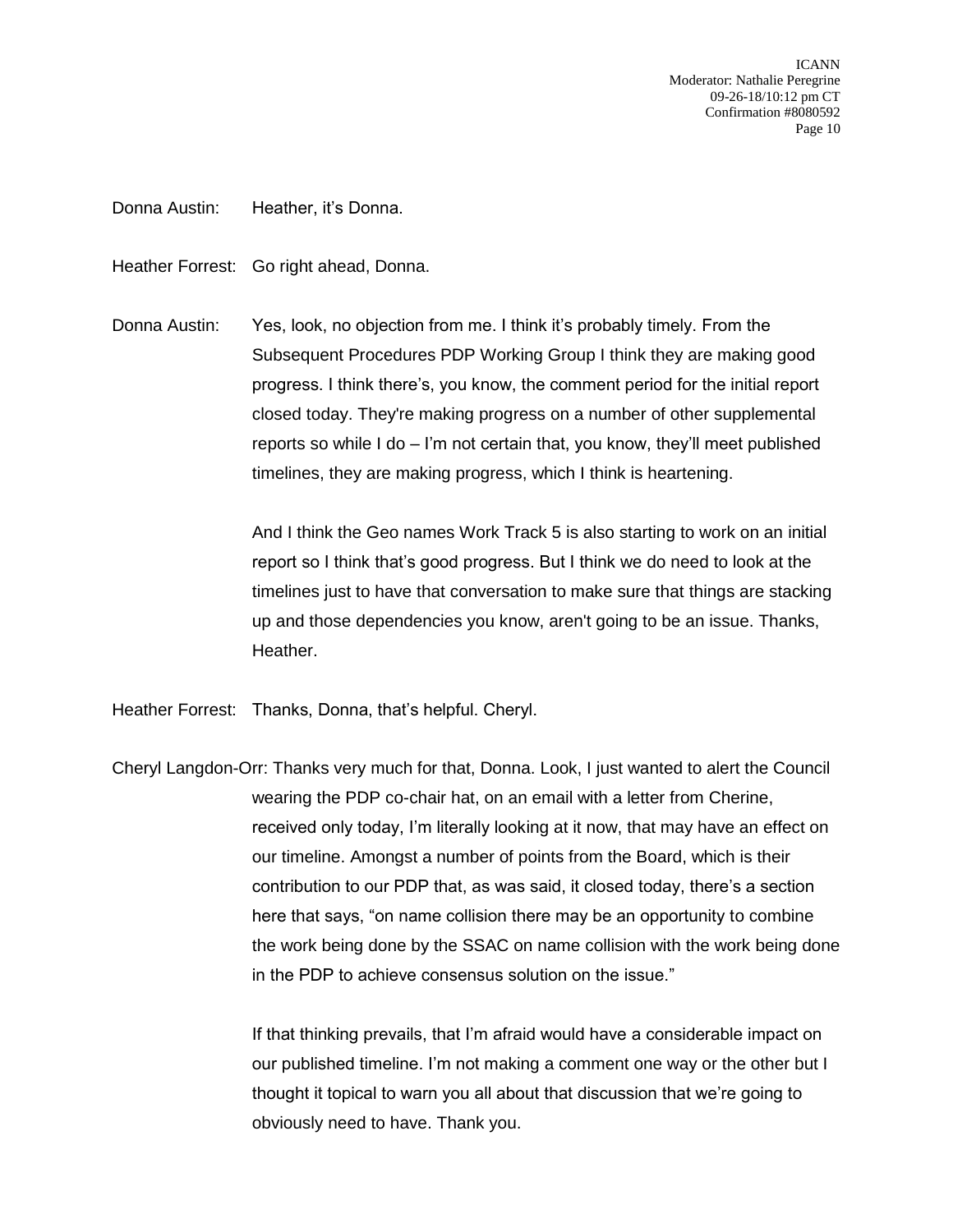Heather Forrest: Thanks very much, Cheryl. And thanks, Keith, for your comment in the chat as well so all positive comments and I've heard nothing, let's say, that would suggest that it's not sensible to move forward with the idea of  $a - o f$  a face to face informal get together of the liaisons in Barcelona, so we'll move forward and anything that I can do, yes, Cheryl, I understand in terms of timing, anything that I can do to help that to happen please lean on me, I'm more than happy to do that. All right, anything else we need to say about the consolidated timelines in this PDP?

> No, all right, seeing none, that takes us to CSC and IFR review. So there are some items in our consent agenda with sincere thanks to Donna and Philippe for championing these efforts. I think we can safely leave these for our agenda – our man agenda. Anyone with questions, comments, concerns about that? I'm particularly leaning on Donna and Philippe here if they have objections, think there's anything that needs to be raised. Mary, that's helpful. Thank you for reaching out to the SubPro RPM teams.

> All right, I don't see anything on CSC and IFR so we can safely deal with that in our agenda. CCWG IG, what we have been working towards is engaging with a Olivier Crépin-LeBlond in Barcelona and we are working now through staff to find some time to work Olivier into our agenda to pick up some of these threads that have been long been sitting. So with that in mind, any concerns about that as a plan? I wouldn't expect any because that was the direction we were headed last month but just check.

> All right, that takes us then to Whois conflicts, which of course we know in the context of the projects list, on hold until those two milestones we talked about in relation to projects list, so don't anticipate anyone would have any questions there but we'll just check before we move on. No, okay.

Likewise, ATRT 3, ATRT 3 sits in our – in the business for this Council meeting in the form of instructions to the Standing Selection Committee, we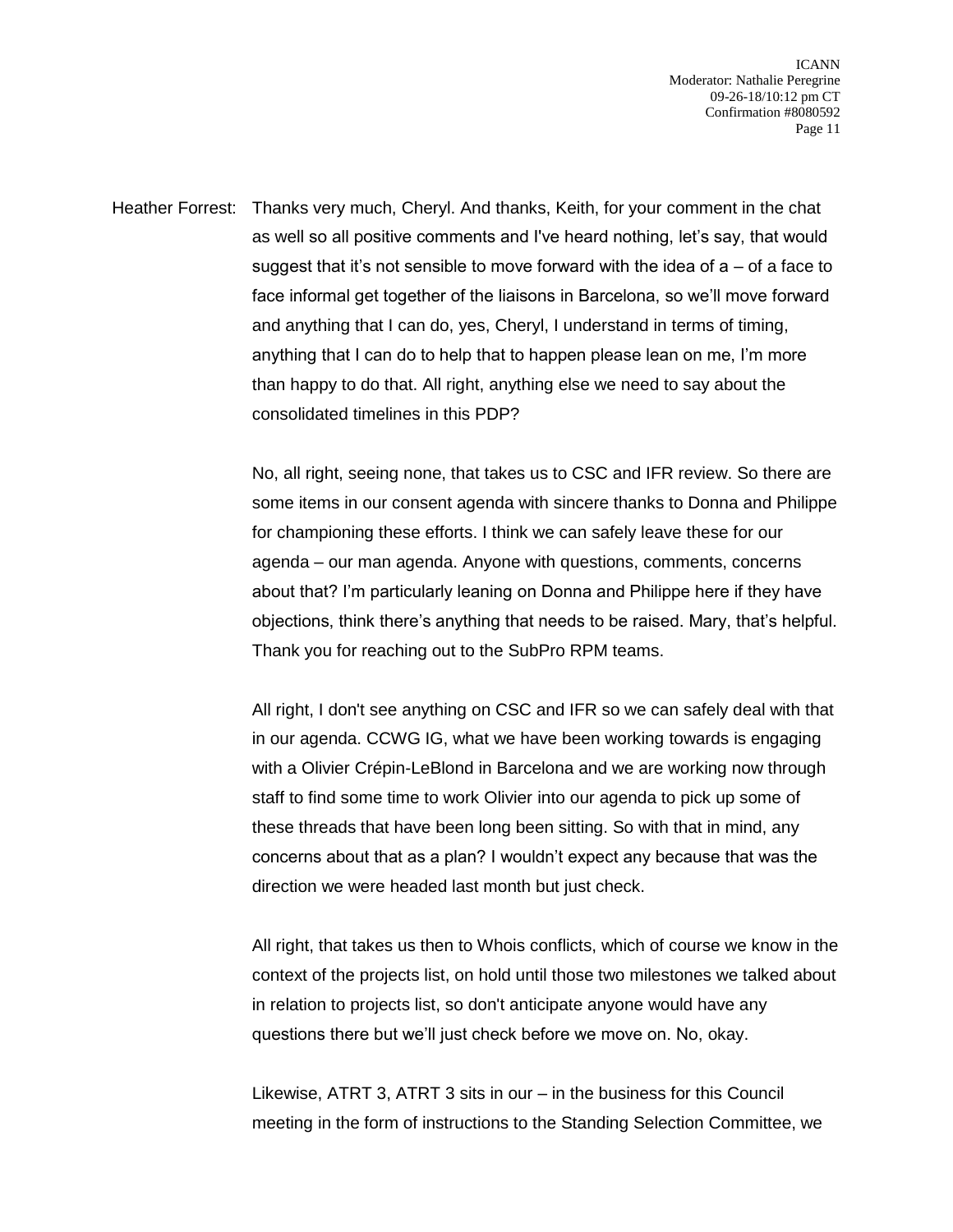can provide an update as to what we've done before instructing the SSC but in the meantime any questions in relation to the ATRT 3? We now understand that that group is getting ready to move ahead to confirm a slate, so hence we are now coming into action in relation to that one. No? All right, I see no hands, hear no calls for comments.

IGO INGO Access to Curative Rights Protection Mechanisms, the outstanding item here is for Susan and I to work together on the preparation of a report of the 3.7 appeal process. I think that would be useful for the implementation of some of the recommendations that will come out of PDP 3.0. It is the case, however, we've been hoping to get that group through to final recommendations before Council or at least make a decision as to what happens if that final report before we do this ancillary work as we don't want to confuse let's say the report of the appeal process with the actual substantive outcome of that PDP.

So Susan, that's for you and I to follow up on and keep an eye on and support the ongoing work there. And likewise, ICANN staff, and thanks, Susan for your comment, likewise staff will continue to work with Council leadership and the liaison, Susan, to feed in any concerns around process and procedure into the PDP 3.0 process. We have had some excellent detailed comments received at we talked about in the webinar from Petter and Phil, the two co-chairs of that effort and that has been extremely helpful so again, thanks to those two. Any questions in relation to Curative Rights?

All right, what I'm going to suggest in relation to Curative Rights is that we get together prior to the next Council meeting, I know we have a very busy schedule in Barcelona, but I think in order to fully explore our next steps and then understand how it is that we want to go about the votes for this – how and when we want to go about the vote on these recommendations.

I would suggest that we have one more opportunity to come together, that we don't try and jam this into a 15-minute Council slot, which is about the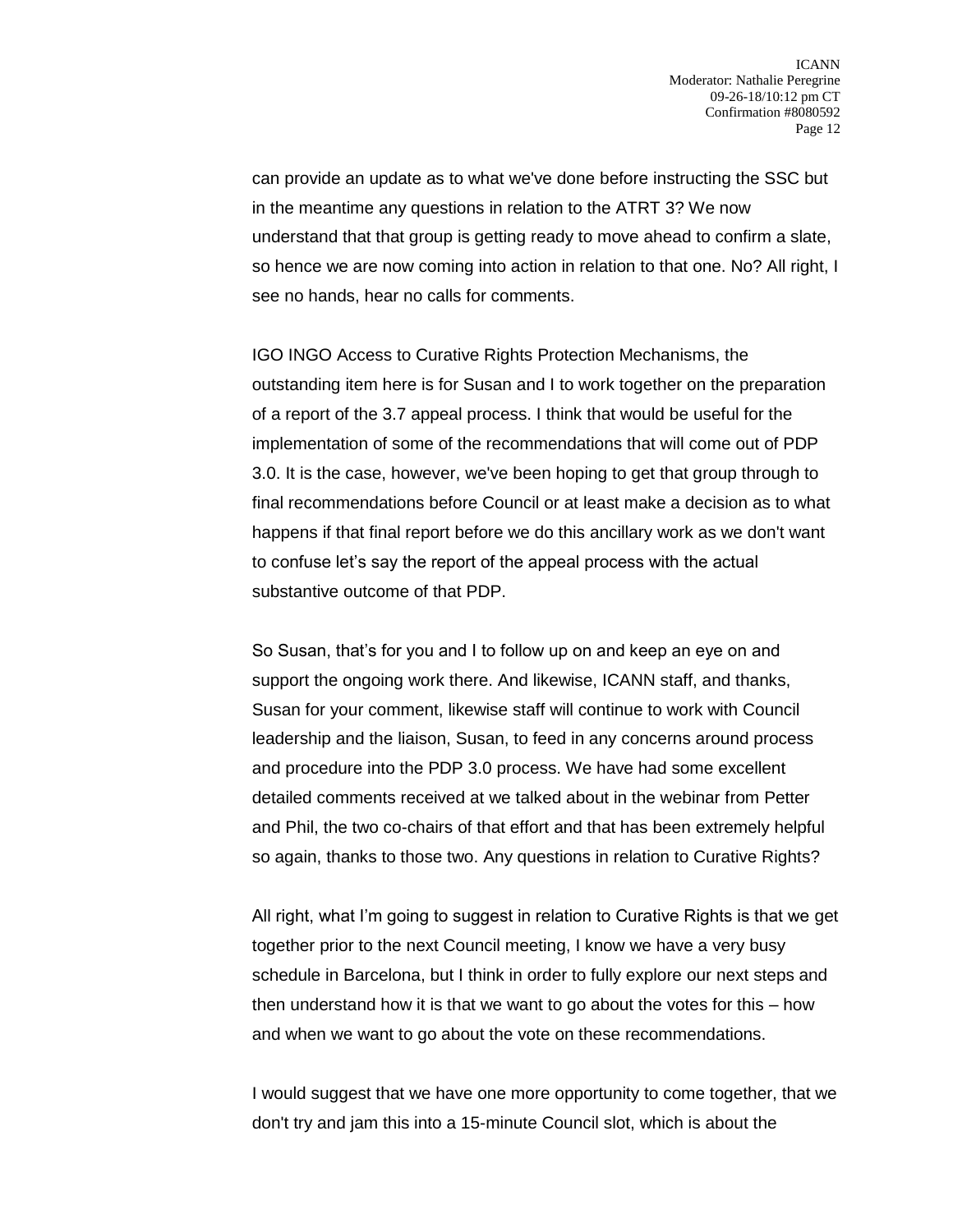longest, 15, 20 minutes is about the longest I normally I attribute to an individual item, and that that would be an opportunity for all of us as councilors to go back to our respective SGs and Cs, collaborate with those folks, bring back any questions that we might have and determine how it is that we want to take that item forward when we want to do that in particular.

I think we have an opportunity while we're face to face in Barcelona but I do think it would be helpful to do some prep work. For your reference, the leadership team has been working hard to minimize, I might say, or maybe it's make more efficient the level of prep work that is done between now and Barcelona and how many times we get together and what sort of webinars we run and this sort of thing. We've been very careful about that. I appreciate staff's willingness to work with us in that regard.

To the extent that there is something that I think is a priority for us to spend some time on, I think this is it. So any objections to that, getting together, so Keith has made a comment in the chat, thanks very much, Keith. I do think it would be helpful if we have some time to prepare. All right, I don't see any – and no one's screaming, no comments, no hands, so we can progress with that.

CPIF, Consensus Policy Implementation Framework, that is with staff. Brian and his team are working on that and working very diligently to incorporate the comments that we've made and we can follow up with them. I suspect it's a very likely period for staff as we all prepare for ICANN 63 so it might be something that we sweep back on soon after ICANN 63 when that pressure is over. Any objections to that? No?

All right, in terms of our strategic planning session items, the website doesn't show very well the PICs here. And I think what I would like to do is suggest that Donna, Rafik and I work together with the staff team, consider each one of these items and discuss what we can move forward, what haven't we moved forward and maybe what wasn't realistic. A number of these things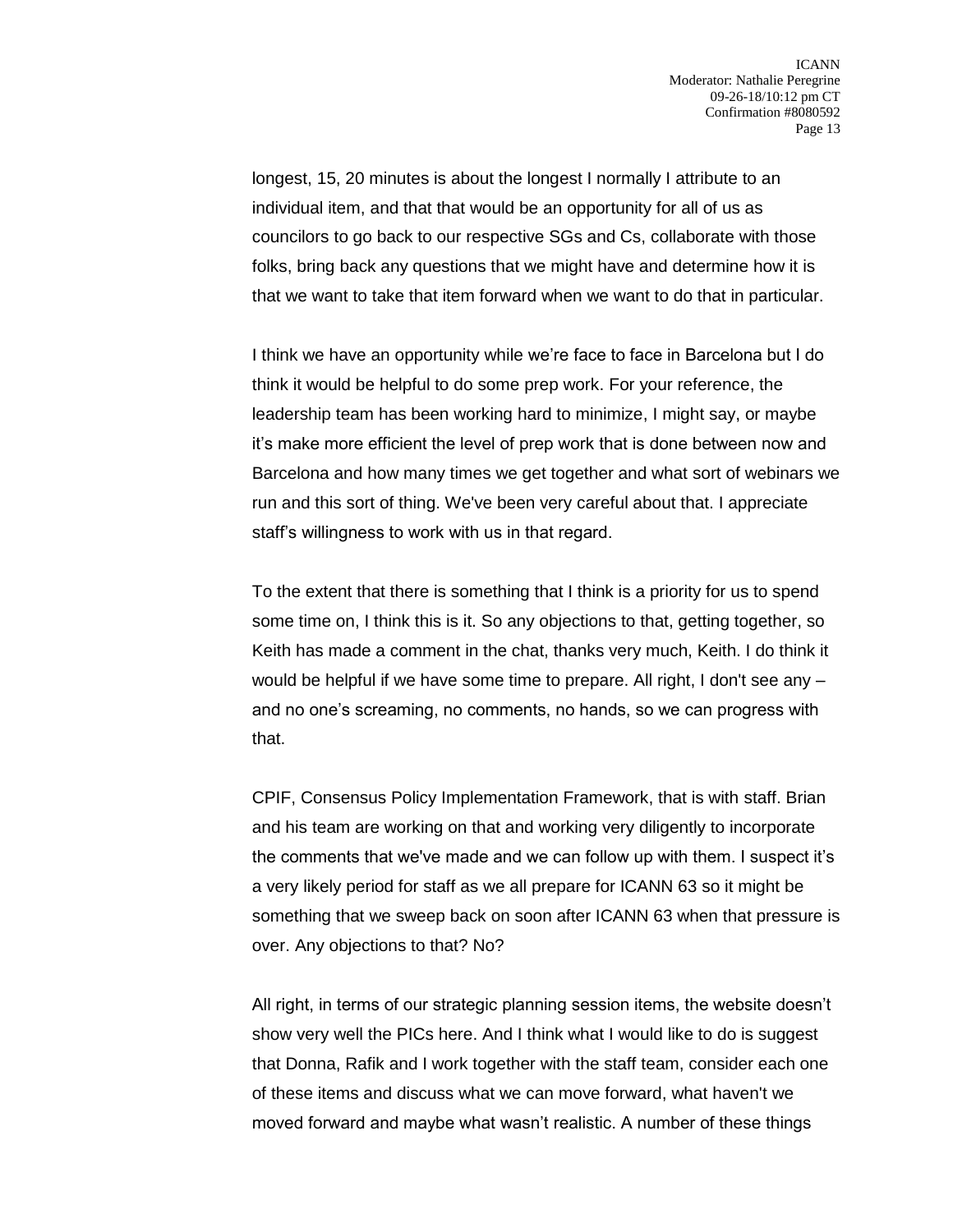are in train as sort of individual responsibilities for example I will provide a report at the end of my term and hope that that might be of use to the next leadership team and the next Council and so on, we've got various items that are individual responsibilities that will carry forward. So with that, I think that gets us to the end of action items.

We have an additional item there which is the CSC and IFR review. And in terms of CSC and IFR, Michele, over to you.

- Michele Neylon: Thanks, Heather. Michele for the record. No, just thanks to all of you for providing the dates for that strategic meeting well in advance, for those of us with hectic travel schedules it helps a lot. Thanks.
- Heather Forrest: Thanks very much, Michele. As with most of these things, we have staff to thank. They've done an incredible job of not only driving our additional budget request and making sure that leadership stays on top of that but then pinning leadership down to work with the scheduling and making sure that it didn't fall off of our agenda. And I agree, I think that the feedback that we received from all of you is great incentive to make sure that whatever we can do to plan these things as early as possible we'll continue to do so thanks for your positive feedback there.

And I'm sorry, Tatiana. That's (unintelligible). That takes us through the end of our action items unless there are any further comments, questions or concerns. No, all right. Excellent. Then let's return in the AC room to our main agenda.

And that takes us to Item 3, which is the consent agenda. There are three items up for vote on the consent agenda. The first one is the approval of the 2018 slate of members and liaisons on the Customer Standing Committee. We've been provided with the link to the membership in the item in the agenda. There's a motion that sits behind it. The approval of the approach for the CSC Effectiveness Review and for Donna Austin and Philippe Fouquart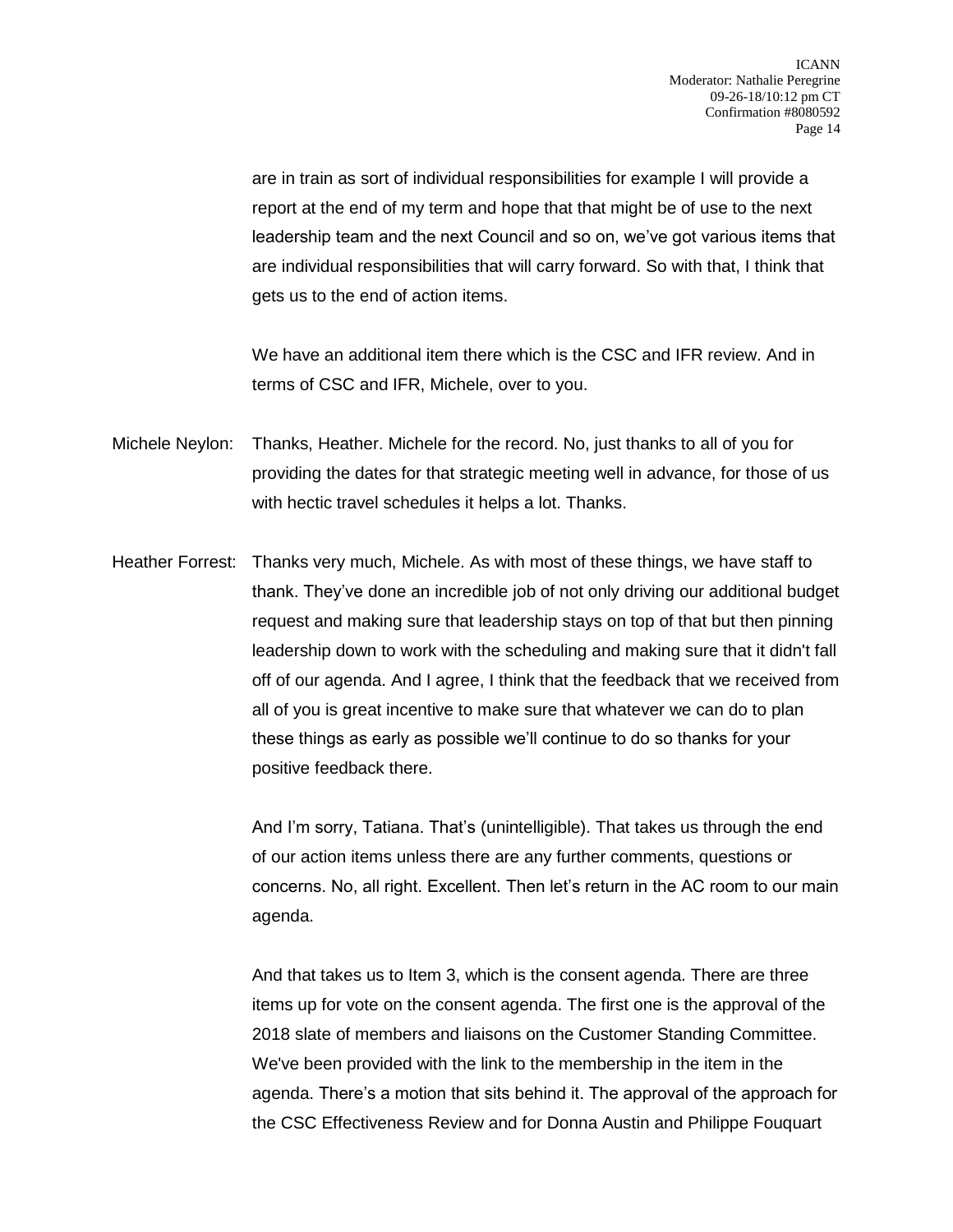to represent the GNSO in review; likewise a motion standing behind that, and the acceptance of the Standing Committee on Budget and Operations after action report.

In relation to the first two items, as noted in reviewing our action items list, we have Philippe and Donna very much to thank for carrying those two and in relation to the third item we have our chair of the SCBO, Ayden Férdeline and staff support – brilliant staff support provided by Berry in that effort in bringing that to a close in the after action report.

At this point we're accepting the after action report. This isn't necessarily a vote on affirming the contents of it, but it's simply noting that it has been received. Donna, the two consent agenda items made by you, I'm very happy, they require a seconder, I'm very happy to do so in support of these. Anything, Donna, we need to say, anything you would like to say before we go to a vote? We don't normally do that with a consent agenda item so I suppose it's really only for anything concerning.

Donna Austin: Heather, the only thing that I would like to say is for the first one on the Effectiveness Review, the ccNSO has approved the approach for the review as well and appointed Debbie Monahan and Martin Boyle to be part of that review team and for the slate of the CSC moving forward after of course, they discussed it during a ccNSO Council meeting on I think it was the 20th. They had until the 24th to raise objections. My understanding is that no objections have been raised so I think the ccNSO is on board with the slate that's in front of folks as well. So just additional – a little bit of additional information given that we're working with the ccNSO on both these issues. Thanks, Heather.

Heather Forrest: That's brilliant, thank you very much, Donna. So with that I'll click to Nathalie to take us through the vote on the consent agenda. We've not opted to pull any of these out for discussion so Nathalie, over to you.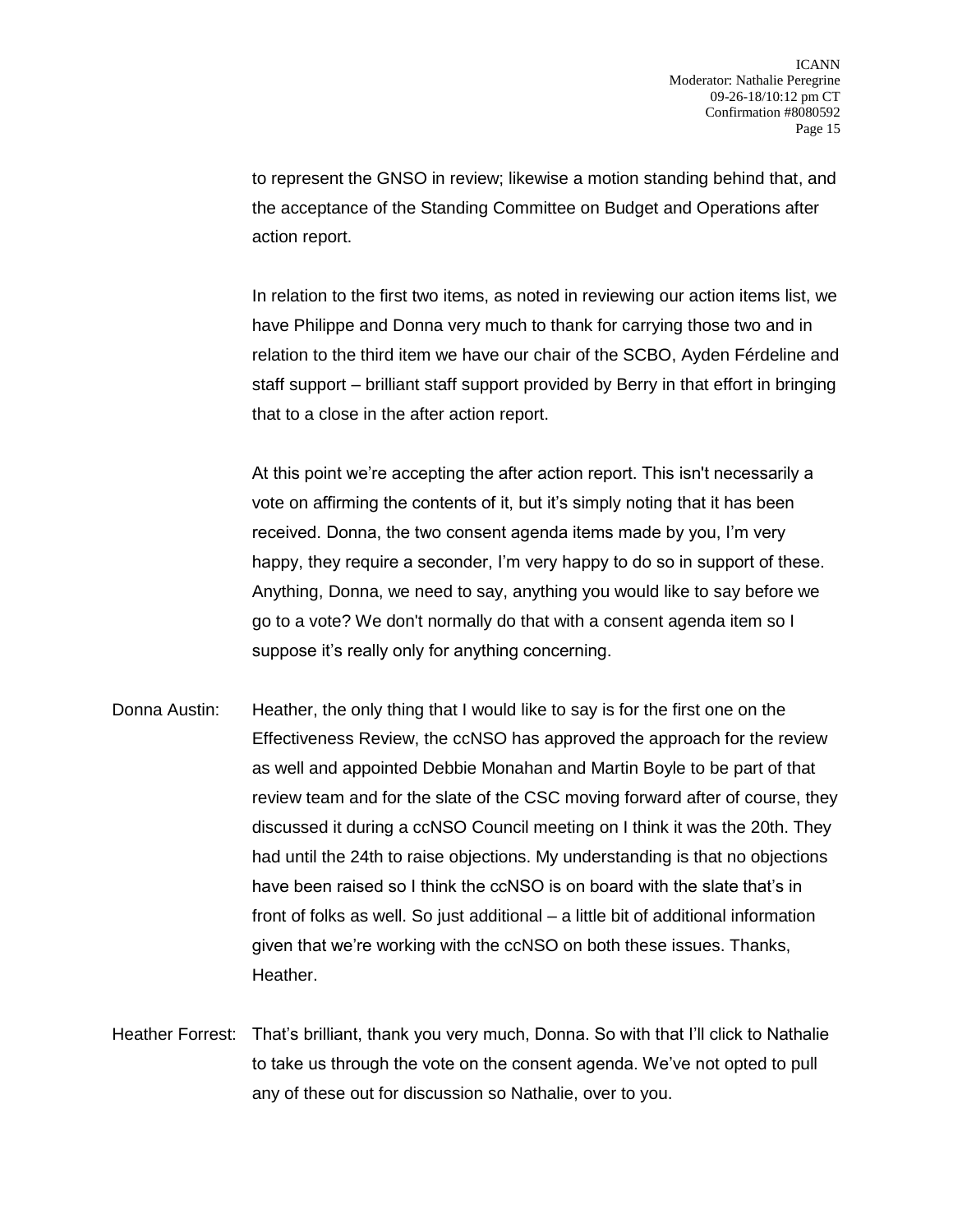Nathalie Peregrine: Thank you very much, Heather. Would anyone like to abstain from this motion? Please say, "aye." Hearing no one. Would anyone like to vote against this motion? Hearing none. Would all those in favor of the motion please say, "aye"?

(Group): Aye.

Nathalie Peregrine: Thank you. No abstention, no objection, the motion passes, Heather.

Heather Forrest: Excellent. Thank you very much, Nathalie, and thanks very much to everyone. We will communicate the necessary communications that arise from this and again, thank you to – since we have them on the call, thank you to Ayden for your work in relation to the SCBO and Berry for championing the effort of bringing that final report to – the after action report to a close.

> That takes us then to Item Number 4, so if we can return back in the AC pod to our Council agenda? That takes us to the vote which is the approval of the CCWG Accountability Work Stream 2 final report. And on behalf of the GNSO Council leadership team I am pleased to make this motion. And we can begin by reading through the motion text itself. And I think we can probably pull that up onto the AC screen. There we go. And unless there are objections, I will read through the resolve clauses.

> "Resolve 1, the GNSO Council adopts the CCWG Accountability Work Stream 2 final report on recommendations," at the link provided. We might need to clean up – it looks like there's a spare w at the end of the URL. "The GNSO Council instructs the GNSO Secretariat to share the results of this motion with the Chairs of the CCWG Accountability as soon as possible." And, "Resolve 3, the GNSO Council expresses its sincere appreciation to the CCWG Accountability, the GNSO members and participants in that effort, and especially the GNSO-appointed Chair, Thomas Rickert, for all their hard work in achieving the delivery of the WS 2 final report and recommendations."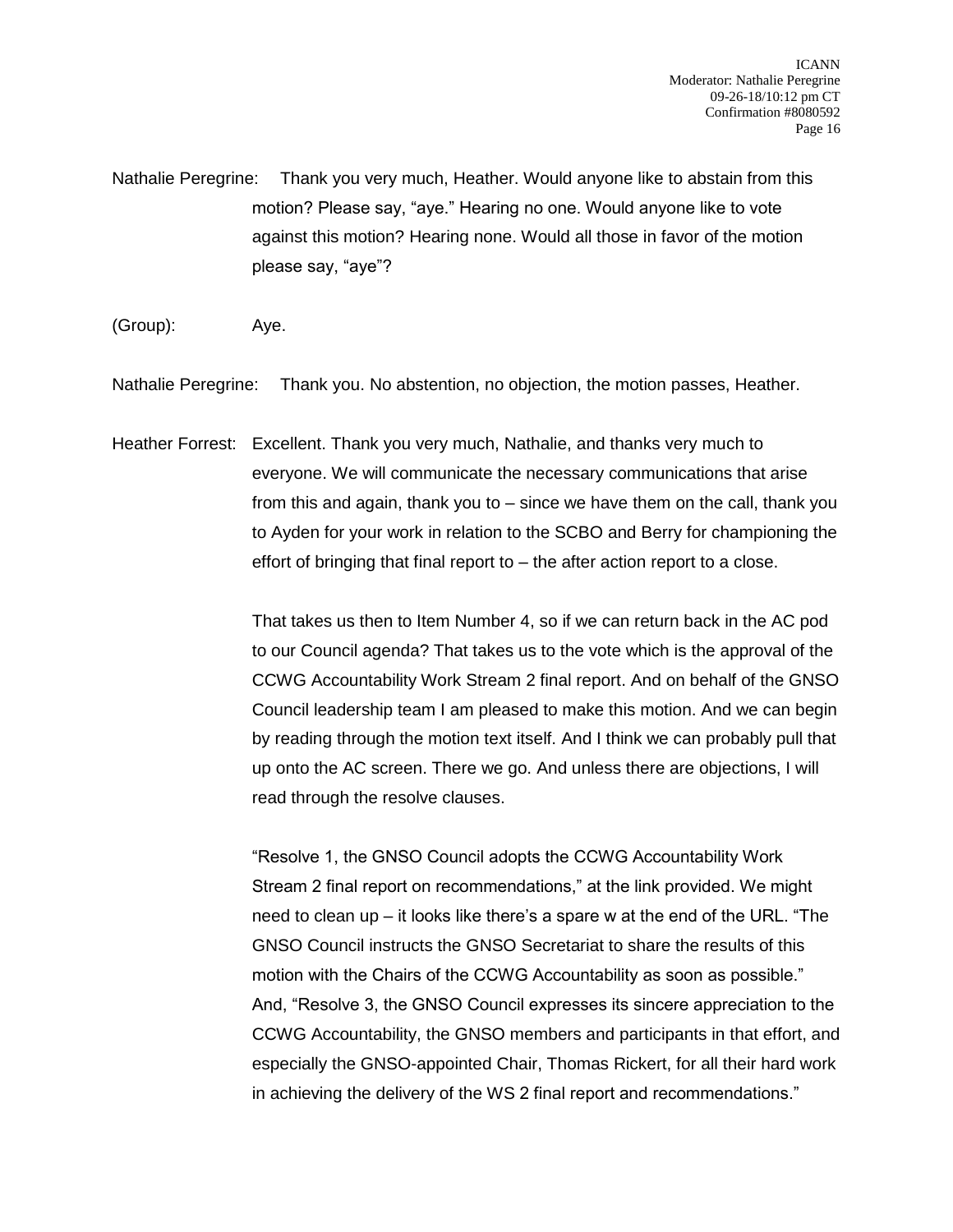That takes us through the resolved clauses. Of course, a tremendous effort by all involved. Darcy has nominated herself as a seconder. Thank you very much, Darcy. Open for discussion, any final questions, concerns, comments in relation to Work Stream 2? And many thanks to staff for that little cleanup in the URL. So positive comments from Tatiana in the chat. I agree, Rafik, (unintelligible) moving, this is of course an effort that we've been at for quite a long time, yes well done, Michele.

Excellent. Last call, questions, concerns? Full support from the GNSO, which I think is a strong message. And wait, Keith is typing, and then we'll turn it over to Nathalie. Yes, well done, Keith, October 2014. Let me ask everyone, is there anyone who objects to a voice vote? Would anyone like to have a roll call vote on this motion? Okay, I see no requests for roll call. Nathalie, could you take us through a voice vote please?

- Nathalie Peregrine: Thank you, Heather. Would anyone like to abstain from this motion? Please say, "aye." Hearing no one. Would anyone like to vote against this motion? Please say, "aye." Hearing none. Would all those in favor of the motion please say, "aye."
- (Group): Aye.

Nathalie Peregrine: With no abstention or no objection, the motion passes, Heather.

Heather Forrest: That's wonderful, Nathalie, and that's a great achievement for the GNSO as a participant in this effort and a great achievement for the ICANN community in – as a whole so brilliant work. We will communicate Cheryl's very point there to see the clapping hands in the AC room. We will communicate our appreciation and as noted in Resolve 2, the secretariat will share the results with the chairs. And on behalf of the leadership team or on behalf of the Council, rather, the leadership team will personally reach out to Thomas, our GNSO-appointed Chair, to thank him for his effort here.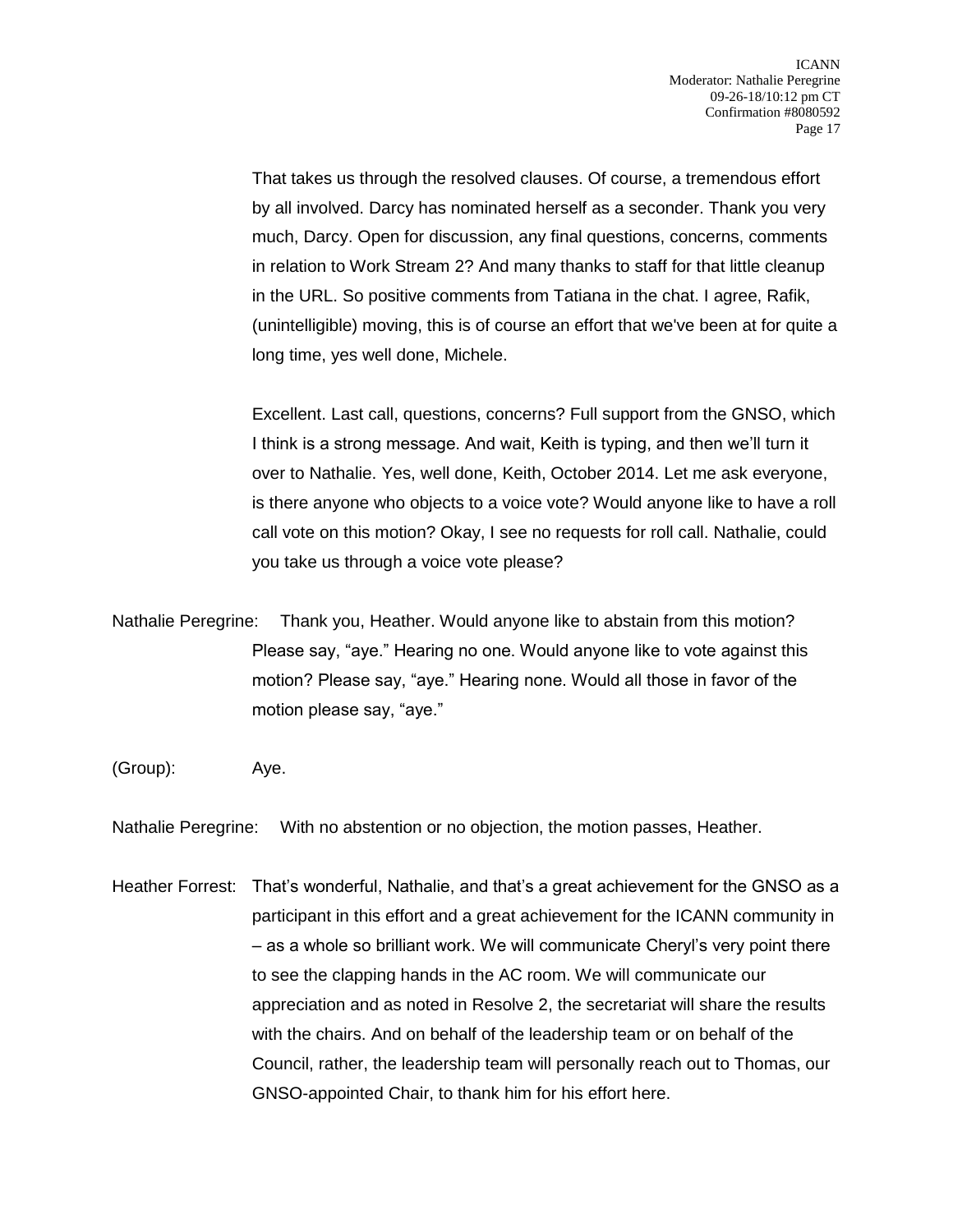So with that, we can turn to our next agenda item which is Number 5, another vote. This is the adoption of the final report on the Protection for Certain Red Cross Names in all gTLDs Policy Amendment Process. This is an agenda item that was deferred from our August Council meeting, deferred to this month. And there's been some follow up work in the meantime. And if we could begin by reviewing the motion, we'll read the motion into the record and proceed from there. Excellent.

So any objections that I just read the resolve clauses into the record? No? And I will note that I had made this motion as the Council liaison for this reconvened PDP. We do need a seconder. Donna seconded, thank you very much, Donna, I appreciate that.

"Resolved 1, The GNSO Council has reviewed the Final Report and approves all of the consensus recommendations made by the Reconvened PDP Working Group. Resolve 2, the GNSO Council thanks the Reconvened PDP Working Group for its diligence and its successful work in attaining consensus on all recommendations; Resolve 3, he GNSO Council thanks the International Red Cross and Red Crescent Movement for its efforts in providing the documentation and information needed to justify and underpin the consensus recommendations; and Resolve 4, the GNSO Council directs ICANN staff to prepare a Recommendations Report for delivery to the ICANN Board in accordance with the process outlined in the ICANN Bylaws."

Open for discussion. Any comments, questions, concerns? Tatiana, please.

Tatiana Tropina: Thank you very much, Heather. Well first of all, as the person who asked to defer this motion from our last meeting to this meeting, I would like really sincerely to thank you, Heather and Thomas Rickert and also ICANN staff, Mary, Berry and others for organizing the call with NCSG. I would like to say that in contrary to some statements I saw on the mailing list that the groups who – stakeholder groups who didn't actively participate in the working group should not be able to defer the motion. I want to say that it helped us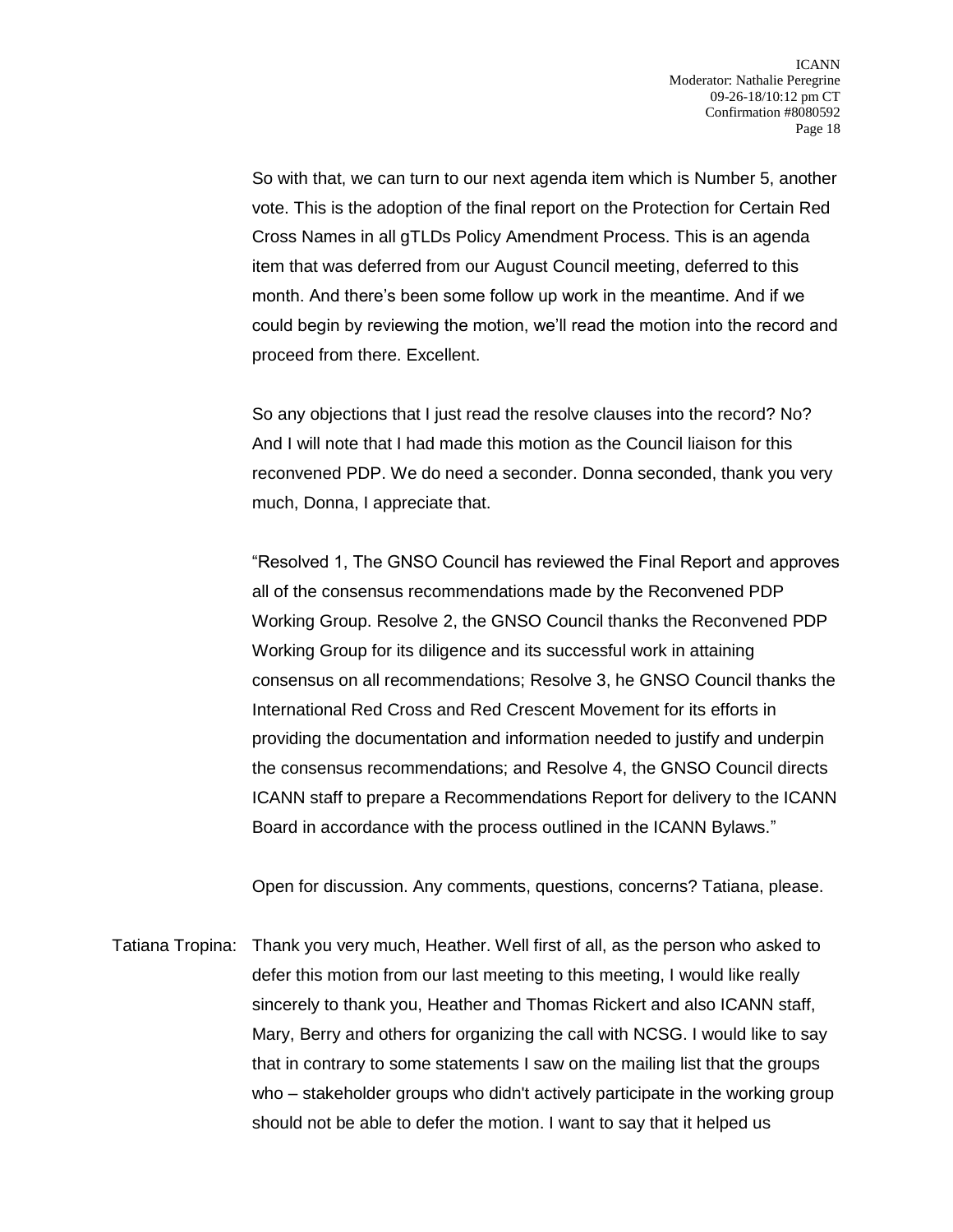tremendously and answered most of our questions and clarified the issues of our concern.

And I would like to, before we hopefully move to the voice vote, to make a statement on behalf of NCSG. So I'll just read it before the vote, if you allow me? So the statement is for the record. "NCSG applauds the dedication of the working group to clarify its recommendation about reserving Red Cross names in domain name space. The working group has responded to our concerns. The process that the working group went through was solid and fulfills the formal requirements of the PDP."

"We would like to make it clear that while we appreciate the effort and voted affirmative for the approval of the recommendation, we record our grave concern regarding the move towards reserving names and their alteration by broad interpretation of national laws and conventions in domain name space. While the freedom of expression concerns in this context might be minimal for some, the practice itself is unacceptable for us and for the broader community. We hope that the recommendations of this group will be interpreted narrowly without taking an unintended precedent in the future. Thank you very much once again. Non Commercial Stakeholder Group." Thanks.

Heather Forrest: Thank you, Tatiana. And your reference to the process that has been followed by the working group, I would direct Council's attention to Items 5.2.1 and 5.2.2 in the agenda. And I think, for the purposes of our discussion it would be helpful if we could return back to the Council agenda so that those discussions can guide us here because I think Tatiana has provided us a very good link to the way that this is articulated in the agenda.

> You'll notice what we have done is to direct our thinking in terms of the discussion here on two particular questions, 5.2.1, "Does the Council believe that the PDP has addressed the issues that it was chartered to address? i.e.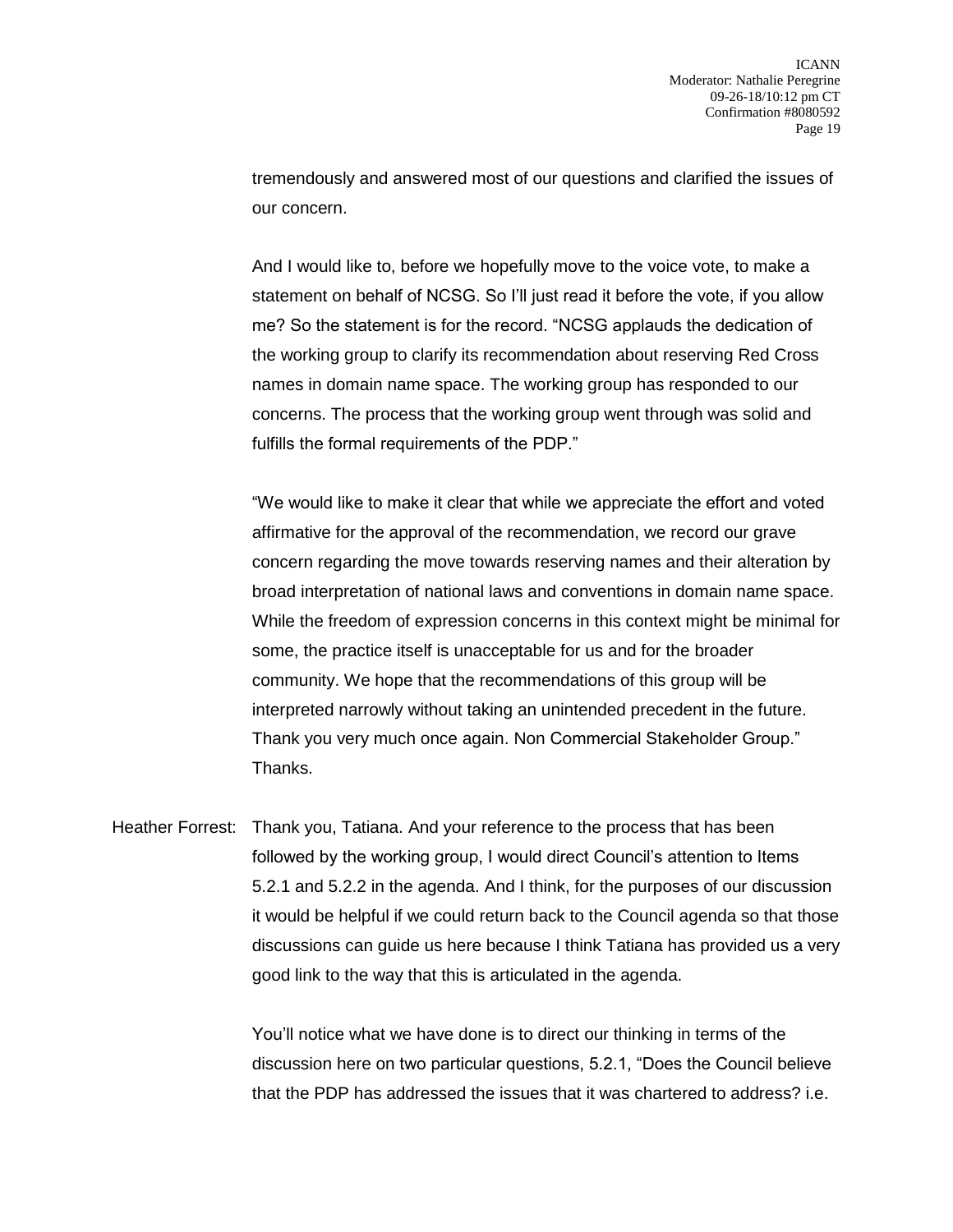what questions or topics for the working group charter to consider? Did it consider those charter topics questions and did it do so in a legitimate way?

And 5.2.2, "Has the PDP followed due process?" And I believe Tatiana's comments read out from the NCSG speak directly to both of those, so I appreciate your input there. Would anyone else like to comment on 5.2.1 or 5.2.2 in particular? Donna, please.

Donna Austin: Thanks, Heather. Donna Austin. I guess I'd just like to note that this was a reconvened PDP so I think it was another first for the Council in terms of working out how that process would work and how they worked with – in response to the Board's request that we do so. So I think you know, maybe this was a first but I think the process that was followed seemed logical. I'd also, you know, just like to call out that we were fortunate that we were able to reconvene the working group with a number of the original participants in the first PDP.

> I think that was very helpful to this process. I think if we'd had to reconvene at a point where those folks weren't available, and certainly Thomas to actually, you know, step back into that chairing role, it could have been a more difficult ask. So I think that continuity was important and probably helped the process along the way because of the knowledge of those that were involved in the original effort so just to acknowledge that as I understand it, this was something that the Council hasn't had to do before.

> So I think we should to the extent that the process was followed and we could copy and perhaps make sure that we – what's the word I'm looking for  $$ capture that process that was followed I think it might be very helpful in the fact in the event that this has to happen at a future time and place for another Council. So I just wanted to point that those things out, Heather. You know, in terms of due process, some of this was made up potentially along the way but in accordance with the PDP manual so I think it's important to make that point. Thanks, Heather.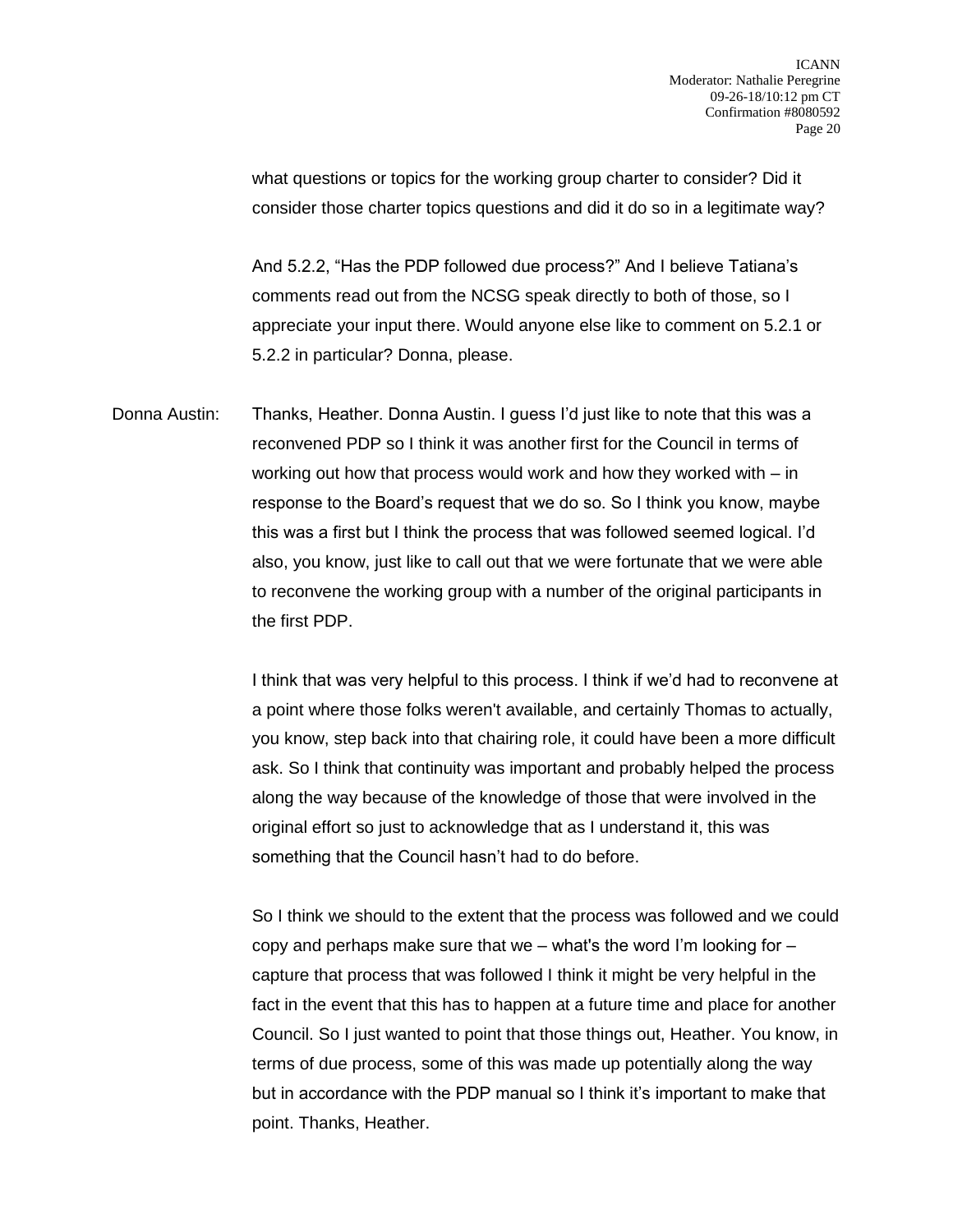Heather Forrest: Thanks, Donna, very much. And I think it's important to have that in the record and to that I would add although it seems perhaps a trite thing, one of the things that the leadership team has worked on throughout the year is ensuring that we follow up and thank formally and in writing those that have contributed to efforts such as this and brought efforts to a close. And I think it's important here that we reach out to Thomas Rickert, again, Thomas does a tremendous amount of work behind the scenes for the GNSO with our PDPs and cross community work.

> And likewise, as Donna said, to the entire reconvened PDP group, there's some long hard hours that have been put in here to reach this result and frankly, to reach a set of recommendations that has the full consensus of the group is really quite important to note. So I will ask staff please to note an action item for leadership to follow up after the meeting with the – with Thomas and the reconvened PDP team to thank them for their efforts.

Any further comments, questions, in relation to 5.2.1 or 5.2.2? And apologies, I should have also noted there, 5.2.3 should be inset, I'd missed it when I went through those first questions. "Did the PDP working group address GAC Advice on the process?" Anything we need to say on any of these questions or are we happy to take this one to a vote? Donna.

Donna Austin: Thanks, Heather. Donna Austin. I think just to acknowledge that the reason that this group was reconvened was the result of GAC Advice, well I think that's my memory of it. I think you know, we did have a session with Bruce Tonkin, I can't remember what we – how we phrased that, that went some part to getting this issue better understood and for the reconvened working group to understand the task ahead of them. I think this is one instance where the GAC has participated in particular Stephane Hankins, so I think we – the working group itself did take into consideration the GAC Advice and hopefully the GAC will be happy with this result. Thanks, Heather.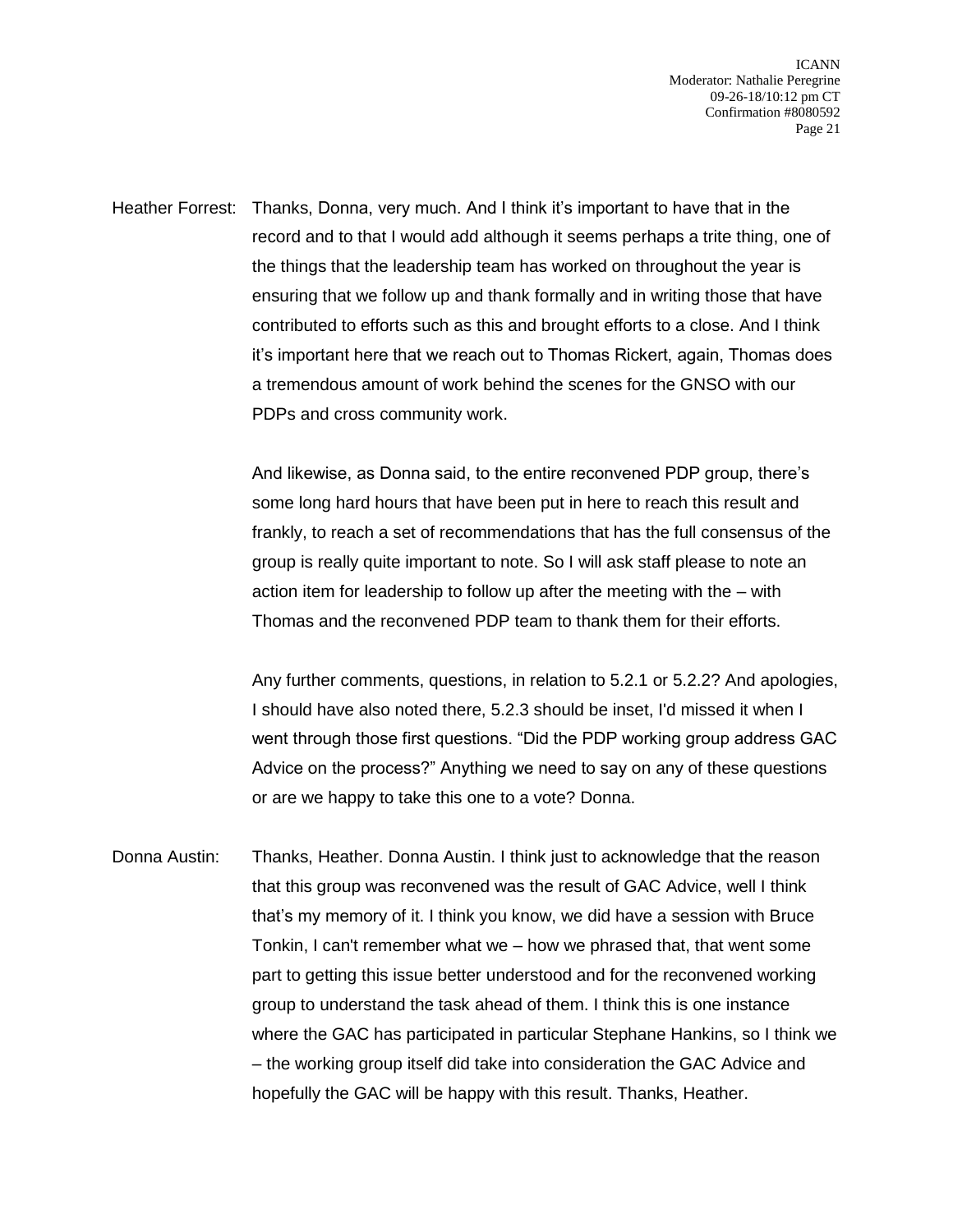Heather Forrest: Thanks, Donna. I certainly agree, and what I've experienced participating in this group joining as a representative from Council leadership while James was chair and continuing with the group until this point I would say that everything (unintelligible), it is certainly the case that the group spent considerable amount of time in its reconvened errand of working through the GAC Advice and had the benefit of input from Mr. Hankins and other representatives of the International Red Cross.

> I'd also like to say here, there's a tremendous staff effort that sits behind this, Dennis Chang, Berry Cobb, Mary Wong, and others. I hesitate – I always hesitate to name names of staff because if you miss someone it's a terrible thing. There has been a huge amount of work, Ariel's been in the background on this one, there's been a huge amount of work that's happened on the staff side as well to get to that finite definitive list and verify that list and work through that list and work very closely with the International Red Cross and Red Crescent. So this is very much the product of many hands.

With that, final comments? You'll note here that our vote threshold is super majority, that is in line with the requirements given that this is a reconvened PDP, as Donna has noted, this is the first time that we've experienced this. So the voting threshold is higher. Staff, is there anything that we need to say in relation to the voting threshold? Mary, thanks.

Mary Wong: Thanks, Heather. Hi, everybody. This is Mary from staff. And as Heather and Donna have noted, the voting threshold for this particular vote is super majority that is a requirement in the PDP manual for reconvened PDPs and this was also cited by the Council when it actually reconvened the group. The staff does have a comment here, not on the threshold, but on the process for a vote. I want to emphasize that what I'm about to say does not affect the fact that you will vote today and it will not affect the fact that if you do get to the threshold today that will be the result.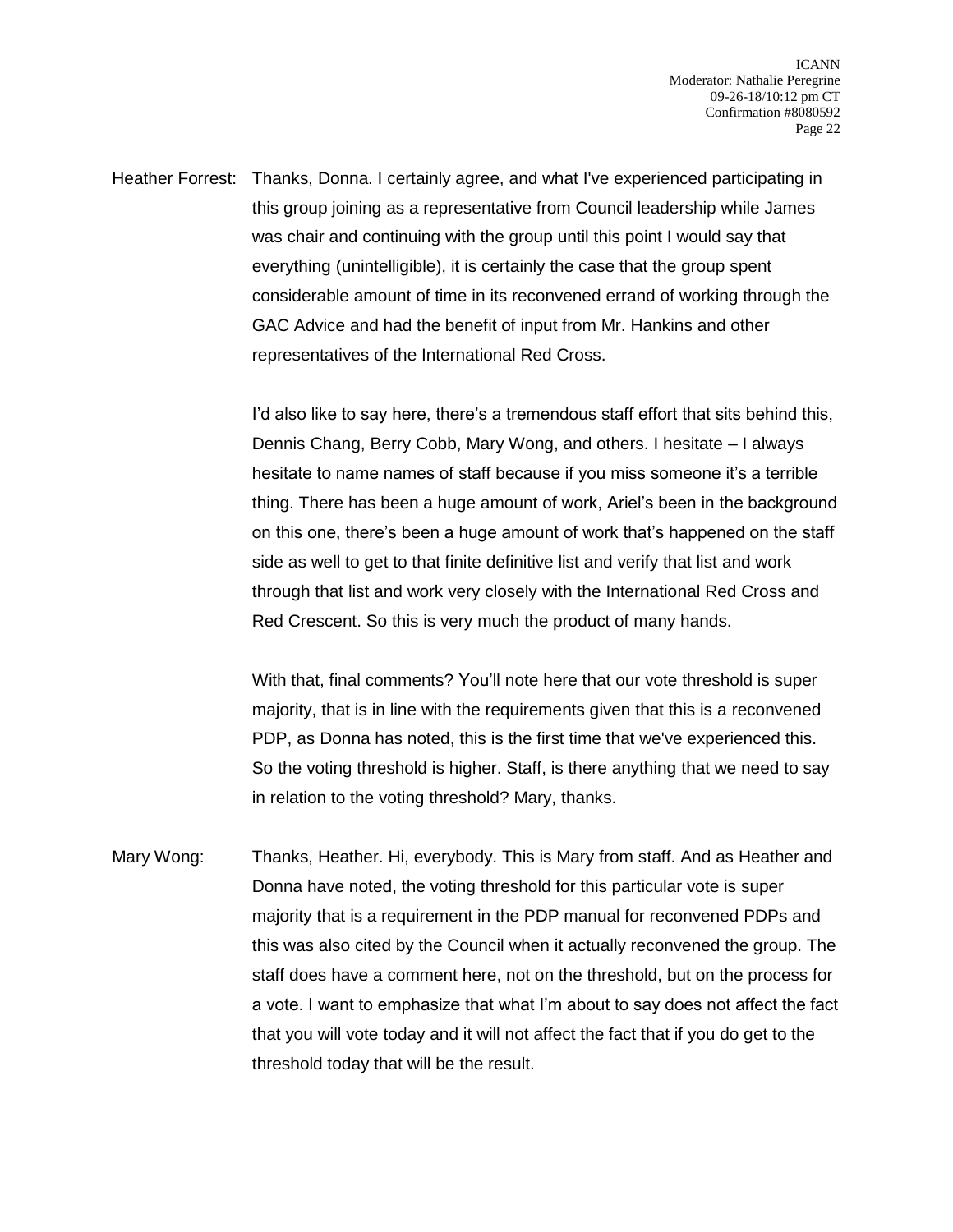But for fullness of the record, we wanted to note that if there are absent councilors in a meeting where a PDP vote is taking place, the GNSO's procedures allow for absentee ballots to be cast. So again, if we do reach the threshold even with the absentee ballot it may not make a difference, but it is the practice, and it is documented in the procedures that absentee ballots are permitted for PDP recommendations including, I should add, reconvened PDPs.

So we note that Rubens Kuhl is not present for this vote and so our recommendation to the Council is that regardless of the result today on this call, that we allow Rubens to cast an absentee ballot such that the final numbers will be known after his ballot has been cast if he indeed chooses to do so. Thanks, Heather.

Heather Forrest: Mary, that's very helpful. I appreciate your procedural update on that one. And I note as well Pam is asking, "Is Stephanie here?" And Stephanie is in the AC room, Pam, so there we go. So as we understand it, having gone through roll call, we're only missing Rubens. I personally think that Mary's advice is sensible, that we allow irrespective of how this vote proceeds, that we offer Rubens the opportunity to file an absentee ballot. Anyone have any objections in relation to that? Tatiana is typing. Pam is typing. (Unintelligible) typing.

> All right, Keith has said no objection. Donna, likewise, no objection. Many thanks to Mary for explaining that as clearly as you have, Mary, so thank you. With that final call for comments on this vote. All right, does anyone object to a voice vote for this motion? Now I need to be – we'll draw a line under all the no objections that are in the chat just to make sure I don't conflate anything. Does object to – voice vote is great, Keith says. Thanks, Keith, that's good and clear. All right and I see no one screaming, no hands up. Excellent. Nathalie, may I ask you to take us through a voice vote please?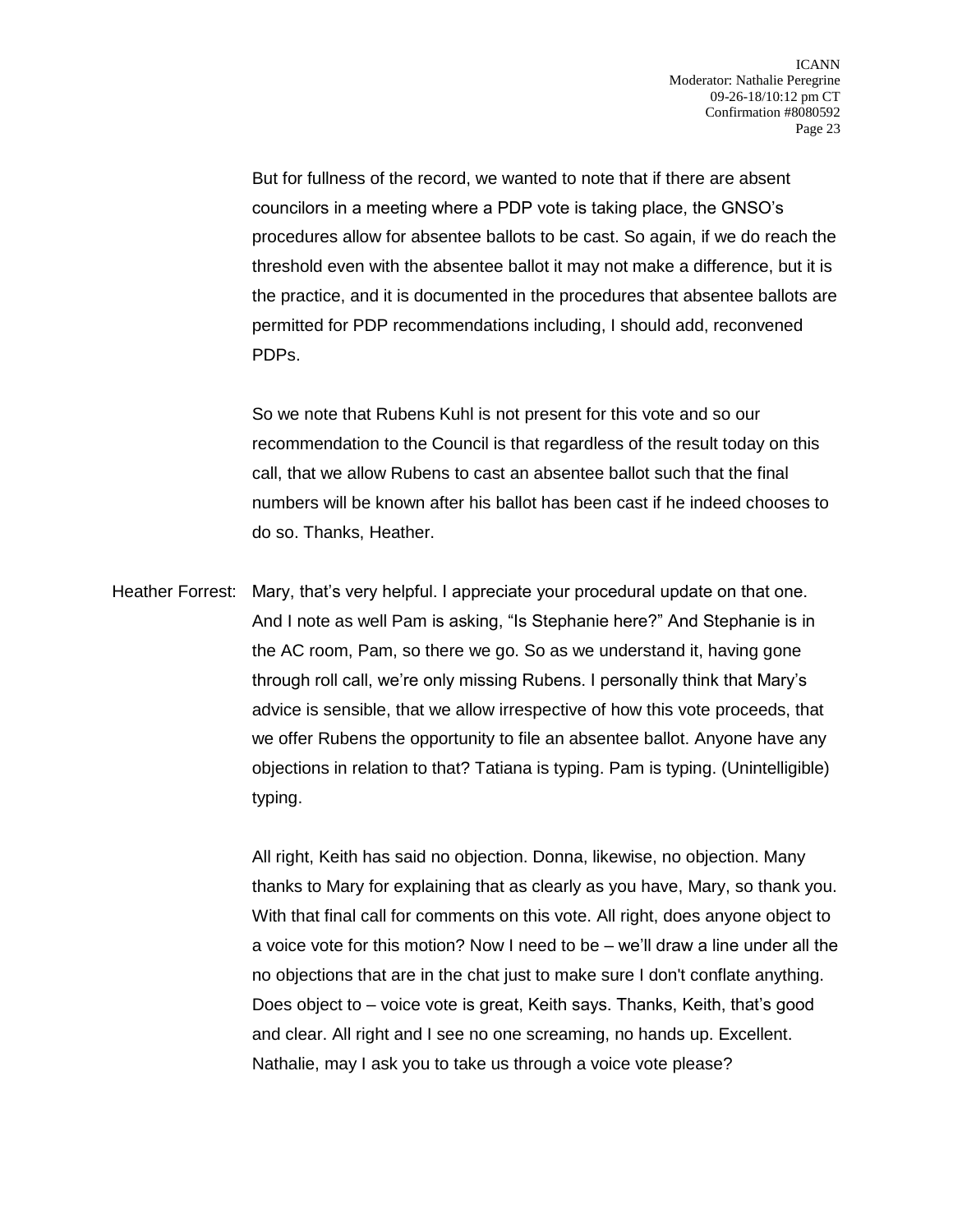Nathalie Peregrine: Thank you, Heather. Would anyone like to abstain from this motion? Please say, "aye." Hearing none. Would anyone like to vote against this motion? Hearing none, would all those in favor of the motion please say, "aye."

- (Group): Aye.
- Nathalie Peregrine: Thank you all. We have no abstention and no objection, but one absent, the motion passes. Thank you, Heather.
- Heather Forrest: Excellent. Thank you very much, Nathalie. And thank you very much to everyone. This is an excellent achievement for the GNSO, certainly an excellent achievement for the International Red Cross Red Crescent Movement. And I know they've been anxiously awaiting our outcome here so we will communicate to that – that to them as soon as possible. We'll also make sure that the Board and ICANN CEO are aware of this milestone so well done, everyone. Excellent accomplishment.

That takes us then to Item 6. Item 6 is our update on New gTLD Auction Proceeds. And for this one so we're out of our motions, we have a few discussion items on our agenda, we're well ahead in our agenda, doing extremely well. And Erika, you are with us so if you have sound and able over to you, Erika.

- Erika Mann: Sure. Thank you so much. Can I check with you first if you are understanding me well? I'm on the phone but the phone line seems to be not perfect so just checking with you.
- Heather Forrest: Very well, Erika, you're perfectly clear.
- Erika Mann: Oh wonderful. Good to hear. So just to give you an update, because the we thought that an update – it's a good time now because we will actually in the phase of issuing the initial draft report very soon ahead of Barcelona, actually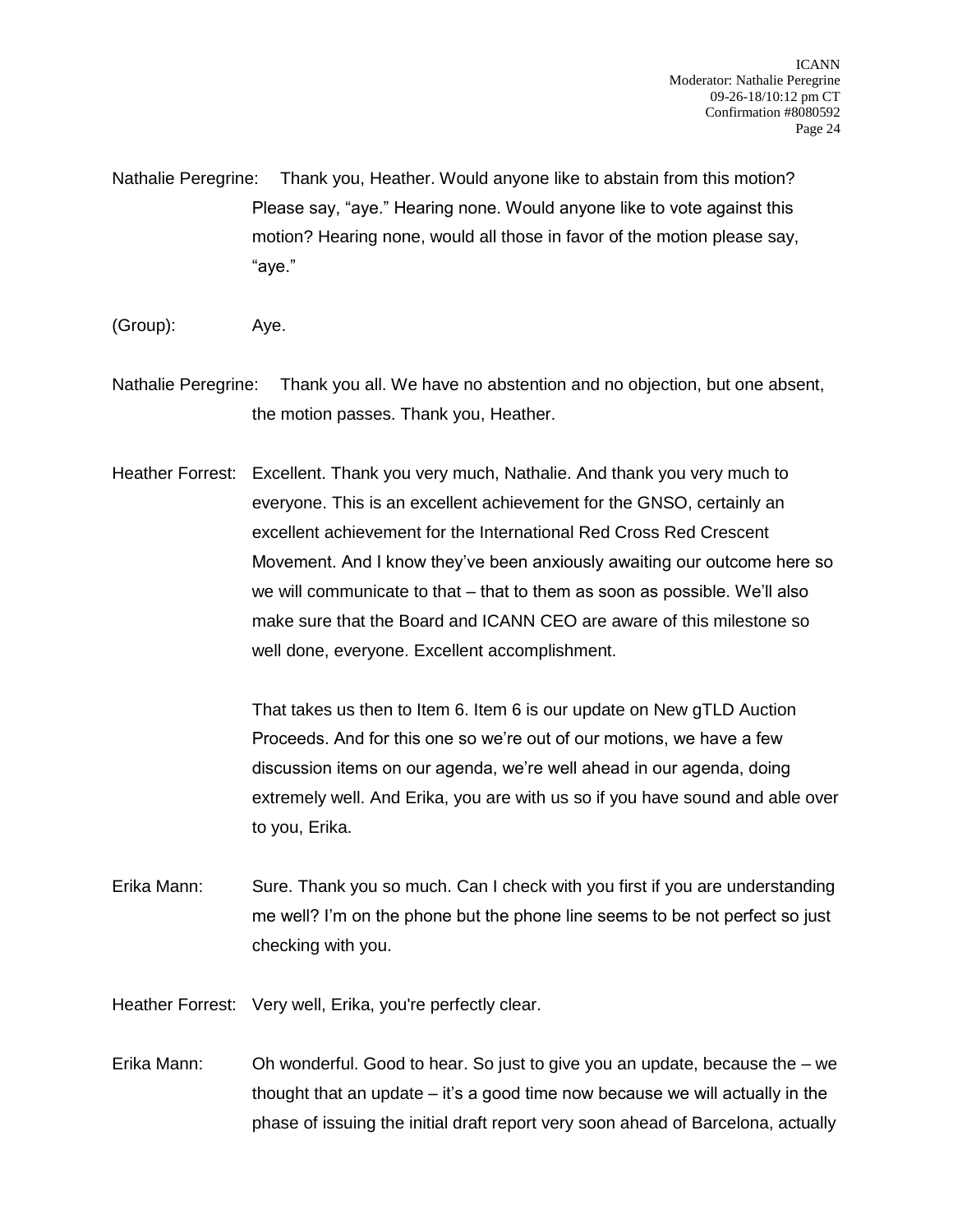on – our plan is to issue it on October 8. And we are in the final phase and reviewing the very early draft which we have done, which staff has done an excellent work. So we thought it's a good time to give you an overview and thank you so much for allowing it to have this exchange today.

So just to give you maybe some of the parameters what we debated and some of the things we expect and hope for that we will have some contribution coming in once the report is published, and so we are hopeful that we then will have some more comments from the community and maybe even the board or public.

So as I said, the date is October 8 and which is well ahead of Barcelona. We will have another exchange at Barcelona where we will talk about the topic and so we can again have a little bit more time to review our recommendation.

Just to remind you about one thing, the task was that we shall review and we shall investigate what is the best mechanism in ensuring that the auction proceed money is going to be spent for the right project and for projects that fall within the ICANN's mission and bylaws, so which is to some degree of course limiting the scope. The scope would not be let's say, you know, it wouldn't be allowed for the creation of a completely new fund which would allow to finance everything this is good for the Internet, but it's for ideas and for projects which are limited by the mission and by the bylaw.

The second thing which you have to keep in mind is that this is a one – so the goal was that we shall look for a mechanism which is supporting a one-off auction proceed cycle. So the idea is not to send – set up a structure which would be able to continue and to support ideas and projects forever, like you typically would do if you would create a foundation; this would be typically an open ended project and it's not limit, you know, in a specific time. So that was – these are the two things we had to keep in mind so the mission and the bylaws that we had to search for something which is a one-off structure.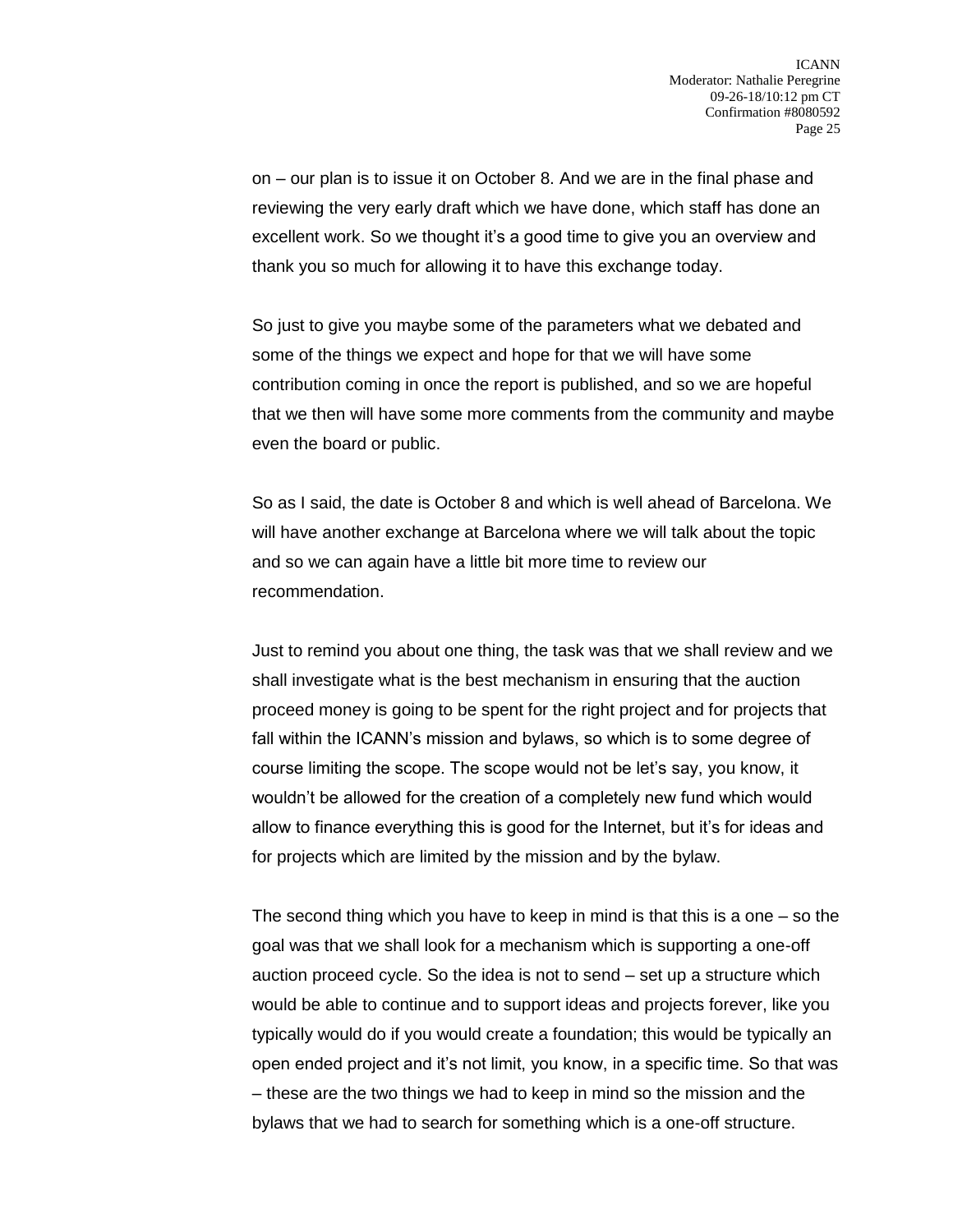So we then came – it took us a long time. We then identified primarily four mechanism in which we found interesting to evaluate in a very early phase. We considered even more but then we narrowed it down to four. So one is how about creating a new department inside of ICANN so like we already have the IANA department, how about doing something similar which would be an auction proceeds fund for example, could have this name.

The second mechanism we then found as interesting to investigate further was a kind of merger between such an entity inside of ICANN and an outside entity which has expertise in funds. We haven't narrowed this down and saying it has to be a specific entity so we left this open and we don't want to narrow it down right now because this would, for example, if the, you know, the end result would be that's the most ideal option then this would have to be investigate further so it would be a kind of merger.

The third option we looked into would be a creation of a complete new mechanism and for example a foundation. And then the fourth option would be we investigated further would be to outsource it to a different entity which already exists and then this – in this entity would be tasked in running this special auction proceed funds on our behalf.

Now, in all cases, in all scenarios, all the four scenarios, the limitation would be whatever it's inside or it would go to an outside entity, it would stay within the mission so even if it would be, you know, given to an outside entity this entity would still have to fulfill this obligation and would not be able to support something else. And this is actually something funds are quite familiar with to do this.

And the other limitation which I haven't mentioned yet would be that oversight and fiduciary obligation and tax exemption which exists would have to be fulfilled as well independent of these four mechanisms. So we then had a long discussion between members in our group. We invited many outside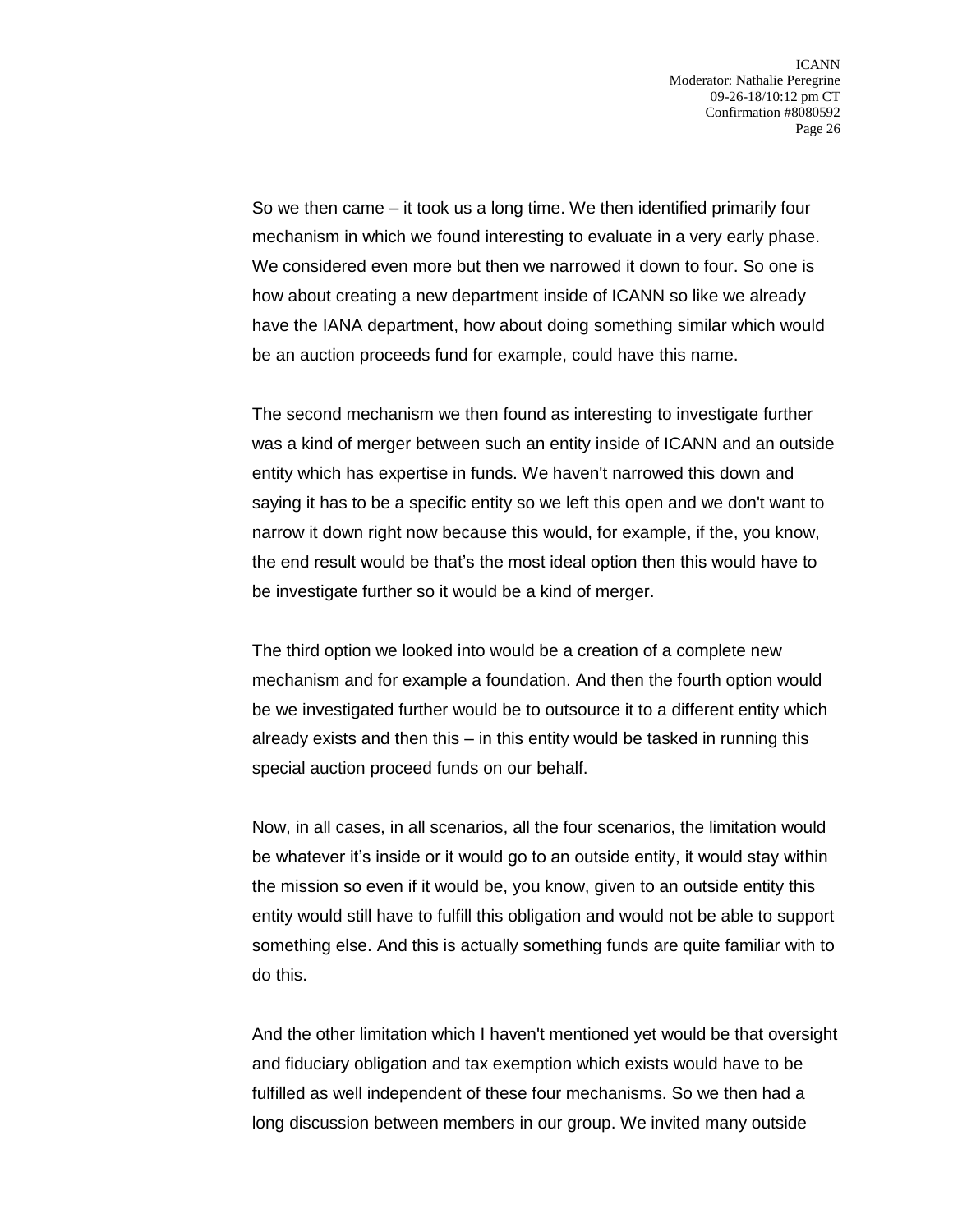expert from different fields and just to give us advice. People which are in this, you know, doing something similar either like Nominet, they had a fund first – or they had a fund outsourced first and then there in a moment just to give you one example in housing again so they're, you know, reversing their model because of different reasons. So we had the discussions with many different entities.

Now, the outcome is interesting for you because we now in the phase where we narrowed down our options. We had many discussions about this and we are making the recommendation that in particular we recommend to look into two options. So we haven't narrowed it down to one single one but to two, which are very close in the – in those who took part in the survey, the outcome was very close. So one is either in housing, so a new department inside of ICANN; the second one is the merger with a different entity so in house, you know, of ICANN plus a merger; and very close as well not so close actually is the ICANN foundation.

The ICANN foundation – the problem with the ICANN foundation is that because of the one – the goal which we – was set to us it shall be a one-off undertaking. It is something which is a little bit difficult. It goes against the nature of a foundation to predefine a kind of time or to predefine, you know, the limited automatically to a certain period.

So the recommendation will be primarily these two – these first two, so inhouse and the merger in-house plus a second entity. Again, keep in mind we're not making a recommendation about this entity, not even about the nature of such kind of entity. And so we will present these two primarily these two options but we will present the other two option as well because we want to hear back from our community and from the public as well if they participate, you know, with they think about this because each has a different constraint and we identified some of the – what we call charter questions so key question which are relevant and they all have to be judged against these four models.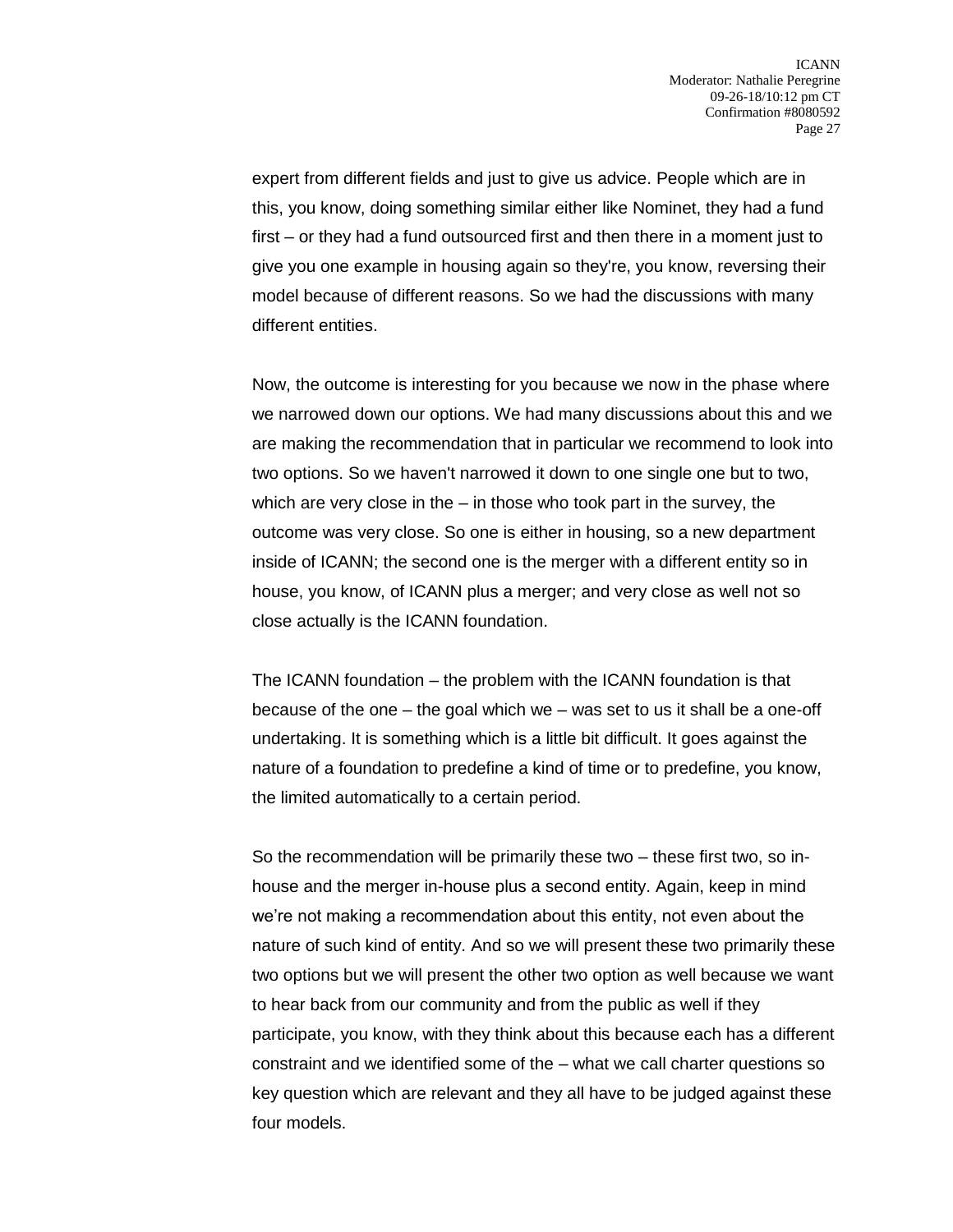So we will focus on these – primarily on the two top ones but we will present the other two as well but in less depth but we will want to hear about it. So this is where we are in the moment. We had maybe few other points which I want to mention because I believe it's interesting for you. So the first one if the concentration about these two key mechanisms which I just presented to you. The second one is important and this is because we discussed it before, this is a major question, can ICANN or a community participate in the future in the project?

And we will describe the scenario as a possibility but again, it will be important from the community to get, you know, good feedback and to see if this is something the community really would appreciate or is this an idea you know, which will not have a lot of support? We believe it's a good one, this is the majority understanding in this group I can say this. But it's still something I think which needs further investigation and a better – a deeper understanding.

We have excluded the question about the reserve fund. So this question, "Can ICANN and the community participate in a specific project? Let's, for example, say there's an understanding the root zone needs to be updated, and there's a (unintelligible) where all the root zone operator participate and everybody puts in some money depending on the resources they have available and ICANN would be part of this project and would – and all of them together would request from the auction proceeds.

The future, whoever is going to running this in the future, then would request a certain amount from it, so this would be an example which would support ICANN's mission, it falls within the scope, it is something which is essential, it's something which can't be financed – very likely not financed out of the operation of budget because that's another limitation which we have. So it is something which is – we believe can be done.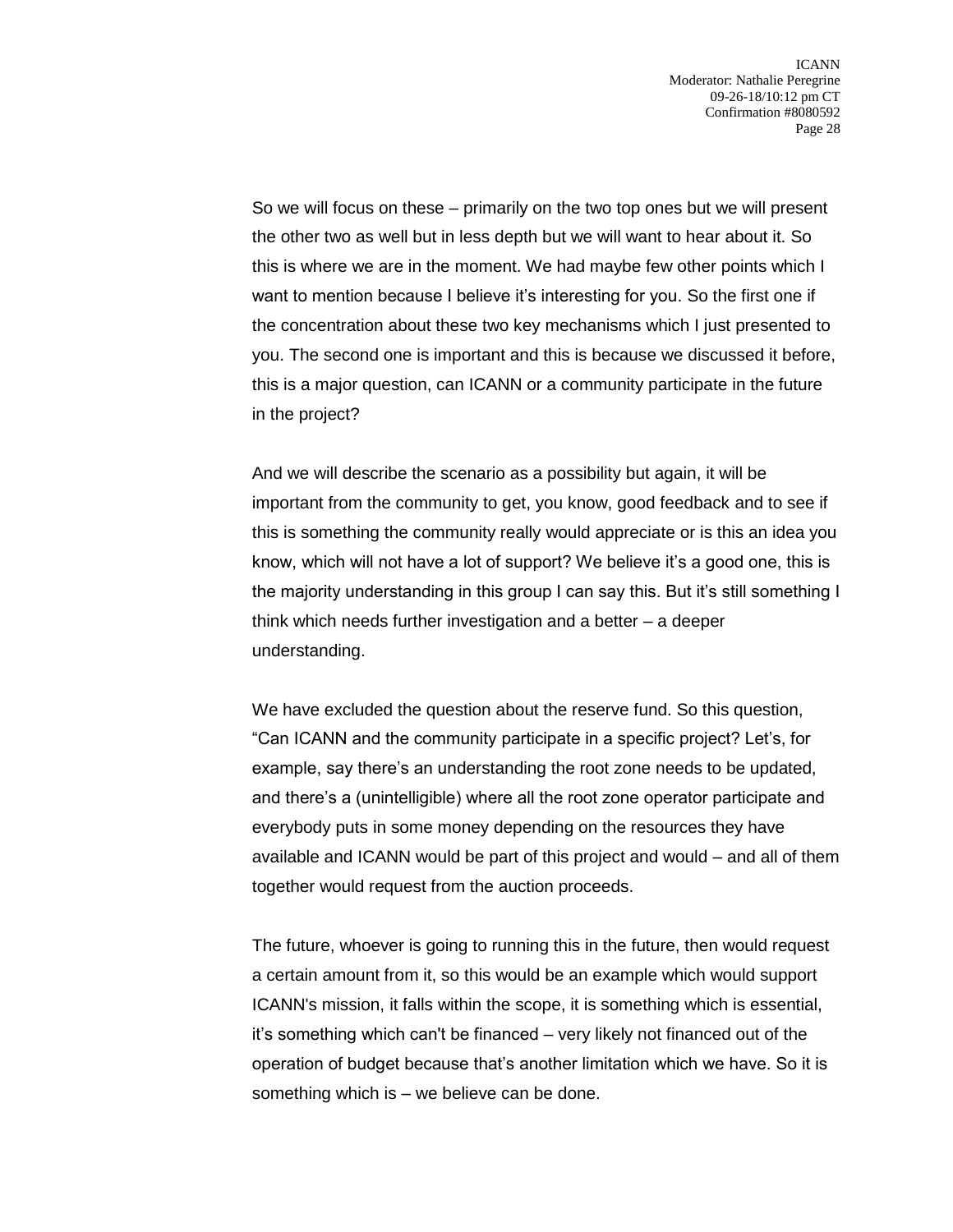But keep in mind, the reserve fund, it's a different question, we have excluded this, this is not something we were tasked to handle so we have excluded this. And if it ever would come to this, this would have to be decided elsewhere.

Now there's one other topic which is important for you to know because we had a long discussion about this, and this is – you can imagine that the mission statement and the bylaws, were not written in a way that they would support future evaluators easy to judge projects which are sent to them. So we had the concern that there might be too narrow technical understanding only about what kind of project can be supported because of the scoping and because of the barriers, the mission statement and the bylaws are setting.

So we had a discussion to it and we came to the conclusion that we may have to give some guidance to future evaluators and we tried to define this in a – what we call a preamble. Now, we – I would say I probably can talk for the whole group, it's not – we wouldn't say we are totally happy about this preamble which shall guide future evaluators in areas where, you know, certain – there's an understanding it can fall within the mission but maybe not completely so what we call gray areas.

And so it's, again, we hope we can receive some comments and maybe, you know, once we have evaluated all the public comments we receive maybe there's time and willingness to redefine even maybe this kind of preamble. But – and this is the more important part, in the meantime, during the time we were working – a team was working – a brilliant team was working on this preamble, we actually achieved with the Board an understanding that our concern, first of all is correct, the Board shared our concern, and we then came to an understanding that we would be happy with the wording which would say "in support of the mission" so instead just of saying it has to fulfill the mission stamen, it has to support the mission statement.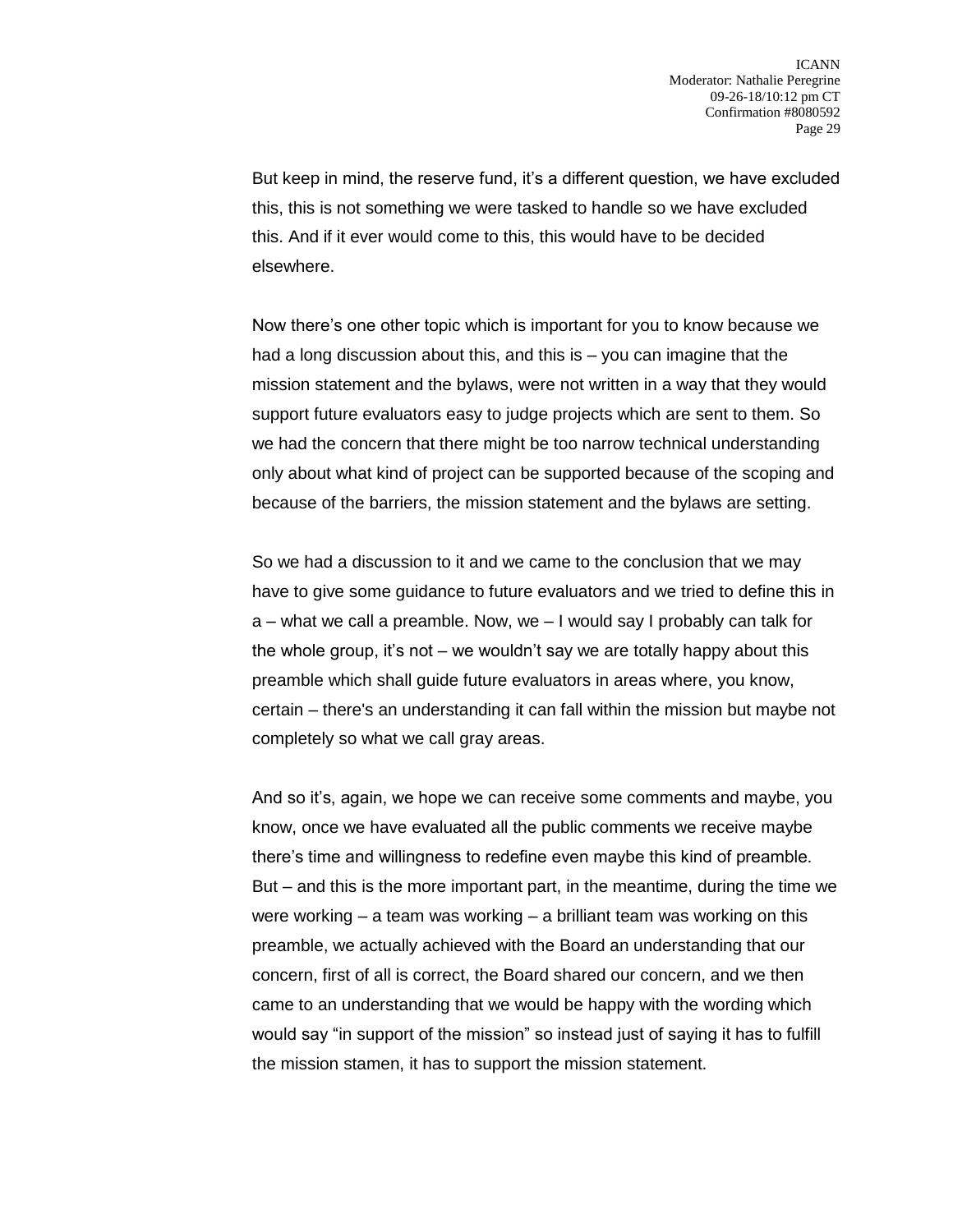This is a much more flexible understanding for future evaluators and so which would allow something which really worthwhile and needs to be done anyhow but it's maybe not you know, a total – doesn't fall completely inside a narrow understanding about what the mission is. So we have this understanding in the meantime with the Board, which to some degree, you know, compliments what the preamble was trying to do, so just keep this in mind, so these were some of the really hard question we had to solve.

So that's a pretty much where we are. So we have time next week and – sorry, an internal review until the 4th of the working group members and then on the 8th it's our goal to make it public. And then we have another discussion in Barcelona about it and then, you know, we will review it once the public comment period is over.

So back to you. Happy to take questions.

- Heather Forrest: Thanks, Erika. You have Darcy in the queue who Darcy's, you've been very patient, thank you, and then we'll go to Michele.
- Erika Mann: Sorry.
- Darcy Southwell: Thanks, Heather. Darcy Southwell for the record. Thanks, Erika, that was an excellent overview, and I personally really appreciate it. I was curious if you could shed a little bit of light on how the CCWG looked at the creation of a new department and what value they think that brings. When I think of this as a very limited duration project, I'm curious about that. Thanks.
- Erika Mann: Yes, I mean, you have to keep in mind, Darcy, that there will be another phase which will follow ours, so after we have done the review of the public comment, and we have consolidated the report and the recommendation, then there will have to be an implementation phase. So depending on the weight which we receive from the public comment period, and the final recommendations, in the worst case we don't hope we need a second round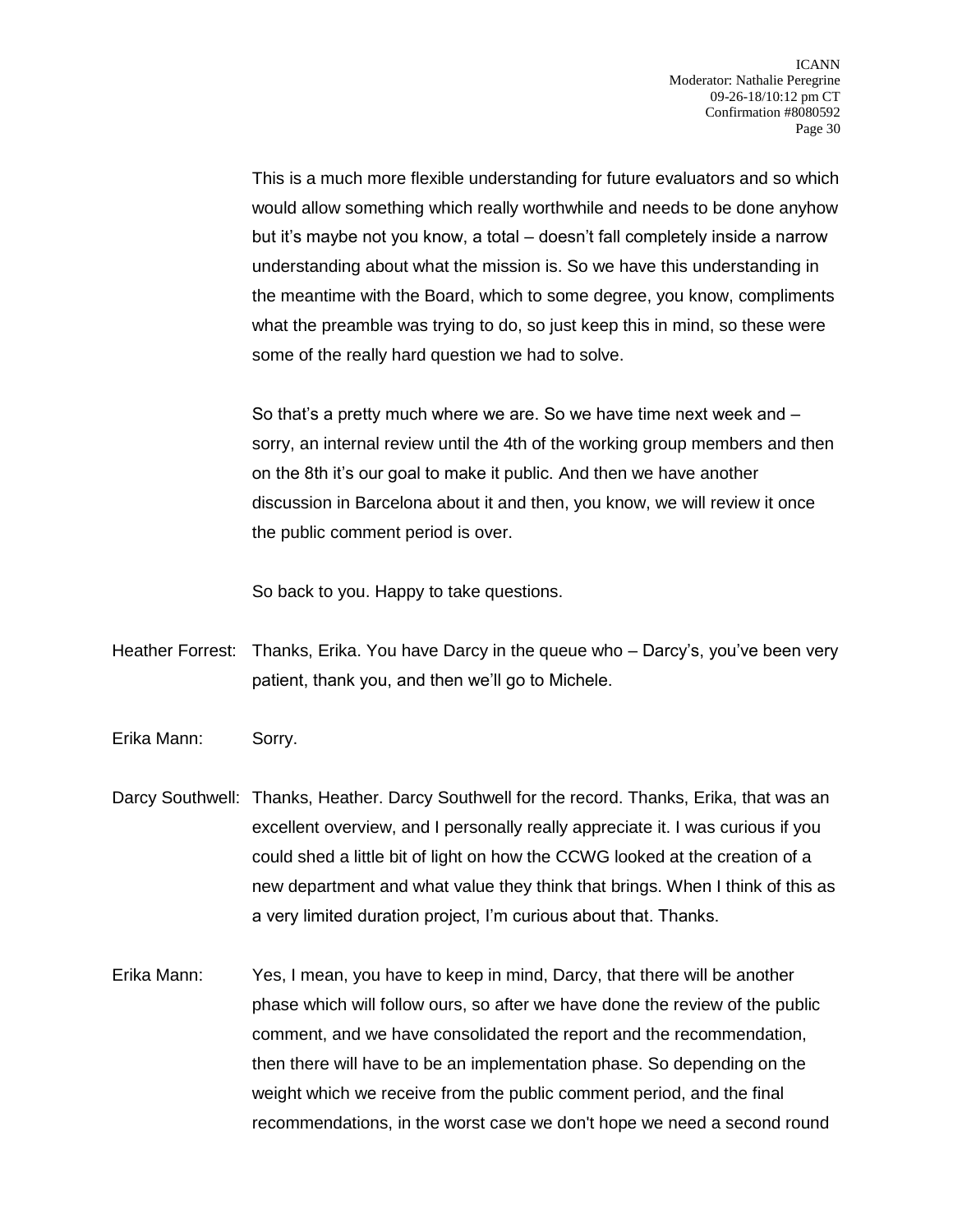of, you know, public comment period so we – at the moment it doesn't look like it, but let's assume – and, you know, there's a final outcome and we have a final recommendation, and then there needs to be an implementation phase. So I believe the implementation phase really needs to look in depth into it.

Now, again, there's something which I haven't mentioned, we had Sam Eisner and Xavier and these two in particular but many other ICANN people from the staff always participate in the calls which was very help – like we had two Board members as well, Becky and Martin, which was very helpful because whenever we crossed a, you know, a question which was relevant to be asked – answered by either ICANN Org or by the Board, you know, we could do this either immediately or we had an exchange of information and then they came back to us.

So the – I think the most important one that it needs to be independent, which means it needs to – it already has its own budget but the budget needs to be – and this is something they will have to set up then in (unintelligible) in department inside of ICANN, you need to do all the budgeting which falls within this department, you have to be, you know, the people you either hire or the people you will locate or the time you use from other people which are already hired, so you have to budget this each time whatever you do, whatever kind of work to do.

You need an independent audit. We discussed the audit to – not in detail but we talked about it because you have different procedure, you have a different budget so you have to be very careful. And I'm talking about the general audit. You need of course as well project oriented audits you will have you know, assignment of project officer, which are overseeing and auditing the individual work of an individual project.

So depending on the knowledge which is inside of ICANN, but again, this needs to be done in the implementation phase and it has to be done super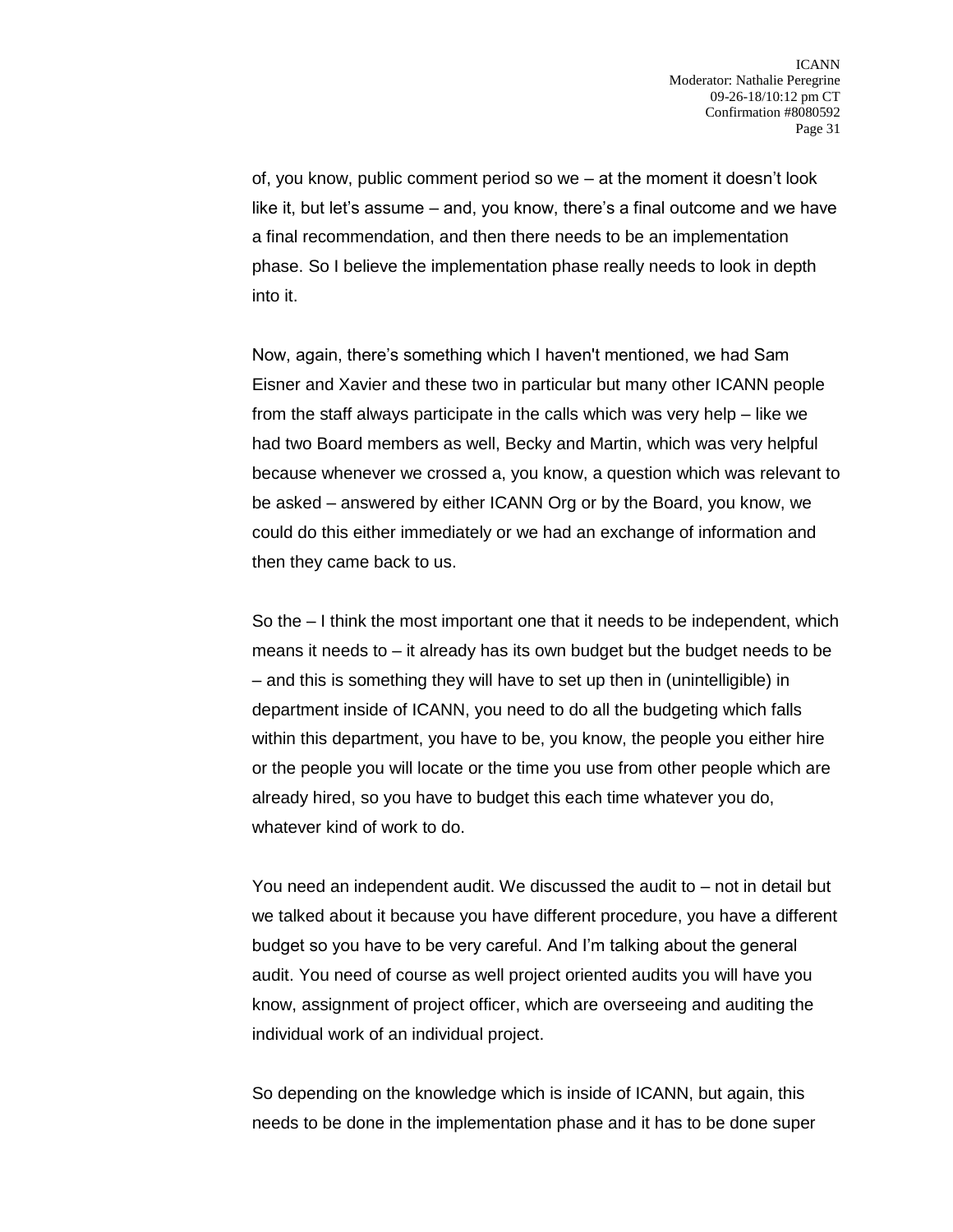carefully, you know, depending on the knowledge which is already available, you probably can assign some people, otherwise you will have to either work with contractors, if you don't want to have a long term contract so you have to be careful because you don't want to end up in a situation where you suddenly, you know, you hire 50 people or 60 people and then, you know, you have a long term contract so you have to be very careful how you do this.

So these kind of things we didn't look into it. We – the main goal why I think there's a preference to do it is the flexibility, is the understanding, you don't have to train people about the mission, you don't have to, you know, you can use some of the available resources which are already there. There's an understanding how to run independent department like IANA, so it's not – they have to start new, it's not like an entity which has never done this to run separate departments. So there's some understanding there and some knowledge.

So there's some of the factors which are positive, I think many of our working group members believe that's probably a good example, you know, a good use of resources. And you spend maybe less money than if you outsource it. And we came to the conclusion so some of the experts which we had talking about this came as well to the conclusion it's probably true if you outsource so the overhead money which you need to use is higher for example, and if you create a foundation it will be higher too. So there were some factors we looked into.

But they are different questions, the implementation phase needs to really scrutinize this, you know, and has to come up, you know, really need to look into it how it can be done. The same is true if you go for a merger, I mean, those are interesting models, but in each case you really have to investigate this and further once we finish our phase.

Heather Forrest: Thanks, Erika. Michele, you're next in the queue.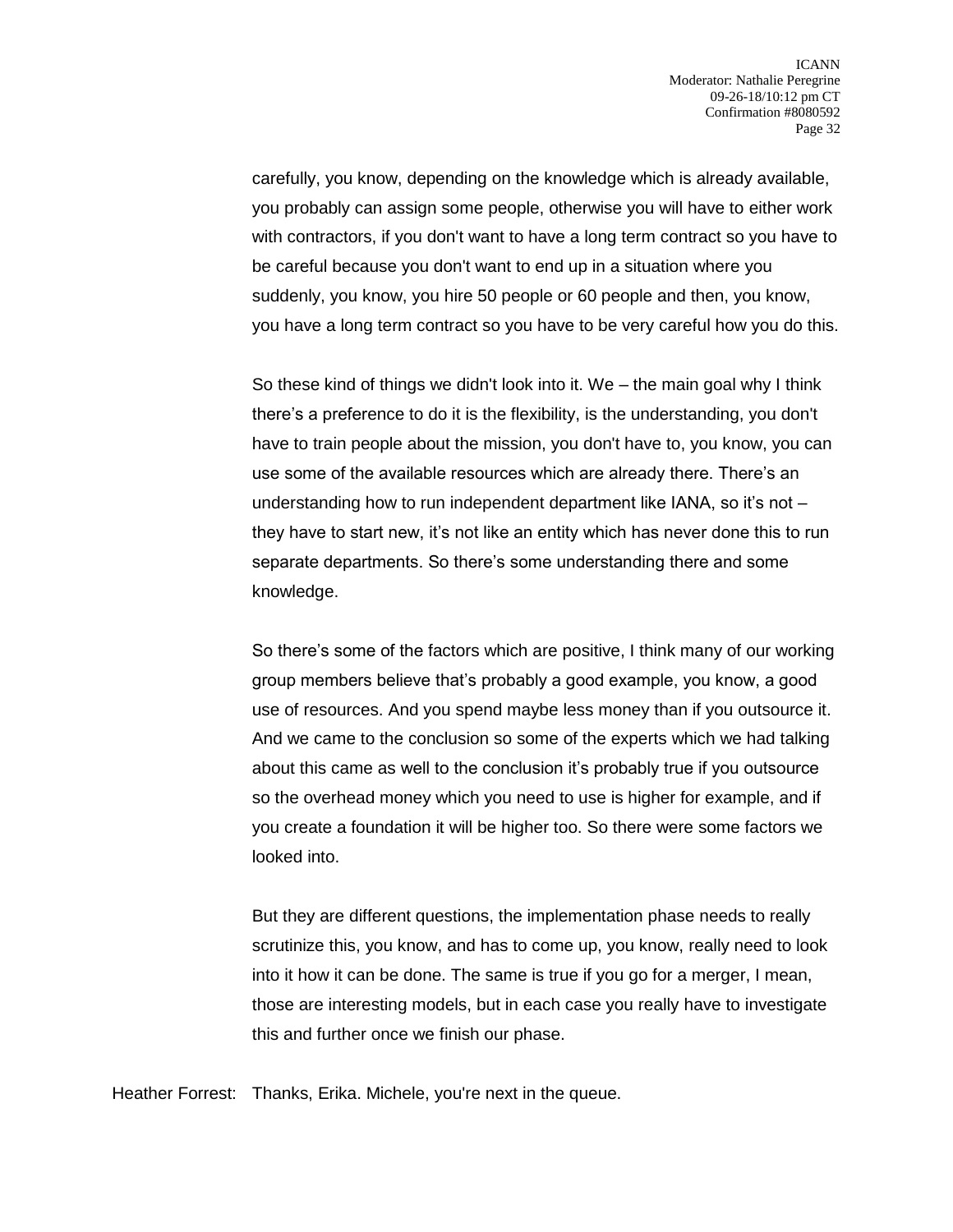- Michele Neylon: Thanks. Michele for the record. Now just one very brief comment, the idea of creating a new department within ICANN sounds to me like that would lead to a further expansion of ICANN staff headcount and I think that's something that we – a lot of us would be strongly opposed to. Thanks.
- Erika Mann: Yes, it's one of the things you need to look into and where we will need I think there's way more discussion is needed, doesn't have to be, it can be as well that, you know, some of the – there are good people there which can maybe, you know, be part of this either part time or full time work in such an entity, ICANN entity, in-house entity. And then that's what I'm trying to say, you have to – you don't have to always hire new people but you can work with contractors as well, so it depends how you do it. But again, this is something which one needs to look into once the implementation phase really starts. I agree, it's a challenging issue.
- Michele Neylon: Thanks, Erika. I mean, I don't think I mean, I understand what you're saying but just from speaking as somebody looking at the – ever-expanding headcount and how there doesn't seem to be much (unintelligible), I mean, and, you know, the – and I mean, there's a whole range of other things in there which now is not really appropriate – the time to go into. I think the  $$ allocating existing human resources to do something at  $a - a s$  part of their existing job and role makes a lot of sense to me. But I would be strongly opposed to ICANN hiring more staff, even on a – even on a contract basis for something like this because the ICANN – ICANN needs to become a leaner organization. At the moment it is getting quite fat.
- Erika Mann: Yes. I mean, yes, I mean, not something that is my role to comment on here. But I agree with you but all the other scenarios they have different other downsides so I think if you want to in-house it you have to really look for, like you say, for a lean model, for a lean functioning model and reassignment of people as many as you can in this new role instead of hiring new people, now you have to hire some new people because ICANN is not having internally the expertise of running something like this but you have to keep it small.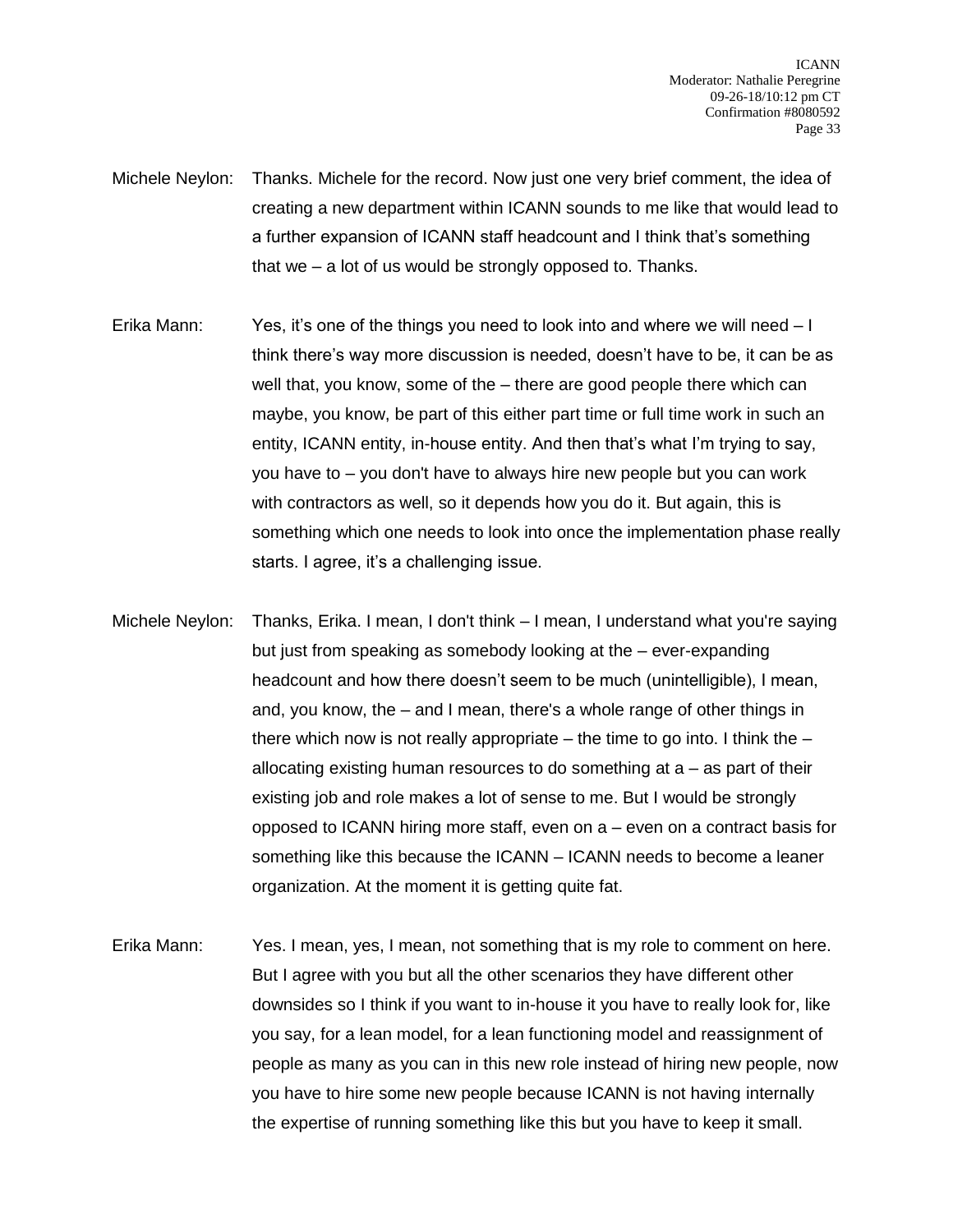That's another reason why the idea you know, to work – to merge with a second entity and such kind of exercise is attractive because you would use the – already existing expertise and you would limit the work which ICANN has to do to what ICANN has to do anyhow which is the oversight and the fiduciary and responsibility because that's something which was a given goal to us. You can't outsource this because typically what you would do if you have a budget like this, something which I participated many times in which you would do when you outsource it, you outsource it to an entity, you give them complete money and they have to work within the constraints you give them, but otherwise you stay away from the daily operation.

But if you want to have oversight, then this is practically a model which is very, very hard to implement and to find such an entity, you know, who would be willing to do this, a fund operator, or something is not going to be easy. And we had some expert we talked to about such kind of model. So maybe then, you know, the second model, which we will recommend as well, you know, to go for a kind of merger which would allow ICANN to have a good oversight but at the same time you merge with an entity which already has the expertise and brings people so you don't have the burden of hiring you know, new people and finding the expertise.

And I believe in our survey we even had a preference for the second model, which I believe it was two people you know, but it's so narrow and it depends who is present for a survey and who isn't present so you can't really judge it, so that's why we need a public comment period and then hopefully receive more comments from the community in particular.

Heather Forrest: Thanks very much, Erika. And thanks to everyone. I don't see any more hands in the queue but we'll make a final call before we thank Erika. I don't see any further hands. Erika, thank you very much. This is…

Erika Mann: Pleasure.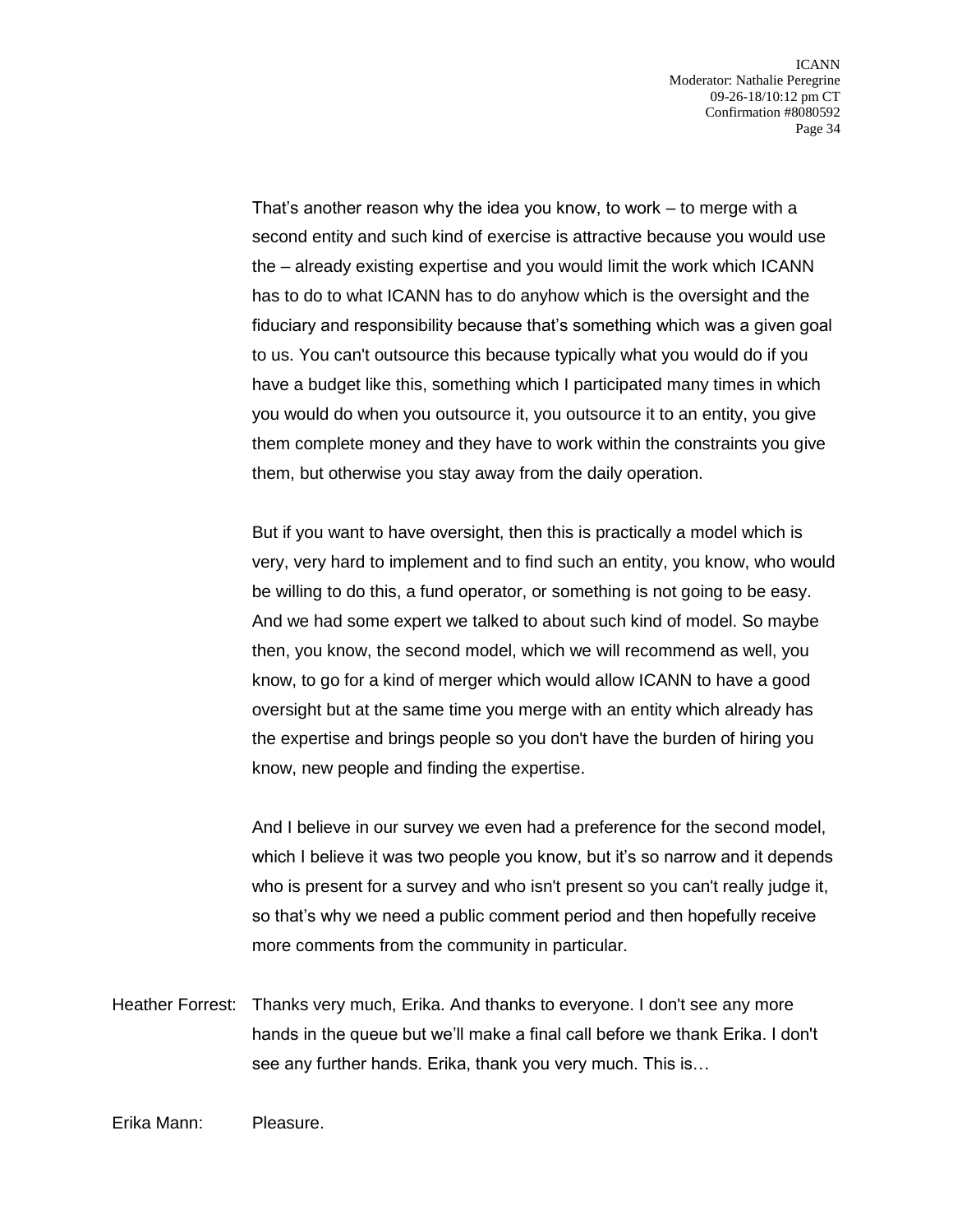- Heather Forrest: …it's timely, I know you've got a fair bit of work to do between now and Barcelona, and then you'll have work to do on the ground in Barcelona as well. If there's anything you think you know, that changes in the next few weeks that we need to know about, by all means, reach out on the list and anything that we can do as a supporting SO, you need only to shout.
- Erika Mann: Yes, thank you so much and if there's anything else you have as a question, just feel free to send an email. And if you can come in Barcelona it would be wonderful to have some of you participating in the discussion.
- Heather Forrest: Thanks, Erika. And sincere thanks to you, an enormous effort. You are there representing all of us and we're grateful to all the work and (unintelligible) put in here, so thank you.
- Erika Mann: And to Marika and Joke and Emily who stepped in and, I mean, they have supporting us just immensely and Ching as the co-chair as well.
- Heather Forrest: Yes, all right, everyone, let's move to Item Number 7, which is a standing item on our agenda for the time being. It is an update on the EPDP and this is an update provided by Rafik in his role as GNSO Council liaison to the EPDP and as well Rafik, for (unintelligible) you serve as EPDP vice chair so with that, over to you.
- Rafik Dammak: Okay, hi, everyone. Can you hear me?
- Heather Forrest: We can hear you, Rafik.
- Rafik Dammak: Okay thanks. So this is the second report at the Council meeting but as what was agreed before we have the weekly report that was tweaked based on the input and comments we got on the Council list. And so we'll keep trying to update that.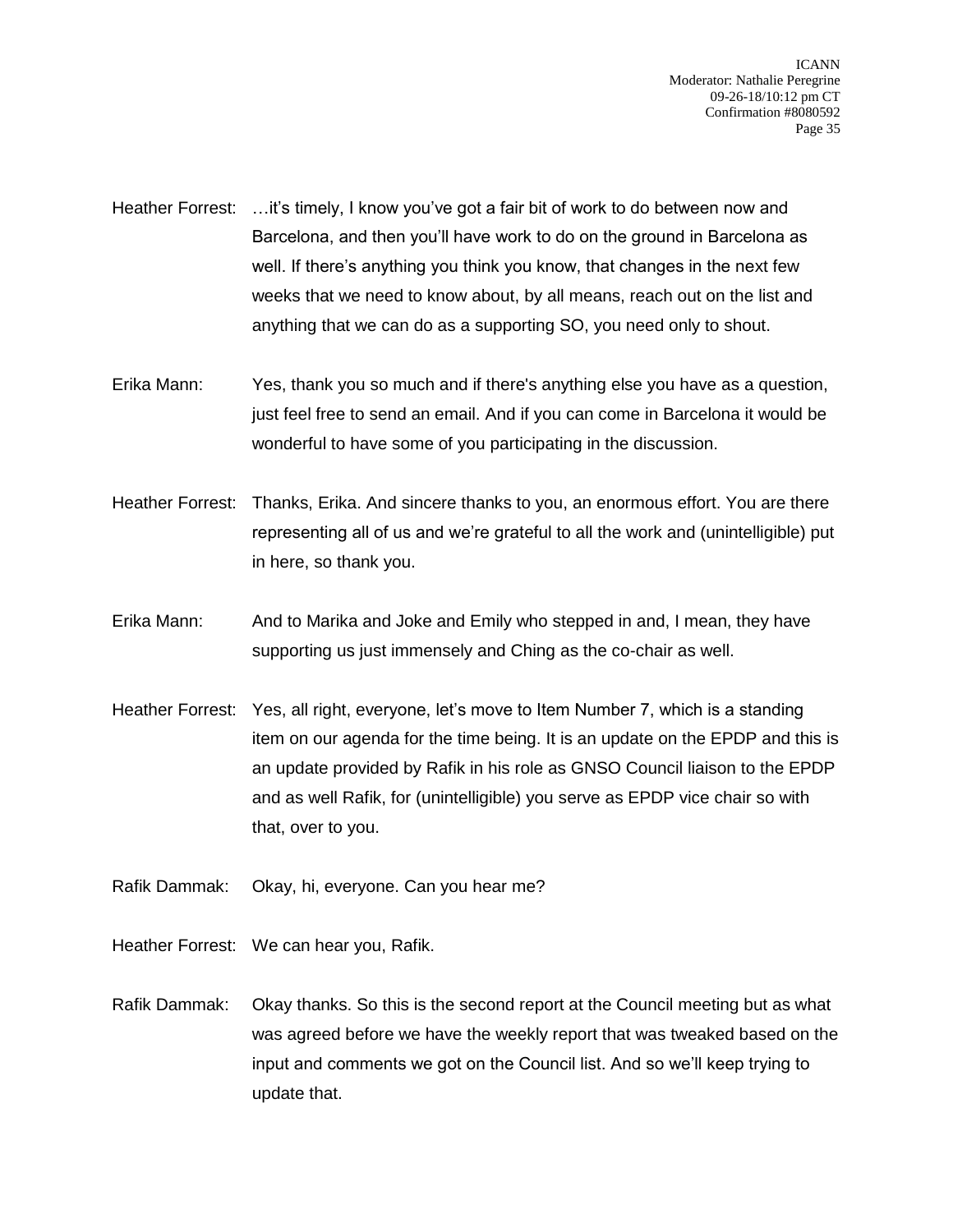So what I can report in general for the last two – I mean, for the last months since August Council meeting is that we – first we submitted our first deliverable, which was the triage report. And since then we focused following our plan, which is around the two calls per week to try to go through the several section and the appendices of the temporary spec. And maybe to clarify why we did that is based on the charter and I think the four part of the charter we highlighted what are the related section and appendices in the temporary spec.

Yes, so what I can maybe highlight as not necessarily issue but I think what can explain sometimes what people say they see in term of progress is that we had several occasion discussion about the process and (unintelligible) as EPDP team members raised concern if that's the right approach and so on. And the leadership team tried to adjust based on those comments and to try to suggest what is – seemed the best at the time.

And also there was issue that in deliberation may takes more time than what we envisioned because the time constraint but it can be understood in some occasion but maybe less in others when some topic that are not supposed to be covered at this phase to be brought up to deliberation.

And I think what we have as the most update is face to face meeting, and you may have seen in the last report that there is a lot – there was an expectation that with this face to face meeting to make more progress. And based on that we can – based on that we can make an assessment about our progress. I mean, it's still early to state if we can make it by – in term of the preliminary draft by Barcelona meeting and then by the 5th of November, but at least I think – that's my personal understanding that with the face to face meeting maybe we changed the dynamics within the EPDP team and to have the whole group focusing on some areas that – in order to make progress and wield some consensus.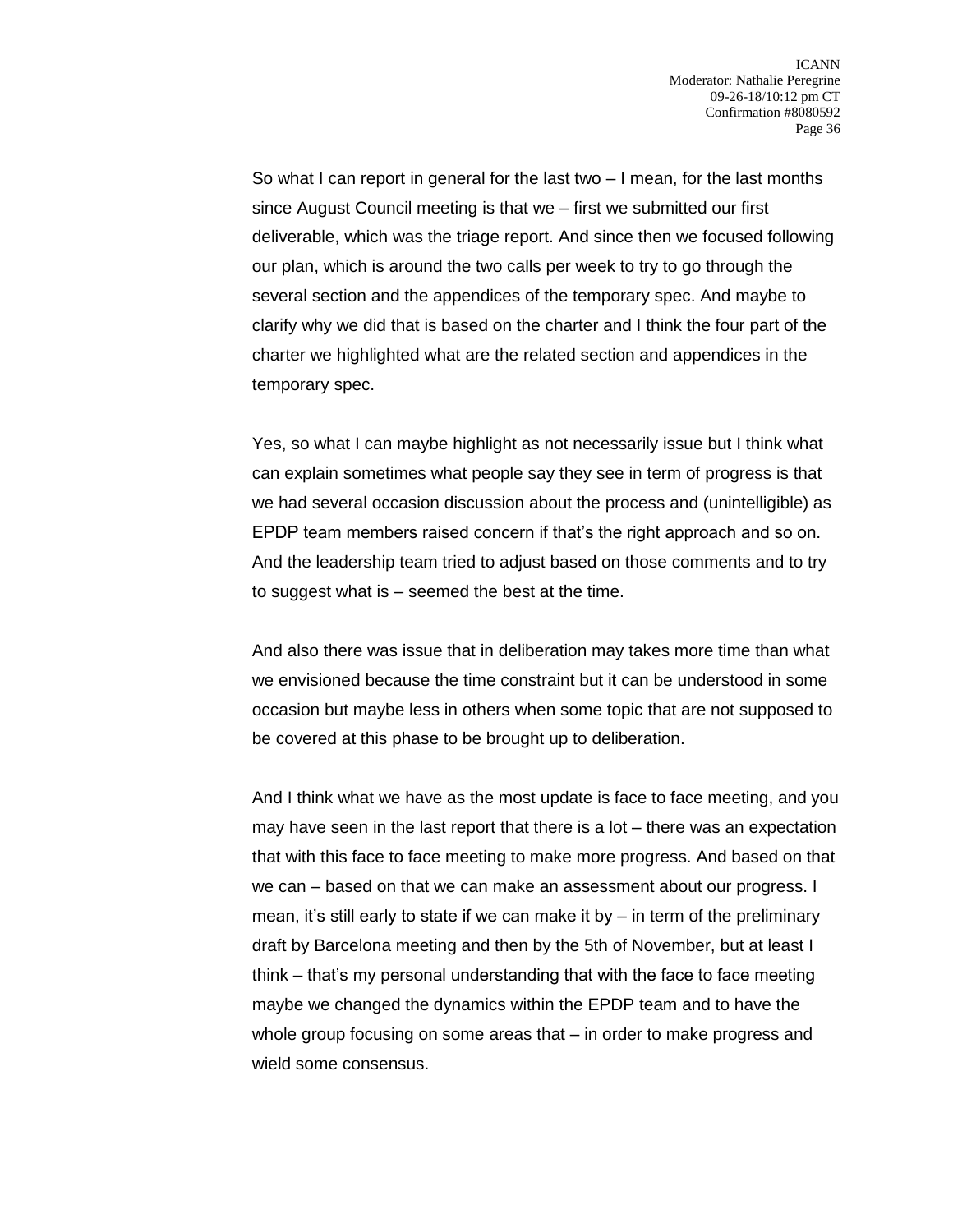So we went through the exercise to define the purposes – the purposes and we – based on what we had before and we could rework that. It's still work on progress but I think we got some basis that we can (unintelligible) on it. And then we had a kind of – another exercise to go through the data element needed for each purpose and also trying to cover the gating question and other question to clarify the processing and so on.

So I know maybe that's not enough but I think it's clear for the EPDP team more material that it can be used in the next weeks targeting Barcelona meeting to have – I mean, a preliminary draft that can be used for – to get community input. So there is still the risk that we have delay and that it can be seen in the weekly update for some items, but I also want to highlight it's also difficult to report the progress when it's just based on deliberation and when we are trying to assess how – if we are going to get the expected deliverable in time.

So we are monitoring this closely and trying to adjust our action to get this done. So I'm just here to maybe raise not necessarily concern but kind of issues to be monitoring closely for the next days. And we'll see if we can make it by Barcelona meeting.

And another maybe thing to highlight regarding the face to face meeting is the usage or leveraging the facilitators helped a lot the EPDP team to make progress and to work together compared what we have in the calls with, I mean, maybe not necessarily the most suitable mean to work in larger group. But, I mean, even if still 30 person is quite large and we have to work though consensus, but I think this experience showed that we may – we should – maybe we should use that more often if we want to go further.

Yes, so maybe I have some notes that I can raise later but I'm happy to maybe answer the question or any – I can provide any clarification if needed so. Yes, and I see Michele is in the queue. Please go ahead.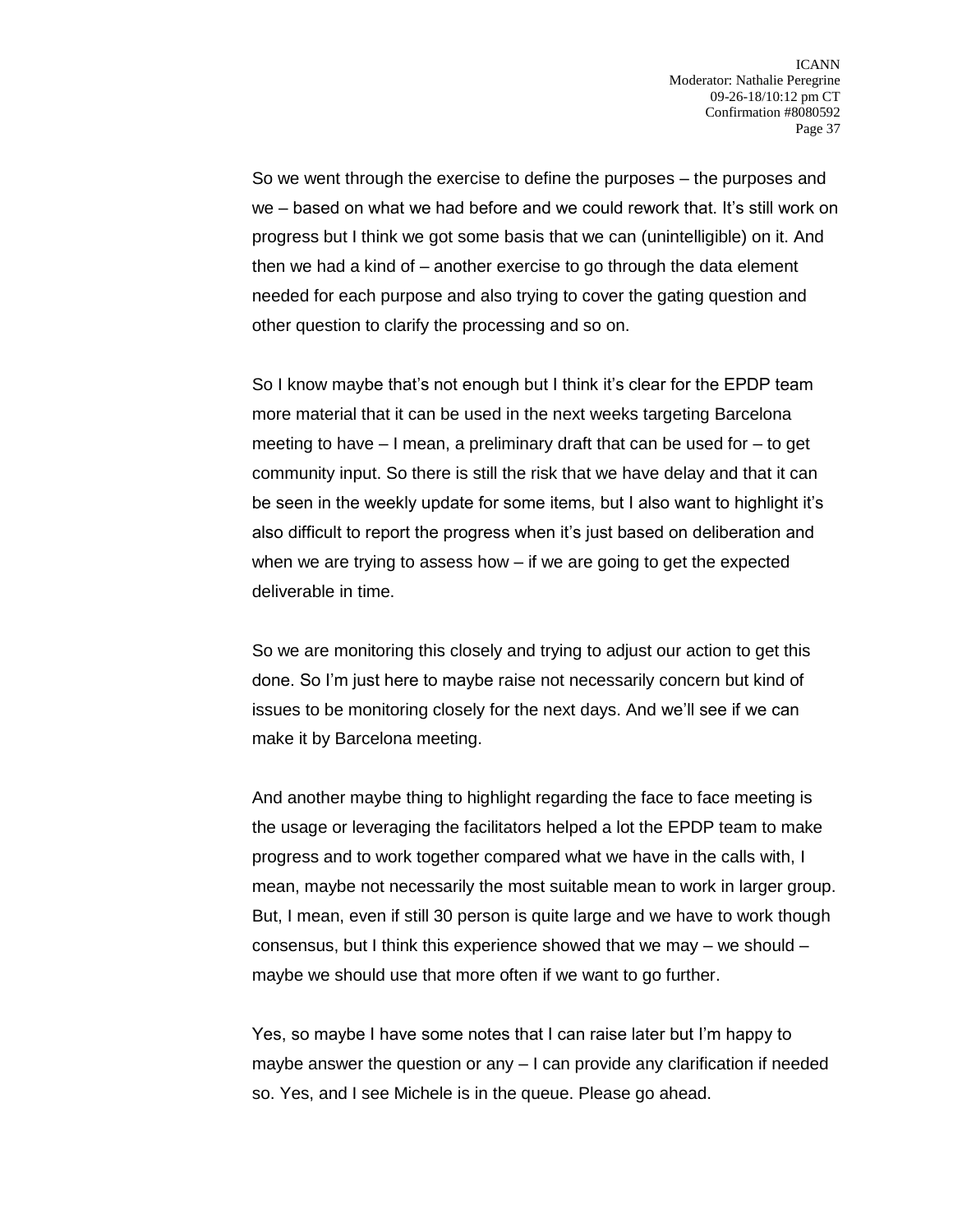Michele Neylon: Yes, thanks. Michele for the record. Basically the – it would be more helpful for us I think just to have a kind of simpler, you know, the face-to-face meeting was positive.

> The face-to-face meeting was a waste of time. You know, we're feeling optimistic. We all want – we all need counseling and that, you know, the  $-1$  – the thing that, you know, is – would be, you know, that kind of thing is more helpful to understand having to – moving or what needs to happen, what is working, what isn't working.

I mean, from some of the things I've seen in the chat it looks like the thirdparty mediators were a positive thing, but it's not clear to me whether or not any substantive progress was actually made at the face-to-face or are we going to end up in yet another RDS PDP type situation?

The other thing as well is, I mean, the – whether or not this kind of outside the EDP lobbying by certain groups – whether that's having any impact on the general morale of people involved within the PDP. Thanks.

Rafik Dammak: Hey thanks Michele. So in term of progress of substance I think we did so when we worked in the purpose I think it allowed us to start answering the first question from the charter.

> And then having that maybe if it – but I can share it later - the material that we start to create like the worksheet. It's allowed us to really focus and to go like through the collection – data collection and trying – we put also some gating question there.

> Those material will help us to populate our preliminy (sic) – preliminary report and we are going to use them and there was even a proposal to put them as – in the annex.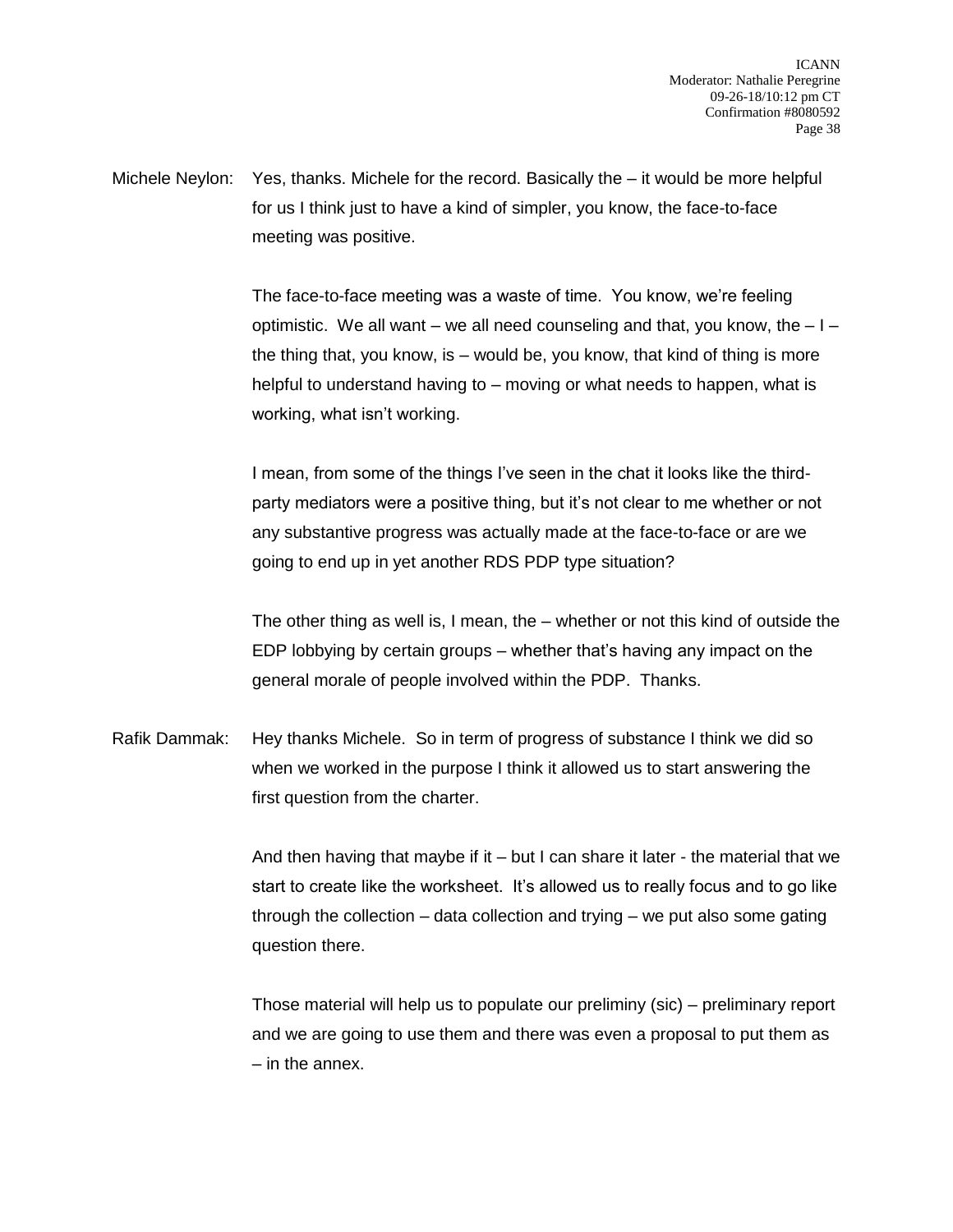And based also in what we have as a discussion there is homework for the EPDP leadership team to work out the plan till Barcelona, and how we can keep that – what we did in the face-to-face meeting.

So I think it was positive – the face-to-face meeting but just I want to be kind of more realistic and to not set I'll say more higher expectation. I think well that's where you said – I said we changed the dynamics but still we have to do more.

And the way to avoid that - we go in circles in some deliberation and so that's I think the challenge remain for us as a EPDP team and also the leadership and how we can steer the discussion in the way we get more things done.

Yes so I hope I answered your question Michele but I'm happy to elaborate more if needed. Okay looks okay. Keith you are in the queue. Please go ahead.

Keith Drasek: Yes. Hi. Thank you Rafik and thank you very much for your hard work and engagement on the leadership team as our Council Liaison to this EPDP. Just one very brief comment.

> I think - as I've noted in chat I think that there was significant progress made by the EPDP team in Los Angeles during its three days of meetings. It wasn't always easy.

I listened to all three days. It wasn't always easy and there were, you know, two steps forward and one step back but I think overall there was progress and I think that was very encouraging.

And I just want to note that, you know, there's still a lot of work left to do and I think one of the things that I would encourage and strongly encourage as I – as you've all seen me post into the Council chat is to make sure that the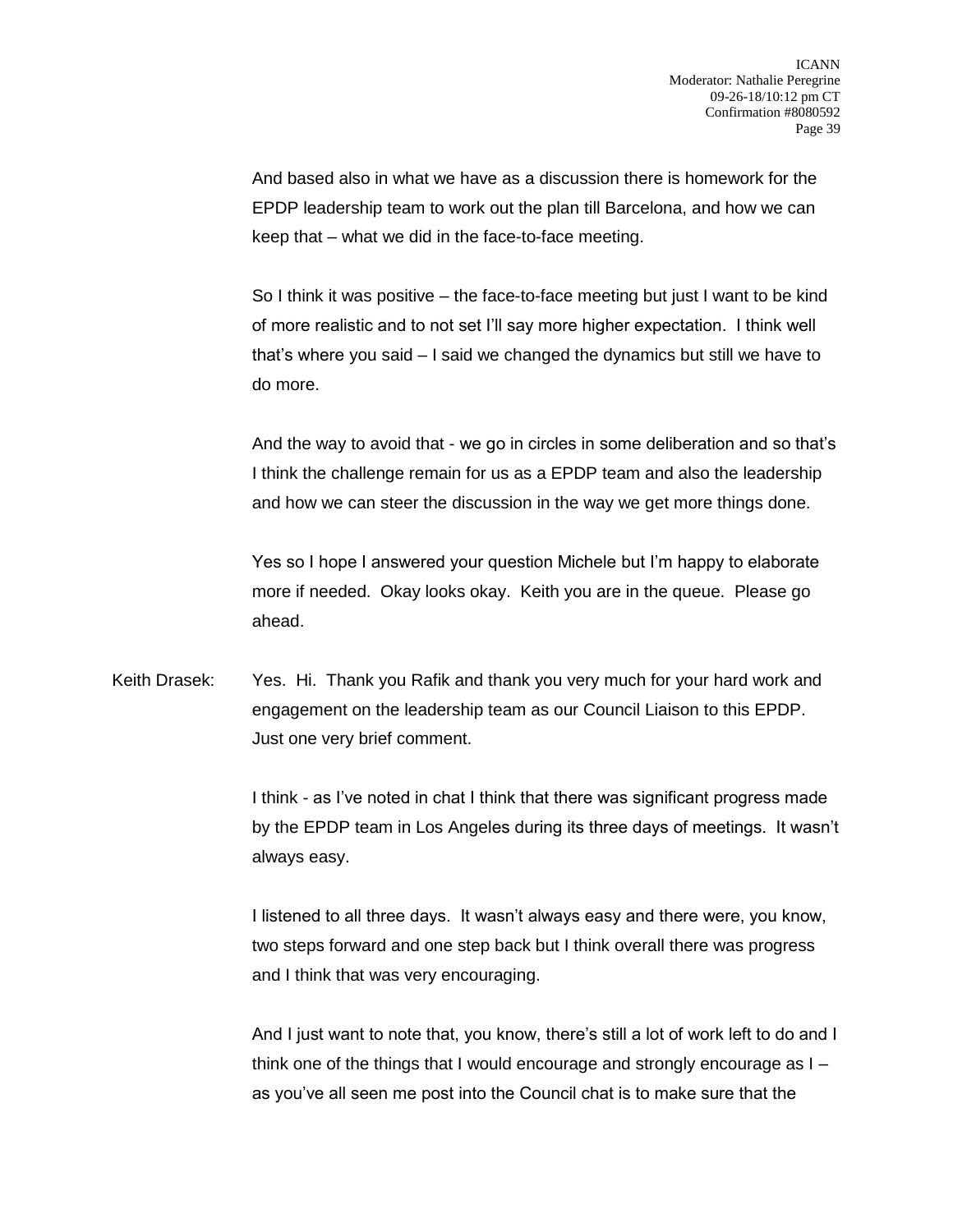EPDP Working Group focuses on the questions that were laid out in the charter.

I recognize that there are a lot of different dynamics and a lot of different angles that, you know, that the working group can take. But I think if ever the group over the coming weeks gets to a point where it feels like there's, you know, the group is getting bogged down or running into challenges in terms of progress, the answer should be to revert to the questions that were laid out in the charter because those questions were negotiated by the drafting team, which is all of us , the, you know, essentially the Council, you know, worked on very hard over a period of time and laid out those questions for a reason and in the order for a reason.

So I would just encourage you Rafik to, you know, work with Kurt and work with the staff and work with, you know, the rest of the people to ensure that those questions are answered.

That's not to say that other conversations shouldn't happen and can't happen, you know, in parallel. But at the end of the day those charter questions must be answered in order to be able to I think address the scope of the charter and to produce an initial report that is meaningful and comprehensive.

So again I just want to thank you and thank every – you Rafik and thank everybody on Council who has been working so hard in this either as a member of the group or as an alternate for all the time and effort that you're putting into this because it's obviously substantial, but that's just my encouragement and recommendation. Thank you.

Rafik Dammak: Hey thanks Keith. Yes I'm – I understanding about the gating question and I think the point – it's taken. And – but  $I$  – what we tried to do is to have this kind of exercise to kind of direct the conversation and deliberation in the way we can have a common understanding within the PDP team.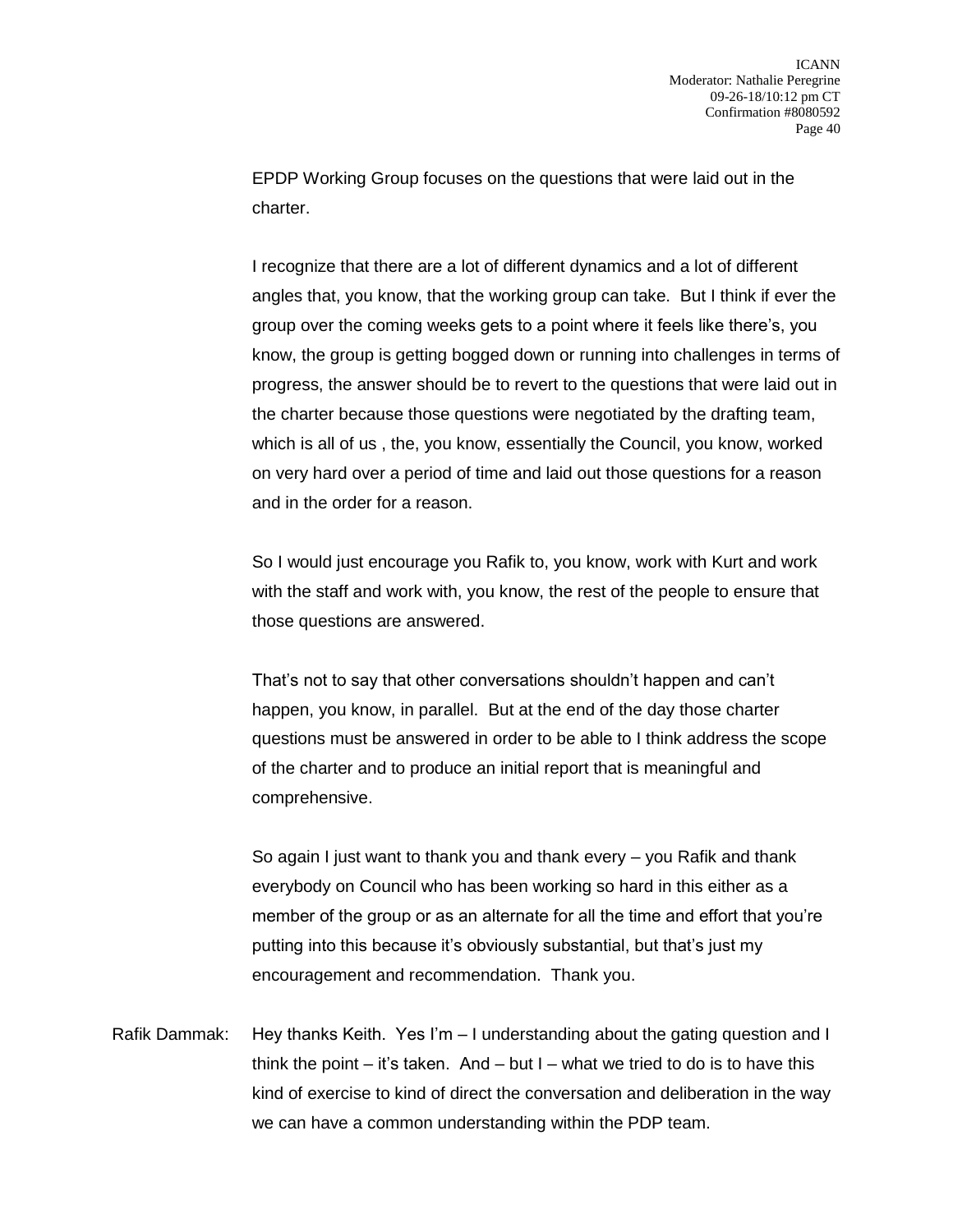But also we tried to every  $-$  produce I'll say for those  $-$  the material exercise to indicate what are the gating question that we are supposed to respond. And in the same way when – now in the last calls we also put as objective what are the gating question we are supposed to cover.

But I understand that maybe you have to be more explicit and to spend the time responding to them. So it's a challenge in the way – how we can create a – how we can have that deliberation and ensure that we are responding to the gating question but well yes we will follow-up and see how we can improve on that front. I see Darcy is in the queue. Please go ahead. Darcy?

Darcy Southwell: Thanks Rafik. It's Darcy Southwell for the record. Just to kind of follow-up on that I guess what I'm not really clear on is when you think about all the work that this PDP is to do, which we've known from the outset is an enormous amount of work in an extremely short period of time, it's a Herculean effort.

> But as an example about reporting specifically about the face-to-face was there any critical piece of work that was expected to get done at the face-toface but wasn't, and if so what impact does that have on the rest of the work?

> Or even we can spin it in a positive, right? What was accomplished that was critical to the face-to-face? I guess I - I'm not feeling like I – and I listened to a lot of the face-to-face as much as I could.

I'm not sure I have a feeling for what was accomplished or what was not accomplished that's critical. I was wondering if you could shed light on that.

Rafik Dammak: Thanks Darcy. With regard to the face-to-face meeting I think we achieved what was in the plan in the agenda so we covered the two area, the purpose and the data element, as we  $-1$  would say as we worked on that with the facilitator in the last day.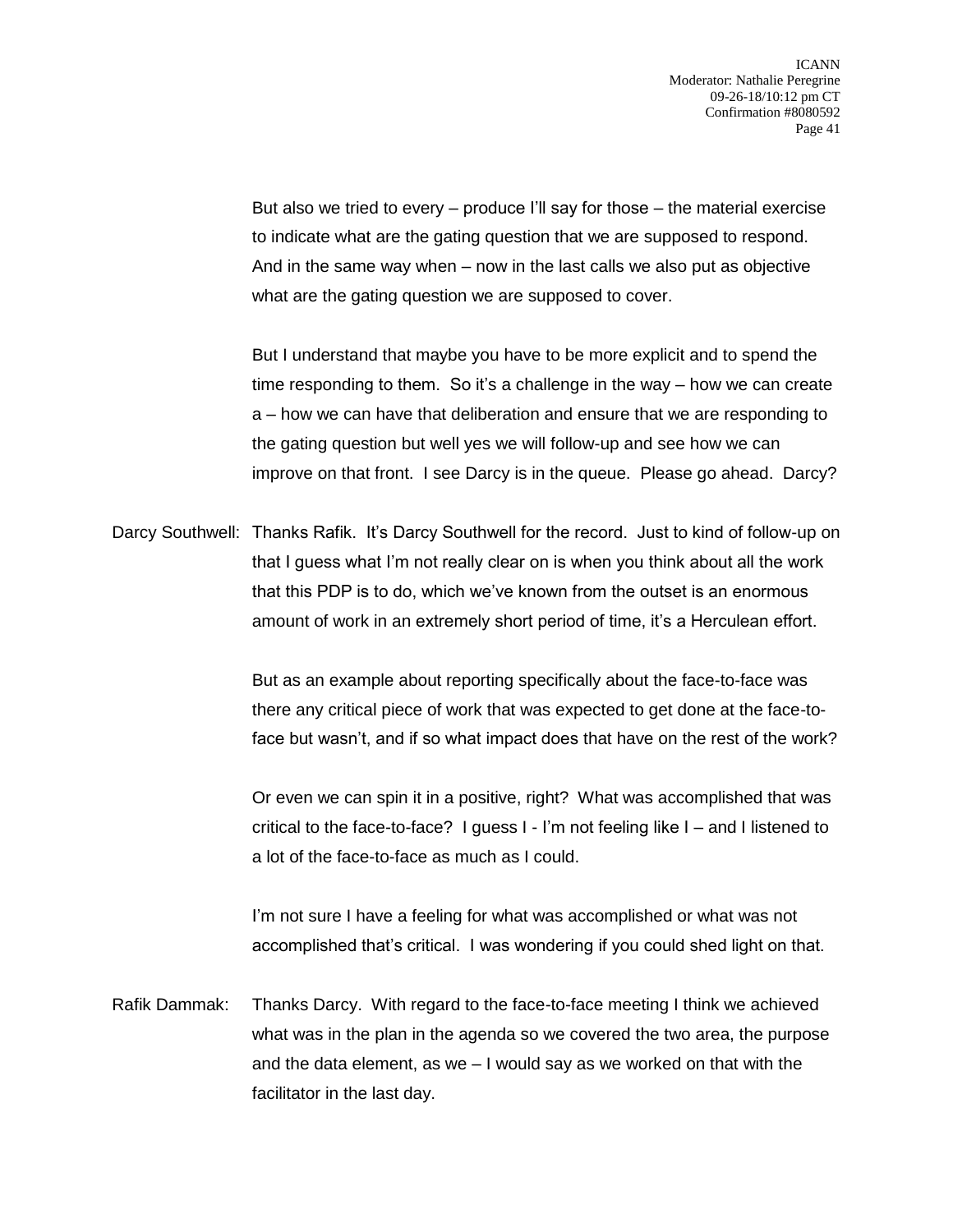So I think we went through the process as we planned and to some extent we got what we wanted and we  $-1$  think we created the foundation to  $-$  for  $-$  to make progress in the coming days.

I'm kind of I'll say  $-1$  am optimistic but, I mean, to  $-1$  cannot find the word  $$ the right term but to some level I just – oh I'm keeping kind of also more realisting (sic) and see what kind of things that may pop up in the – also in the next day.

So the challenge here is how we can keep the momentum and also to followup with the several action items and homework we got from the face-to-face meeting.

So we  $-1$  think it – we got what we wanted from it but it's how – the – now the challenge is how to leverage that. Darcy is it an old or a new hand or you wanted to - follow-up question?

Okay. Okay so – yes so I think that's it from my side but maybe I missed one point because it was – right before it's about the output and also we covered that maybe not for a long time, but we covered that during the face-to-face meeting with a kind of say explanation what should be in the initial report in term of recommendation and so on.

So that's something we will work on regarding the outline and too we share it with the EPDP team. Okay. Okay any further question or comment? I'm sorry.

I think I missed some comments in the Adobe Connect. Okay. Yes that's it if there is no further questions so back to you Heather.

Heather Forrest: Thanks very much Rafik and if you can – to gate Council's – thanks to – and back to Kurt and to the entire EPDP team, certainly self-included for the time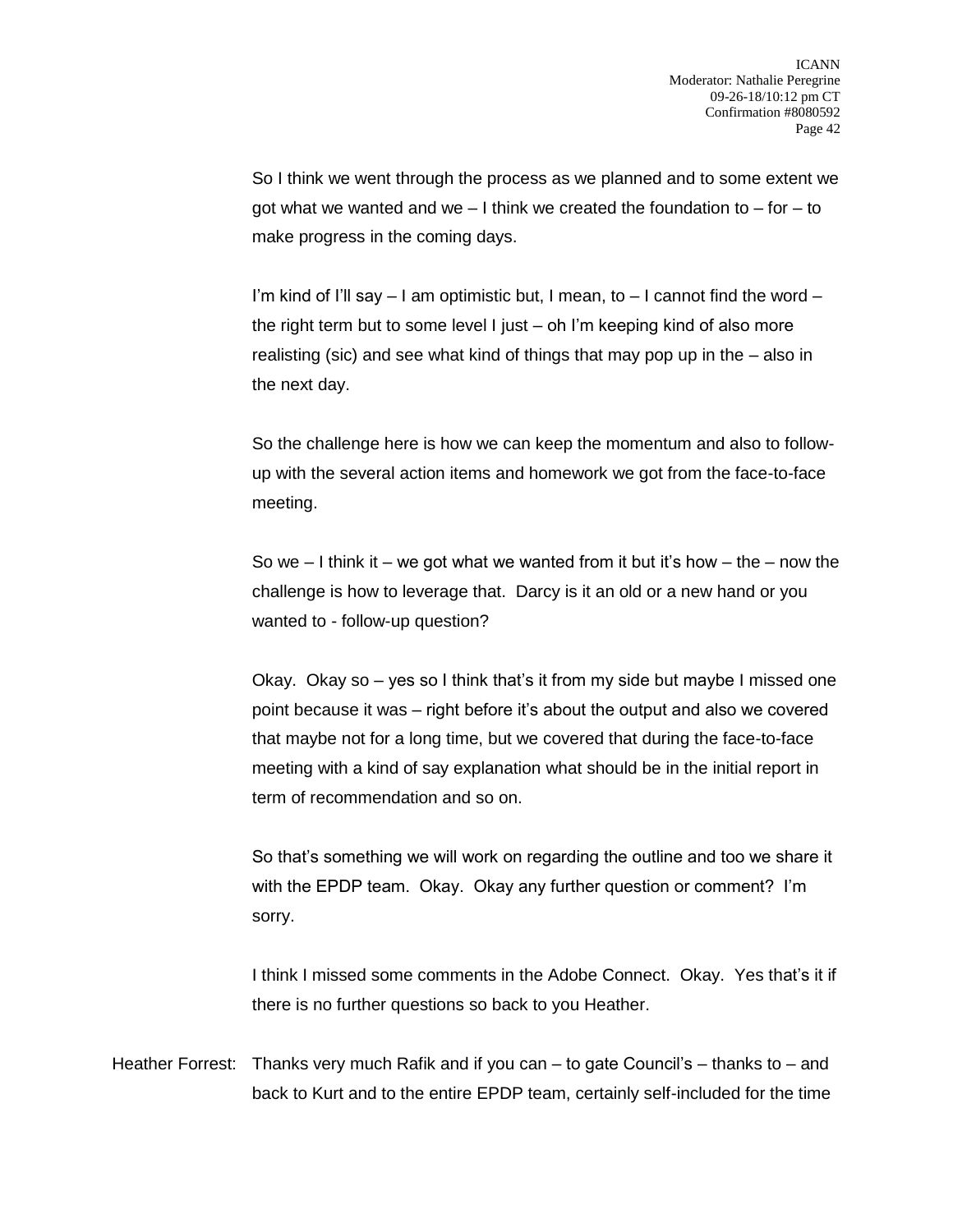and for managing - we've spent together locked in the room together over a couple of days.

This is something you remember we argued very strenuously for when we talked about (bida) that the group have an opportunity to get together in this kind of face-to-face way outside of the distractions of an ICANN meeting.

And so I think it's an important – really it's an important thing to acknowledge at this point. Rafik your hand's up. Over to you.

Rafik Dammak: Okay thanks. Maybe I missed other and even with the – all the notes I took.  $I$  – we have  $a$  – we – you can expect a blog post reporting on the meeting. That should be published soon so we are going to work on that for the next day.

> And also with regard to the weekly update we also had last night, which is more monthly - is the fact sheet which  $-$  to  $-$  it's more from a budget perspective and I think that can be helpful for the Council to see how we are using the resources.

> So I – just I would say this is the kind of point maybe I missed but I think we will take note of all the comment and question in the Adobe Connect and hopefully follow-up in the coming days too. Sorry.

Heather Forrest: Thanks Rafik for that further follow-up information. Any additional points to make here? Anything you want to refer back to the EPDP team through Rafik in his role as Liaison?

> Sorry. On the weekly updates in chat several times, the weekly updates are very helpful and very much appreciate Rafik on what's he doing on those so I think we'll use that as our primary mechanism, you know, with ongoing comments.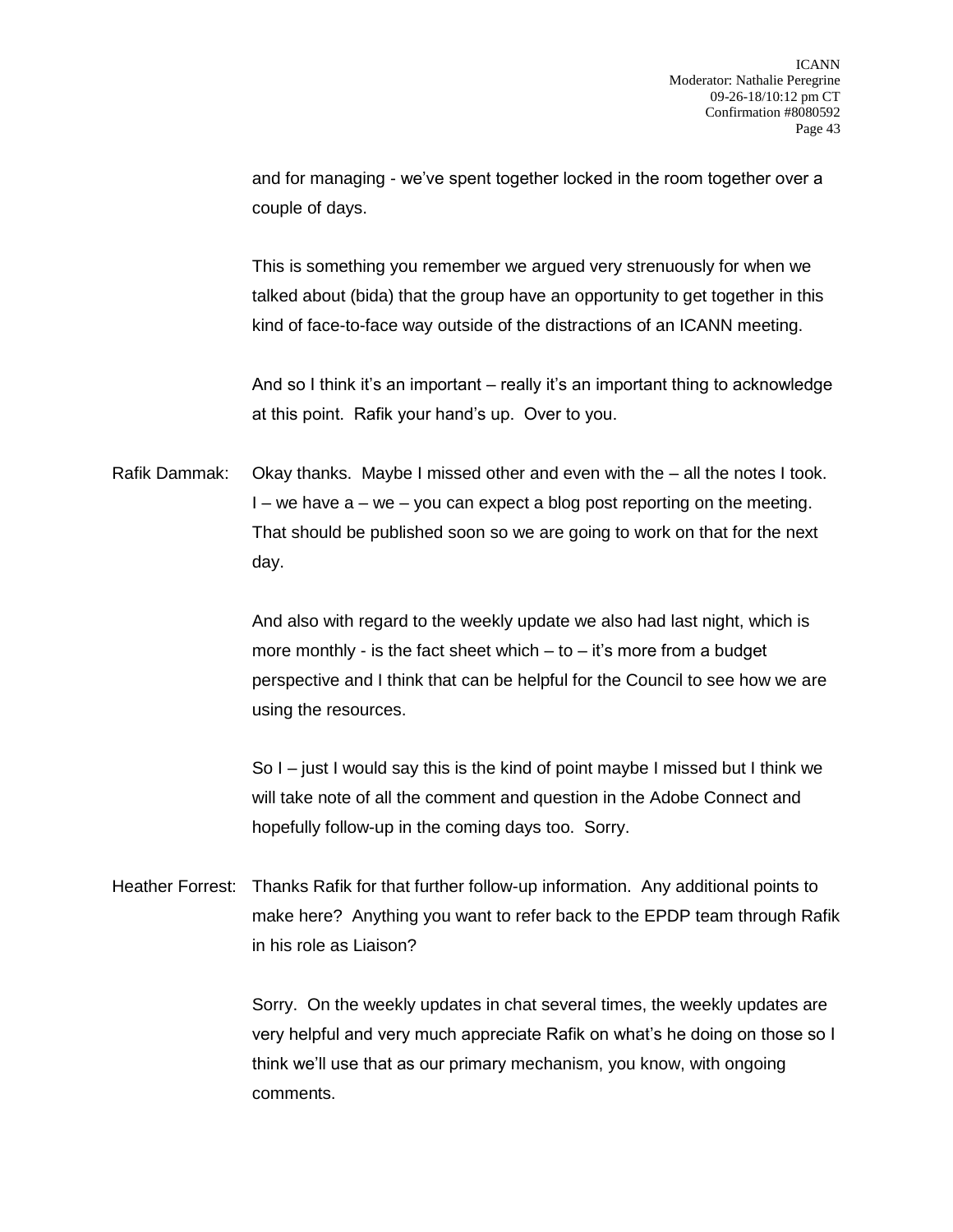Make sure to get those to Rafik by the list. Safe travels home to everyone who is sitting in LA, sitting in LAX or en route. We hope you have good travels and will get over your jet lag in time to turn around again and point to Barcelona, yourself included Rafik. You've had a busy travel month.

With that let's turn to Item 8, which is any other business. The first item in any other business is ICANN63 planning. Staff have provided us with a link to the draft GNSO schedule here.

There is one thing in particular I think from a GNSO point of view that we need, but Nathalie and her team will tell me if I mistake. I think it's the case that we're – and in fact I know it's the case that we've all agreed on rather than a dinner that we're going to get together for an evening of (unintelligible) to celebrate the local culinary traditions.

Is it the case now? I mean, and we still need someone to champion that effort. As I understand it we've got a number of suggestions for restaurants but we just need someone to decide, because the staff isn't necessarily keen on deciding where community spends its hard-earned cash. Am I right on that one Nathalie?

Nathalie Peregrine: Thanks Heather. Yes that's – Nathalie. Yes that's true and we've got the list – just a shortened list of (IZO) venues but obviously if there is a chance we could kindly step in and review them that would be most helpful.

Heather Forrest: Michele hand up. Over to you.

Michele Neylon: Michele for records and everything else. I'm still, I mean, on like my fourth coffee. I mean, Nathalie I don't think you really need the entire Council to weigh in on this.

> You just need a – one or two people just to kind of help you with this so, I mean, if you're – you – but you – as always it's you and others from staff who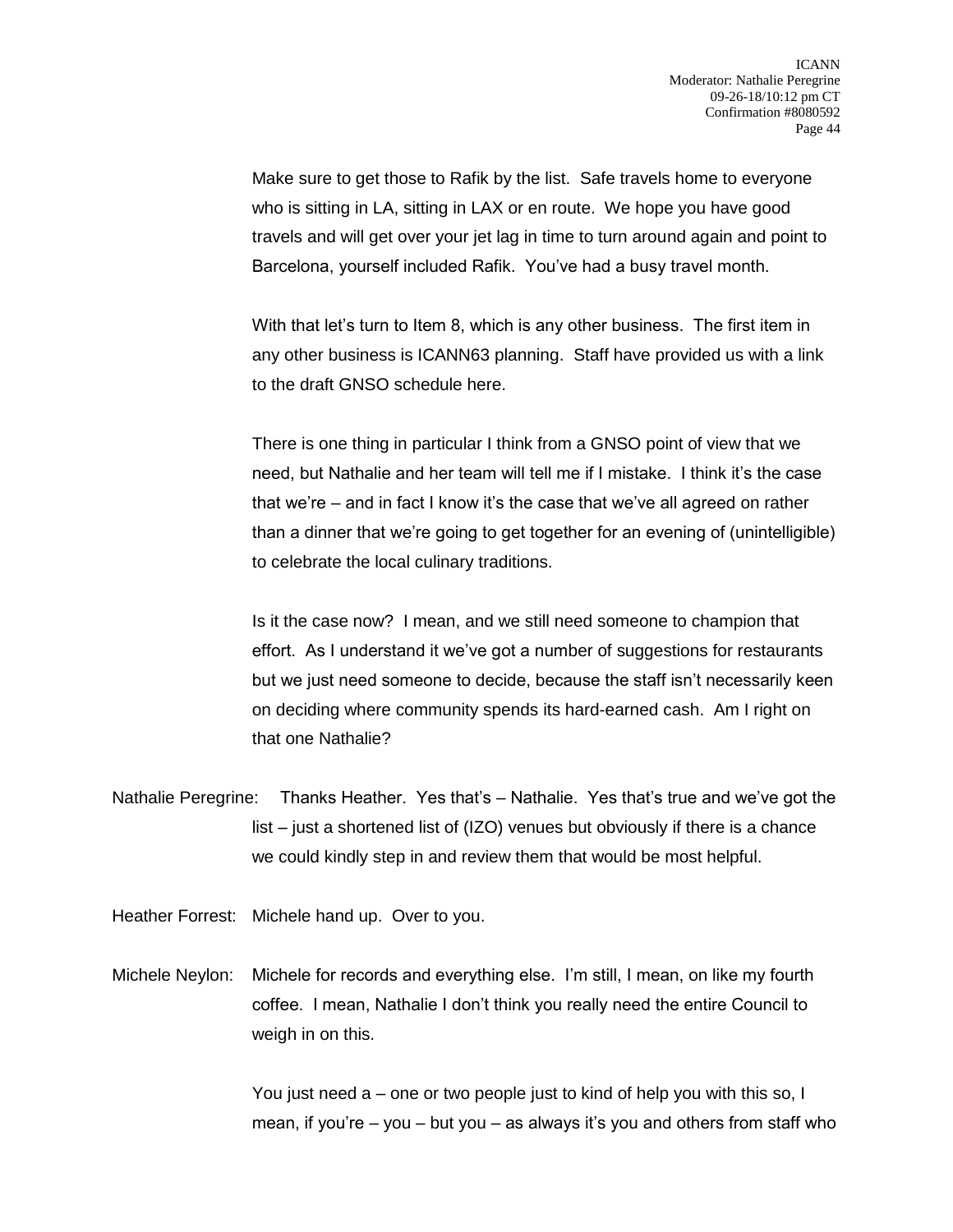do most of the heavy lifting. So, I mean, I'm happy to help you with that if I can. Thanks.

Heather Forrest: Thanks very much Michele and Keith I note your comment in the chat and Tony over to you. Tony I'm not sure that we have you on audio.

- Tony Harris: Hello?
- Heather Forrest: There you are. Tony we've got you now.
- Tony Harris: Hello.
- Heather Forrest: Thank you.
- Tony Harris: Okay I just wanted to say that I consulted a telephonic of Spain. They're the larger patients company and a member of our constituency and I asked them to recommend a good place for tapas, which they did and which I passed to staff.

It's a place which apparently is the most famous one in Barcelona and that has a recommendation of people who actually live in Barcelona and take their customers there.

So the place is called Tickets so that might be worth some consideration. Thank you.

Heather Forrest: Thanks very much Tony. This is Heather and indeed – and staff passed on the recommendation to Council leadership and that is one of our possibilities on the list, and in fact that it comes with such a strong recommendation is excellent so thank you for sharing that information.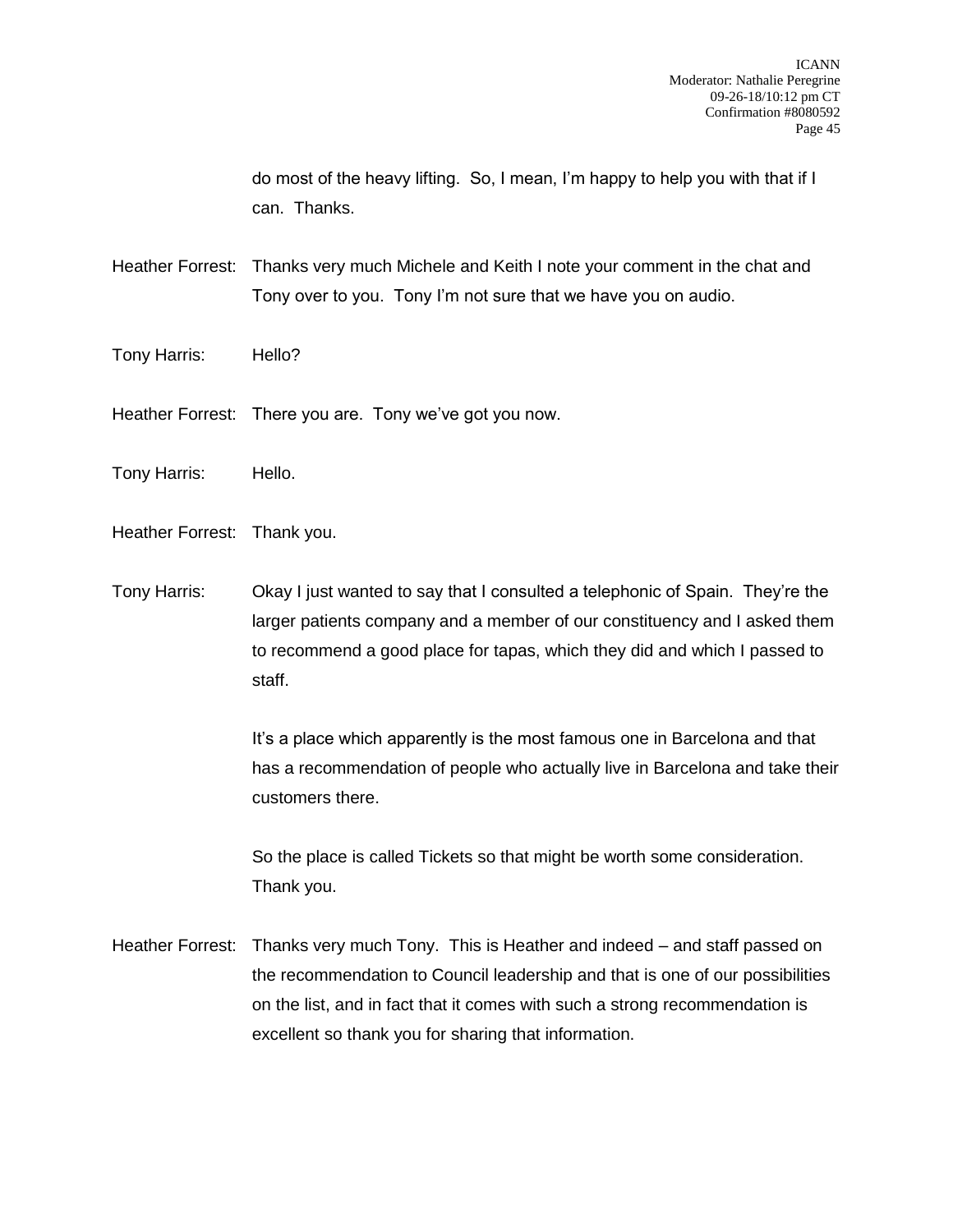Keith you have been kind enough to volunteer. We'll pass on what we have collated to you in terms of options and much appreciated Keith. And in fact, I mean, that was sent around not too long ago.

I can't remember exactly where it is in your inbox. It – Nathalie (unintelligible) set out the options. Here are the options for  $-$  to quests sitting around the table so Keith I don't think you have too much work to do in that regard. It's just making a decision.

And Nathalie anything else we need to think about from a Council perspective on the GNSO calendar, which you very kindly posted the link to?

Nathalie Peregrine: Heather no, not from my perspective at all. The block schedule will be published on Monday. It's on the 1st of October. SGC and the Secretariats and staff report have been monitoring closely and have tried to minimize conflicts as much as possible.

> So for now I'd say that the GNSO draft schedule that you see following the link will be pretty much the final one.

Heather Forrest: Excellent. Thank you Nathalie. That's great that we're, you know, we're in the end of September, meeting end of October and we've done fairly well. Paul is asking in the chat which side of the Council (unintelligible)?

> So we're very clear it's not so much dinner as tapas and Nathalie's going to type in the answer for you because I'm entirely going to give that one while – on a Saturday. Yes we are Michele. Two for one.

Great. Anything else we need to say about ICANN63 planning, schedule, where we are, update, questions? Well and I understand that there are some finalization talking on the staff side to the schedule and as soon as we have those updates we will circulate those around.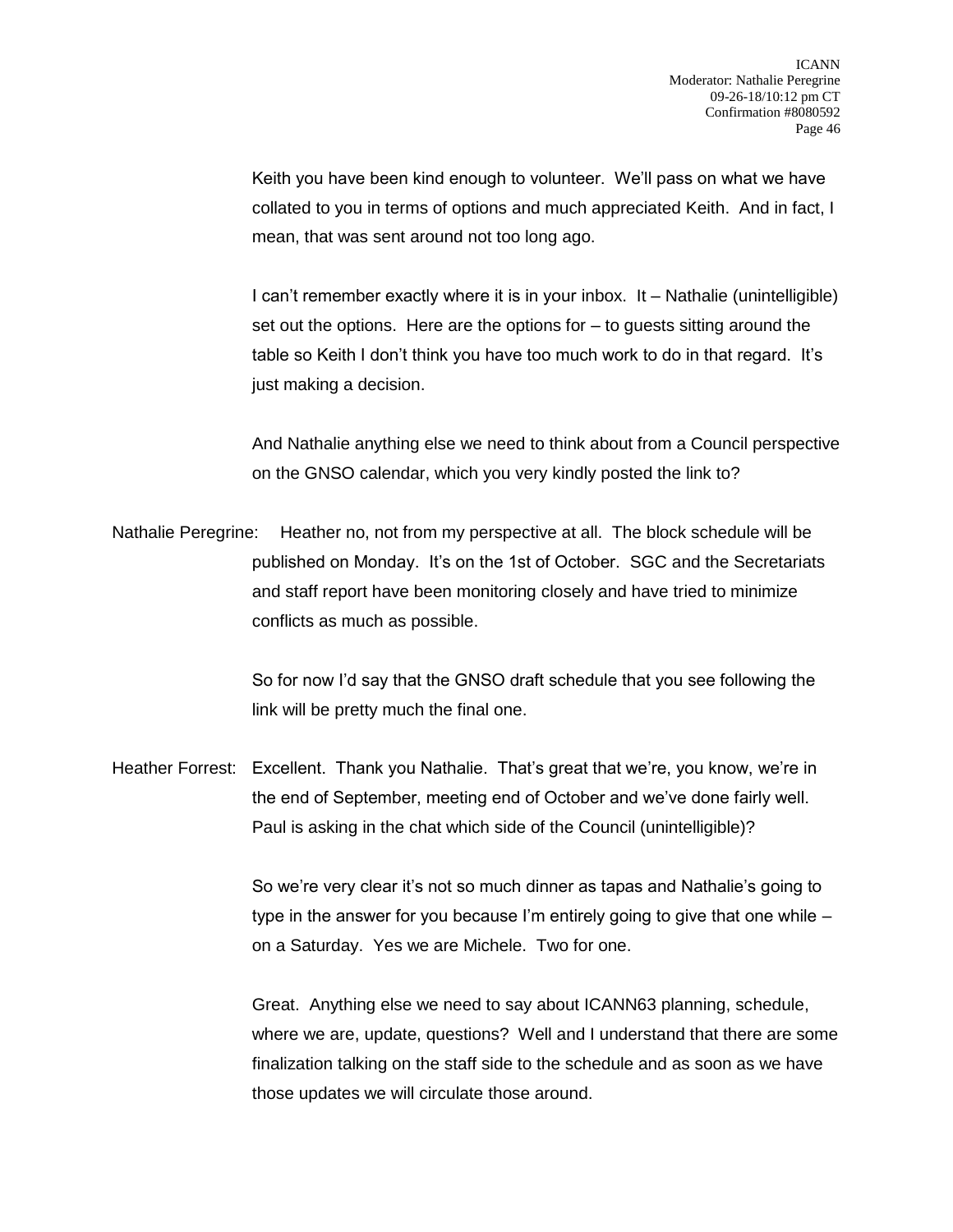I'm sure they'll go out to the SG team leaders as well. The – we'll make sure that we circulate those. Michele over to you.

Michele Neylon: Thanks Heather. Michele again. I assume because we're doing the strategic meeting in LA in January that there won't be anything on the Friday in Barcelona.

Heather Forrest: Sorry Michele, can I just check that your question was are we having – are we getting together for a strategic thing on the Friday in Barcelona? The – if that's the correct interpretation the answer is no because we've taken that extra day, which we are a bit reluctant to add to the end of an extra long meeting anyway, which is (unintelligible).

> And we will have the three-day strategic planning session in January. Does that answer your question Michele?

Michele Neylon: Yes Heather. You speak fluent Michele. Thank you.

Heather Forrest: Perfect. Good stuff and everyone should not be able to seek an announcement. We're not adding a day to the formal schedule so what you see on the ICANN schedule – I suppose that the last activity for us would be the Council wrap up, which normally happens on the Thursday and that would be for continuing councilors because we'll reseat the new Council on (unintelligible).

> All right, any further comments/questions on ICANN63? If not we'll move to 8.2, which is an item – two items actually in relation to the Standing Selection Committee.

> So we have two things that require instructions from Council to the SSC. The first one is ATRT3. As noted in our review of the action items list that is now moving ahead.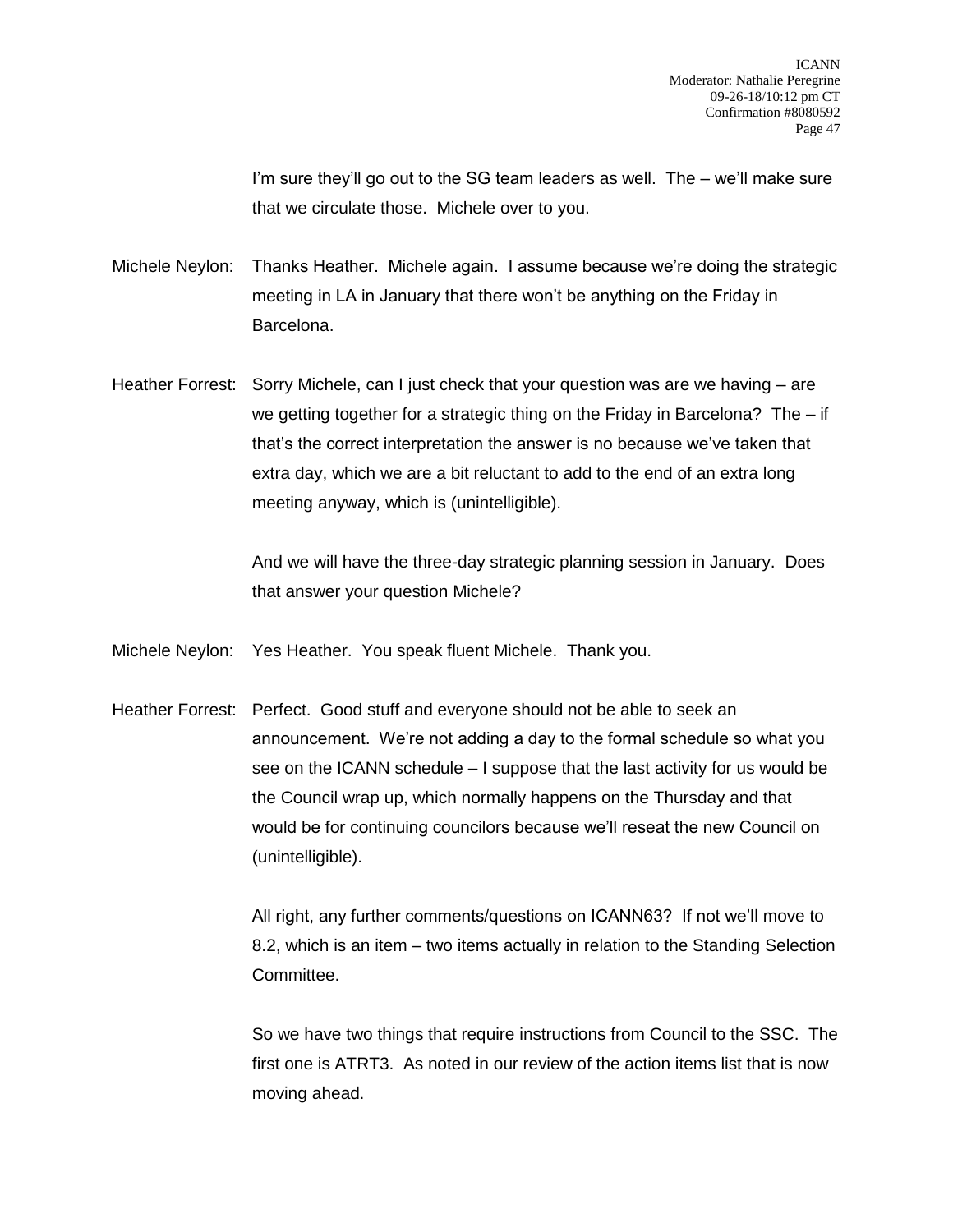We have staff in the background who have been working to check in with the GNSO representatives who had initially put their hand up and were concerned.

And we are – in a personal contact we mentioned that we know exactly how many seats the SSC needs to fill. It is the case we know for certain that we need to fill one that was very sadly departed earlier this year.

But we need to confirm let's say the full (unintelligible) of the SSC how many of those there are. Item Number 2 there in 8.2.2 is the fellowship program.

So we've had a great deal of discussion about this on the Council list, and I very much appreciate the concerns and the comments that were raised there in – both in relation to the timing and in relation to the difficulties of finding someone to represent the GNSO as a whole.

That – that's always going to be a challenge that we have. On your halfway house or at least to get us over the deadline what I did was volunteer myself to serve on an interim basis until the SSC could go through its process to appoint someone in a formal way following the process that they follow.

So staff have notified to the relevant department within ICANN that I'm happy to serve on an interim basis so that has been notified, but we need to instruct the Standing Selection Committee to select someone on an ongoing basis.

Any questions or concerns? And Susan's here so I'm looking to you as Chair of the SSC. Anyone have any issues with these two instructions to the Standing Selection Committee? Susan please.

Susan Kawaguchi: Just a quick question. Will there be a call for volunteers for the fellowship program or is that something the GNSO Council puts out a call for themselves? Not sure on the process for that one.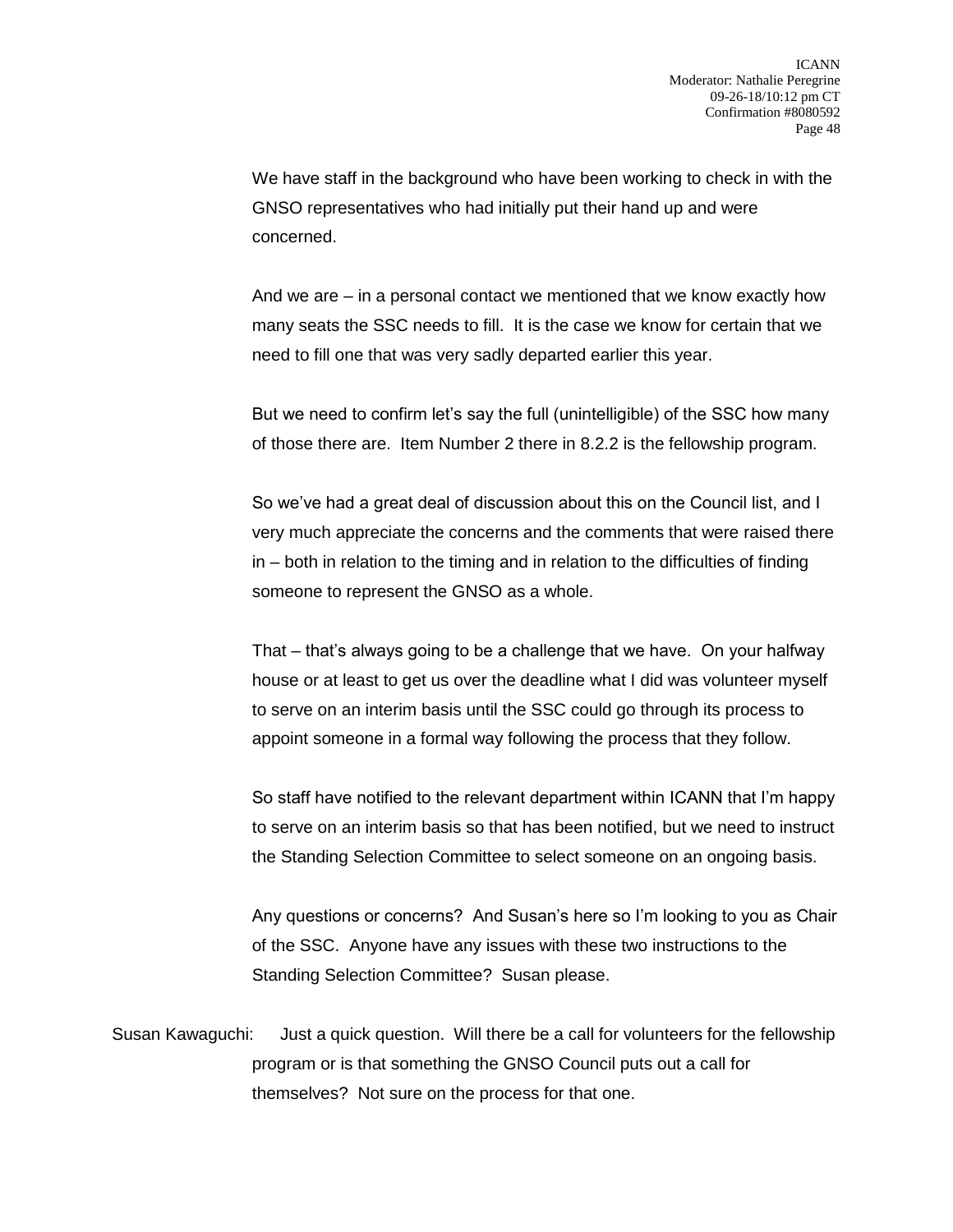Heather Forrest: Good question Susan. My understanding - and staff can jump on me if I'm wrong. My understanding is that this is something that we'll do internally and it's for us to decide who it is that we wish to represent us.

> And I think staff has been standing by waiting for this Council meeting so - Mary said correct in the chat. Thanks Mary. Staff has been standing by waiting for this Council meeting and waiting for those formal instructions.

We didn't want to put out that call for volunteers Susan until we'd actually gone about formally giving the instructions to the SSC so hopefully that helps.

Susan Kawaguchi: Okay thanks. Well the SSC is ready to start its work whenever appropriate.

Heather Forrest: That's brilliant. Thank you Susan very much and we'll follow up with the precise dates and so on so that we know what the timelines are that we're working to so that – and we'll do the best we can to get that information as soon as possible so you have the most amount of time possible to do your work.

> Anything further for me to say – instructing the Standing Selection Committee on these two? Are we all agreed that we won't stop the Standing Selection Committee to confirm our ATRT2 representatives and its still vacant spots, and it appoint a GNSO representative for the fellowship program, bearing in mind all the comments that were made on the list about the challenges of appointing only one representative?

> I will say actually this. So staff have been very, very helpful here. Mary and (Peter)'s helped us with our request to have two members of the GNSO on – as representatives.

And I understand there's a proposal to have a sort of representative and an alternate, which doesn't really address the concerns that we're raising here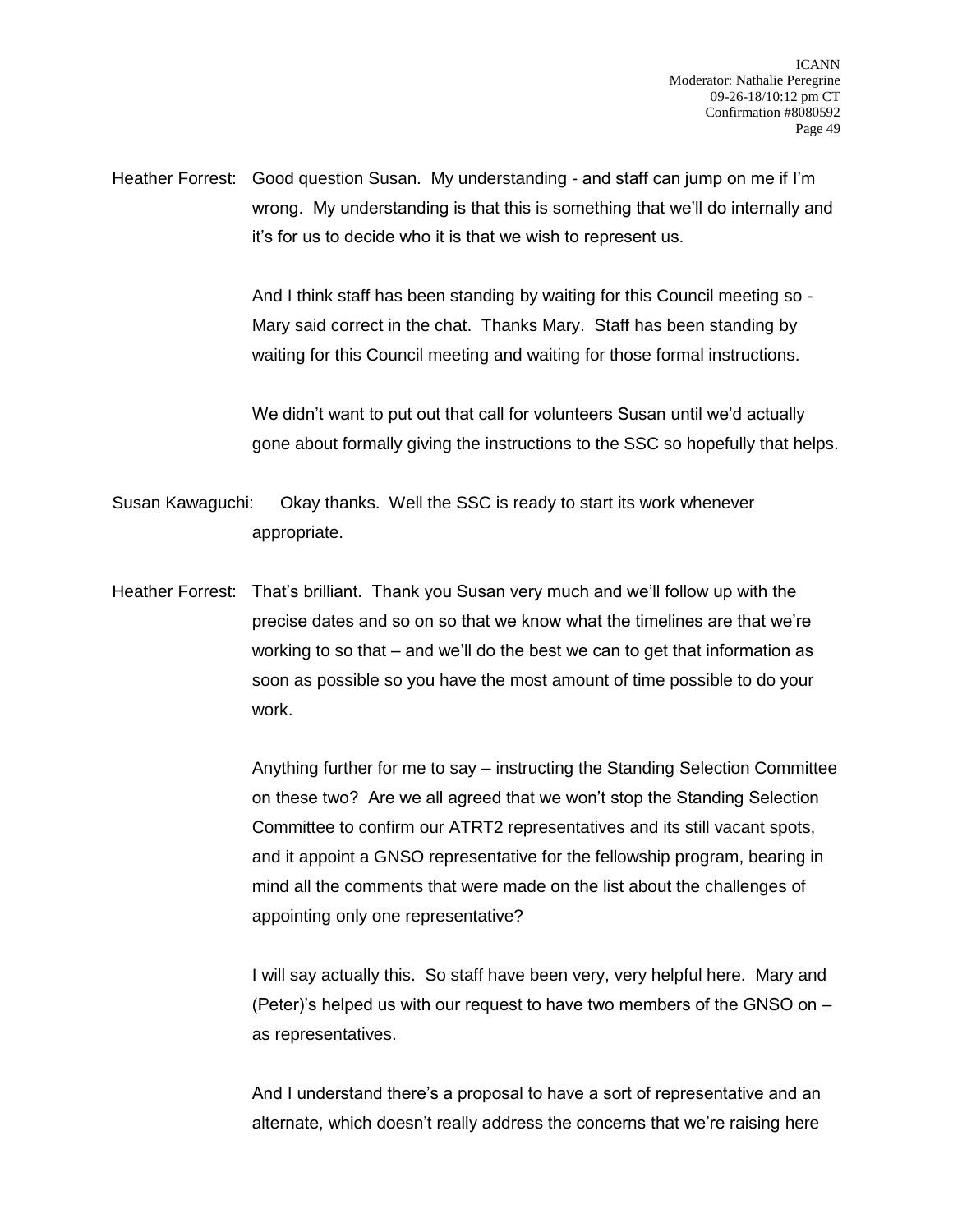and it's  $-$  or, you know, two people who'd serve on  $-$  part of the time or they determine themselves, you know, how this – productive the time on this Committee.

And I'm not convinced that that addresses the concerns that we've raised so we'll continue as we normally do with these sorts of things. We'll continue to push the point that the GNSO is made up of a very diverse range of interests, and to the extent that it's possible to have two representatives then that would be good.

Again we're not trying to mirror the  $-$  our structure as such. We are  $-$  I'm thinking it's a good process where we can represent that diversity that we try and do so.

So we will continue to follow-up on that but in the meantime we will instruct the SSC. All right, with our two remaining minutes next up for the IGO/INGO curative rights protection mechanisms PDP Working Group final reports – so this is an item that has appeared on our agenda over the past few months as a discussion item.

It appeared in July and in August. We have had some time today - I think an excellent model in terms of how a vote might be constructed if we wish to undertake a vote in the near future whether that's October or soon after.

And that model is the request – leadership working together to think about how we should crystallize our thinking, what questions we should ask in that discussion and that sort of questions that you saw there under Item 5, 5.2.1, 5.2.2 and 5.2.3.

I think those were very helpful in terms of structure and capital thinking so I think that would very much be on our mind when we next deal with this. As you – for two in reviewing I believe it was the project still – thought it could've been (unintelligible) list earlier this week.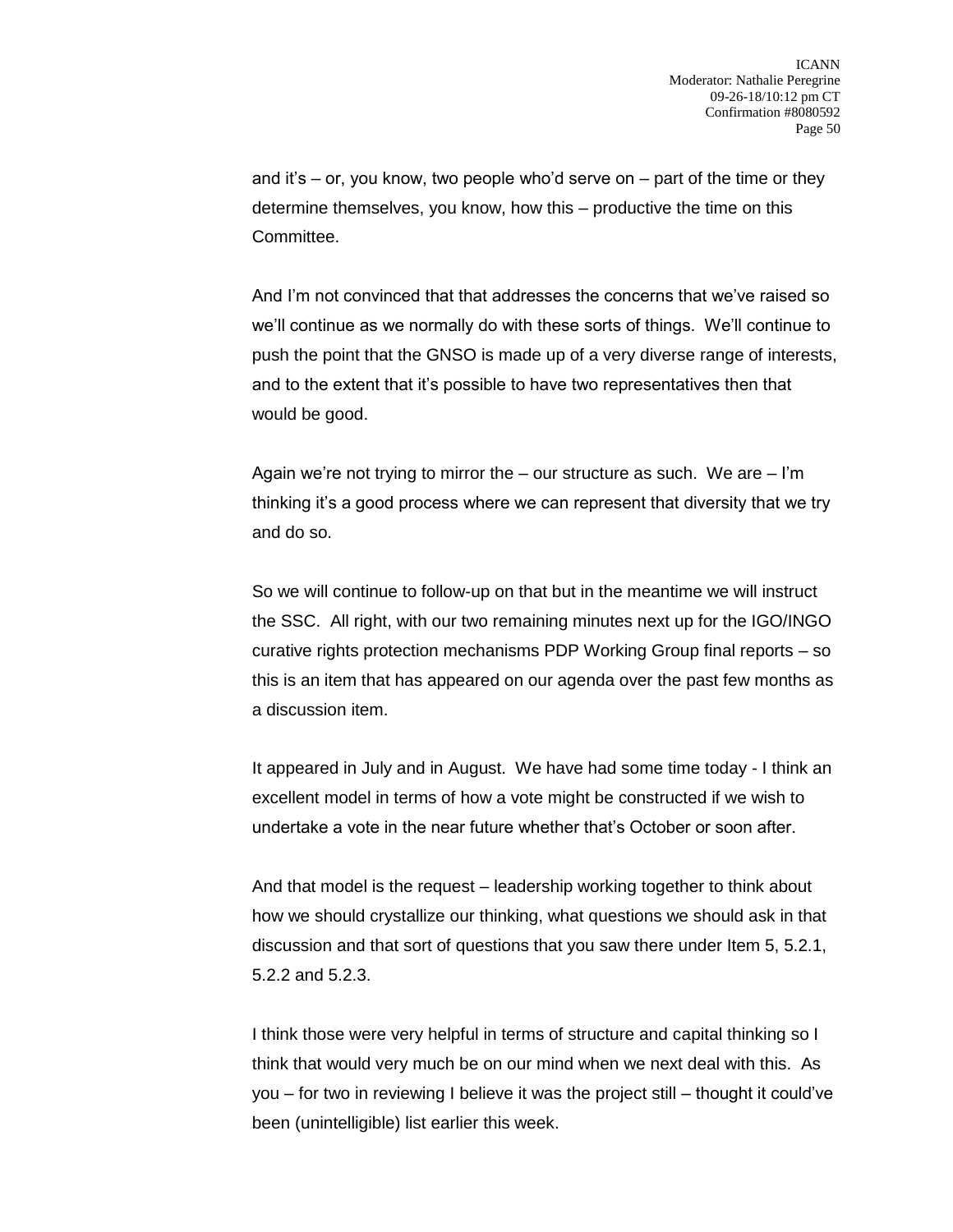And what leadership proposed this year is that we get together for a Webinar slash Q&A session. We'll ask staff to go ahead and schedule that in. I would suggest for the benefit of all that we use – and the benefit of aides really we use one of our regular GNSO Council staff, as it's certainly the case that the folks in Europe have had a very early morning and others are having a late night.

We'll not reuse this slot. We don't like to generally keep, you know, too much emphasis on a single time slot so we'll rotate to another time slot that we normally use for the Council, and that will hopefully share the burden of rotten time zones.

And that is I suggest an opportunity then to go back to your (CDC)s and think about that curative rights protection mechanisms final report. Think about it specifically in the context of those three questions that we used today in discussing the Red Cross motion and let that guide our discussion and questioning, and certainly any other questions that you and your groups may have.

Let's use that strategically as an opportunity to tackle those rather than try and jam them into a tight Council meeting spot. Any concerns about that? Any concerns about the proposed approach in relation to curative rights?

This is truly the next big item on our agenda and it would be lovely to make some substantive progress on this this year. This is one of the things in our strategic planning session that we said we wanted to wind up at the end – at the middle of the year, no later than the middle of the year and I would like to think that we could certainly get that on even a little – two months though.

I mean, I think we can get that done before the end of the year. All right, I see no objections there so staff if we can note as an action item please to send around an invitation.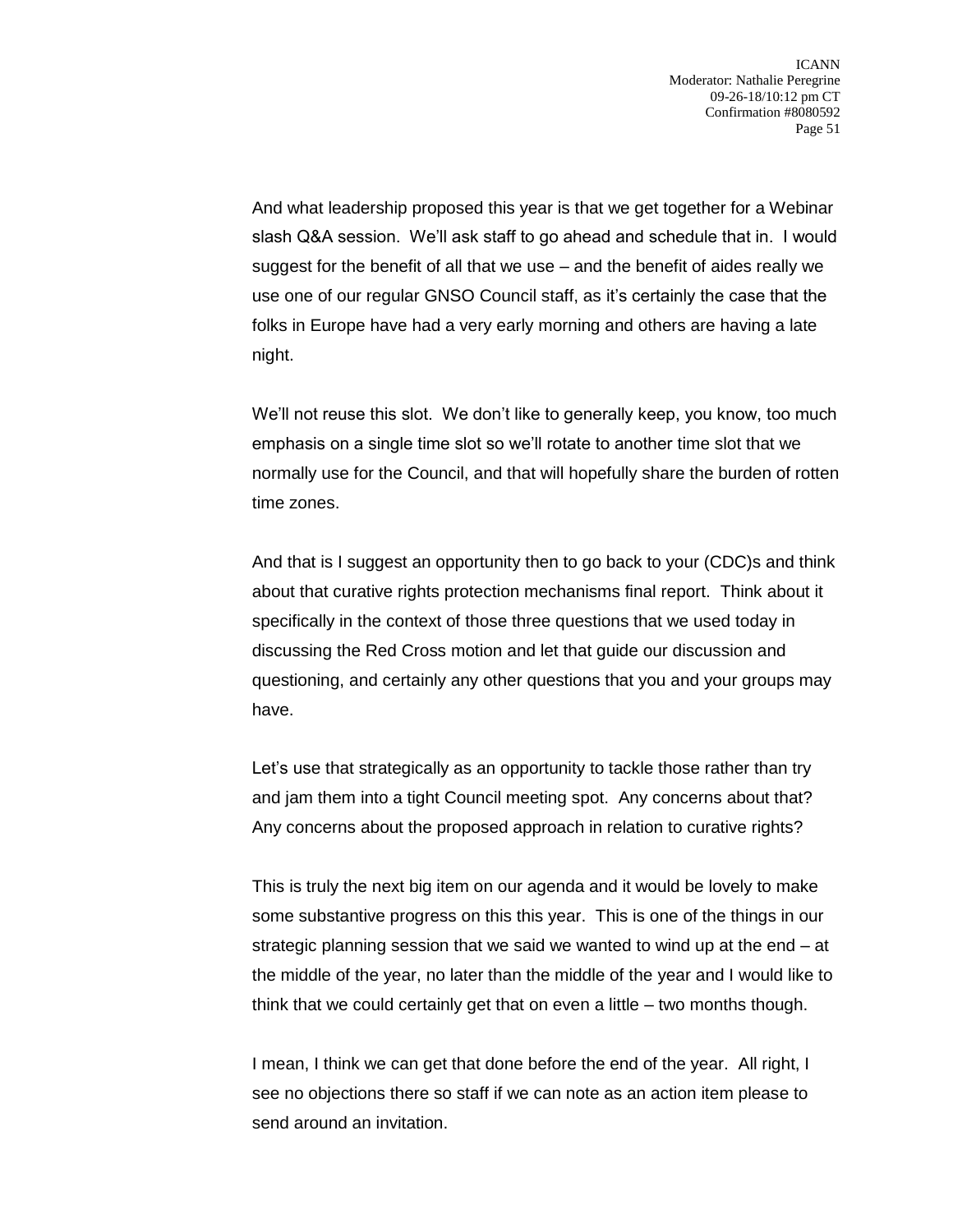Let's do the logistical planning for that Webinar. Donna/Rafik anything from your side that we need to mention?

- Rafik Dammak: Nothing from me.
- Donna Austin: Heather it's Donna. Just to note that given the interest from the board on the Curative Rights PDP we have invited – reached out to Becky, Matthew and Avri to see if between that and to attend the Webinar for informational – for their information because we thought it might be helpful in future discussions for the board, so just to let folks know that that's happening too.
- Heather Forrest: Thanks Donna. That's great and it's Matthew, Becky and Avri all three and certainly we'll follow-up and also we expect to see their names when we send around an invitation.

You know, as always with the right (unintelligible) of parties to join us. Not, you know, not every proposal (unintelligible). Thanks Donna. That's super helpful.

Final call for comments otherwise we'll close our September meeting. All right, I'm taking great pleasure to end our September meeting at three minutes past the hour.

Thank you very much to everyone, Rafik for the Webinar and (Terry Wright). We'll actually see you in person in Barcelona. Safe travels to Barcelona.

I'm looking forward to seeing you hopefully not terribly jet lagged and until then voila. Thank you. Thank you staff very much for getting on the call.

Nathalie Peregrine: Thank you. This concludes the Council call. Operator you may now disconnect the recordings. Have a great remainder of your days/evening/nights as well. Goodbye.